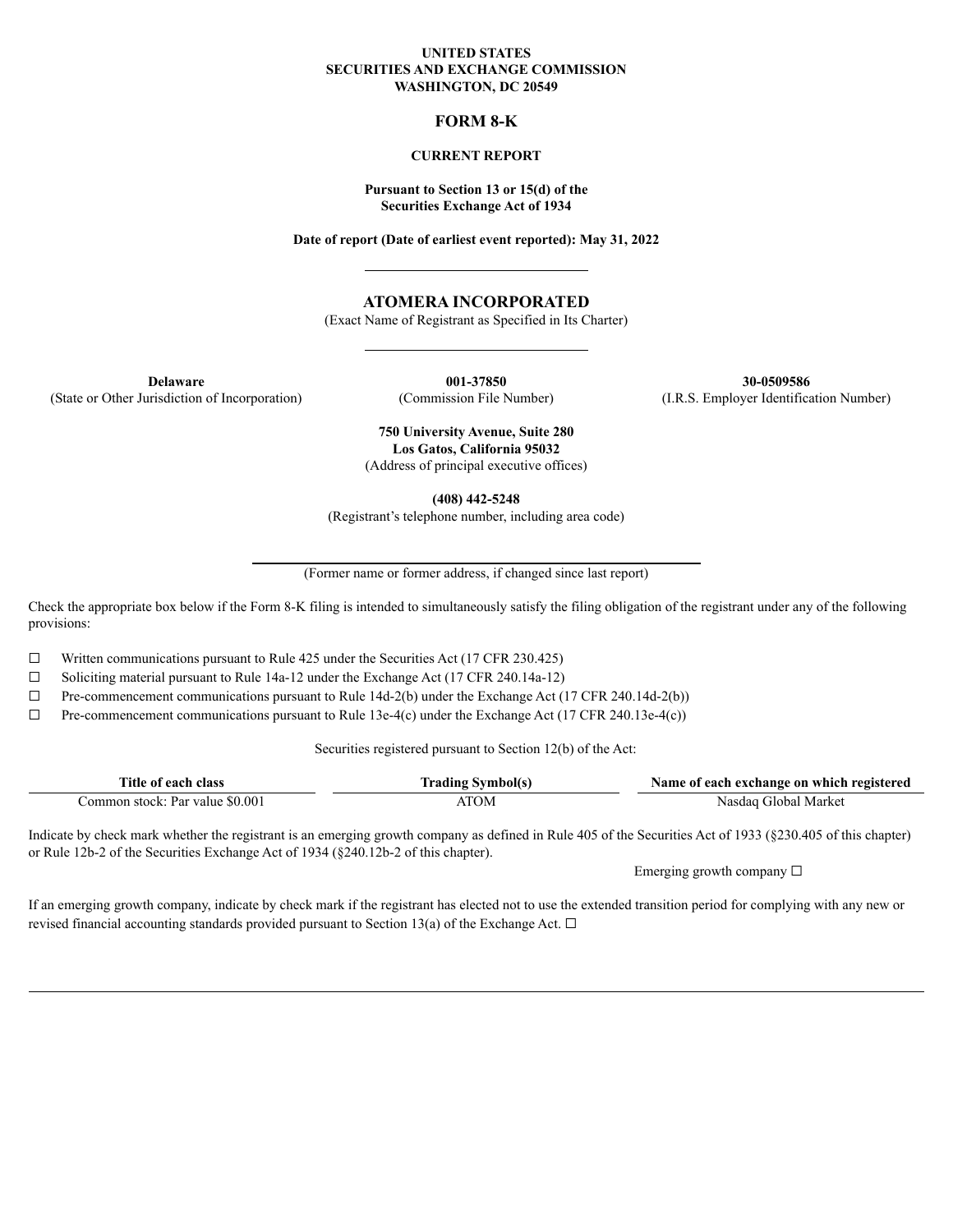### **Item 1.01 Entry into a Material Definitive Agreement.**

On May 31, 2022, Atomera Incorporated (the "Company") entered into an Equity Distribution Agreement (the "Agreement") with Oppenheimer & Co. Inc. and Craig-Hallum Capital Group LLC ("Agents") under which the Company may offer and sell, from time to time at its sole discretion, shares of its \$0.001 par value common stock ("Common Stock"), to or through the Agents, as its sales agents, having an aggregate offering price of up to \$50,000,000.

Pursuant to the Agreement, sales of the Common Stock, if any, will be made under the Company's effective Registration Statement on Form S-3 (File No. 333- 262750), previously filed with the Securities and Exchange Commission on February 15, 2022, and the prospectus supplement relating to this offering, filed on May 31, 2022, by any method that is deemed to be an "at the market offering" as defined in Rule  $415(a)(4)$  under the Securities Act of 1933, as amended, including privately negotiated and block transactions. The Agents will use commercially reasonable efforts to sell the Common Stock from time to time, based upon instructions from the Company (including any price, time or size limits or other customary parameters or conditions the Company may impose). The Company will pay the Agents a commission of three percent (3.0%) of the gross sales proceeds of any Common Stock sold through the Agents under the Agreement, and also has provided the Agents with customary indemnification rights. The Company will also reimburse the Agents for certain specified expenses in connection with entering into the Agreement up to a maximum of \$75,000.

The foregoing description of the Agreement is not complete and is qualified in its entirety by reference to the full text of the Agreement, a copy of which is filed herewith as Exhibit 1.1 to this Current Report on Form 8-K and is incorporated herein by reference.

A copy of the legal opinion and consent of Greenberg Traurig, LLP relating to the shares is attached hereto as Exhibit 5.1.

This Current Report on Form 8-K shall not constitute an offer to sell or the solicitation of an offer to buy the securities discussed herein, nor shall there be any offer, solicitation, or sale of the securities in any state in which such offer, solicitation or sale would be unlawful prior to registration or qualification under the securities laws of any such state.

### **Item 9.01 Financial Statements and Exhibits**

# **(d) Exhibits**

The following exhibits are filed with this report:

| <b>Exhibit Number</b> | <b>Exhibit Description</b>                                                                                | <b>Method of Filing</b>       |
|-----------------------|-----------------------------------------------------------------------------------------------------------|-------------------------------|
|                       | Equity Distribution Agreement dated as of May 31, 2022 between the Company. Filed electronically herewith |                               |
|                       | Oppenheimer & Co. Inc. and Craig-Hallum Capital Group LLC                                                 |                               |
| 5.1                   | <b>Opinion of Greenberg Traurig, LLP</b>                                                                  | Filed electronically herewith |
| 23.1                  | Consent of Greenberg Traurig, LLP (included in Exhibit 5.1)                                               | Filed electronically herewith |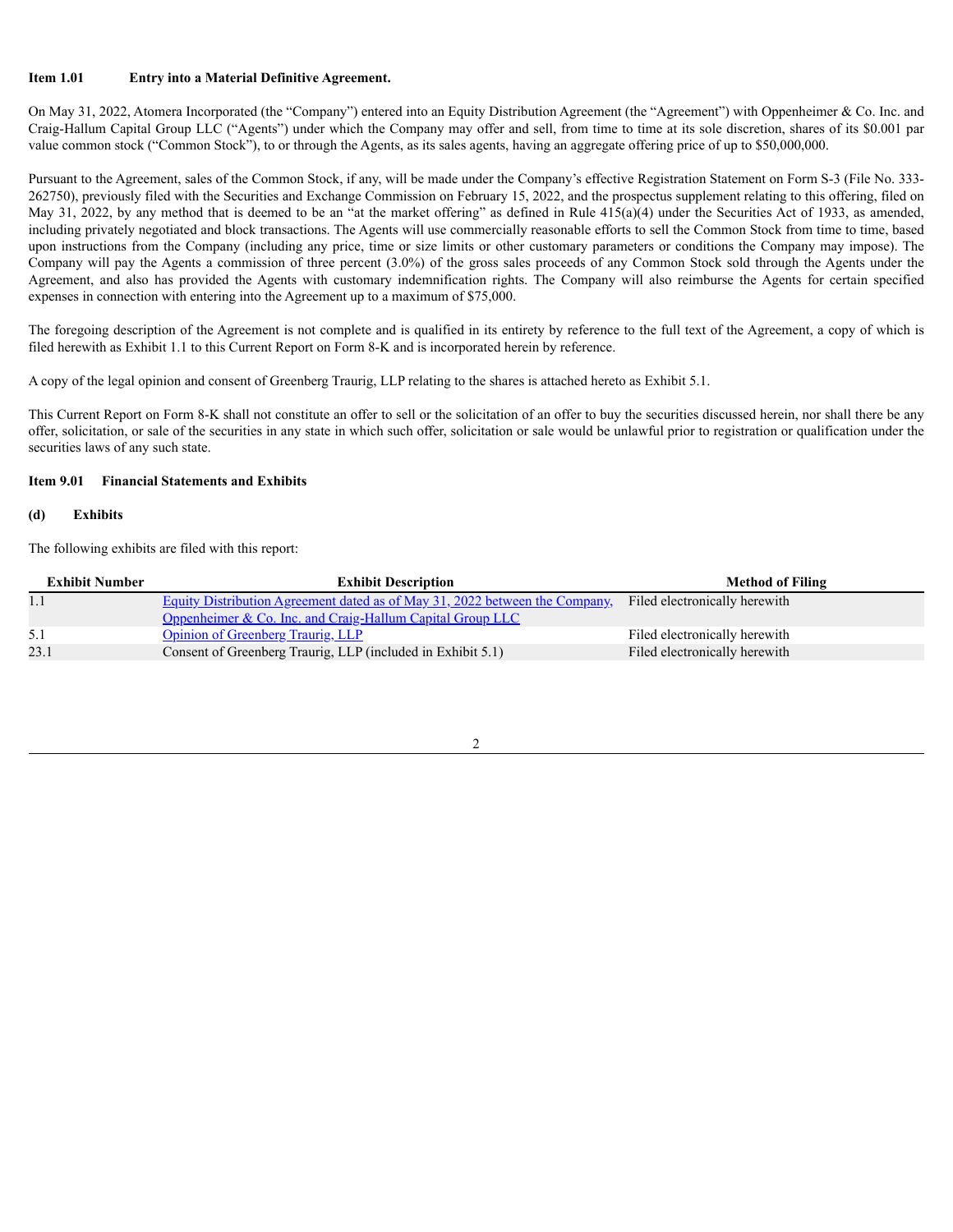# **SIGNATURES**

Pursuant to the requirements of the Securities Exchange Act of 1934, the Registrant has duly caused this report to be signed on its behalf by the undersigned, hereunto duly authorized.

# **ATOMERA INCORPORATED**

Dated: May 31, 2022 */s/ Francis B. Laurencio*

Francis B. Laurencio, Chief Financial Officer

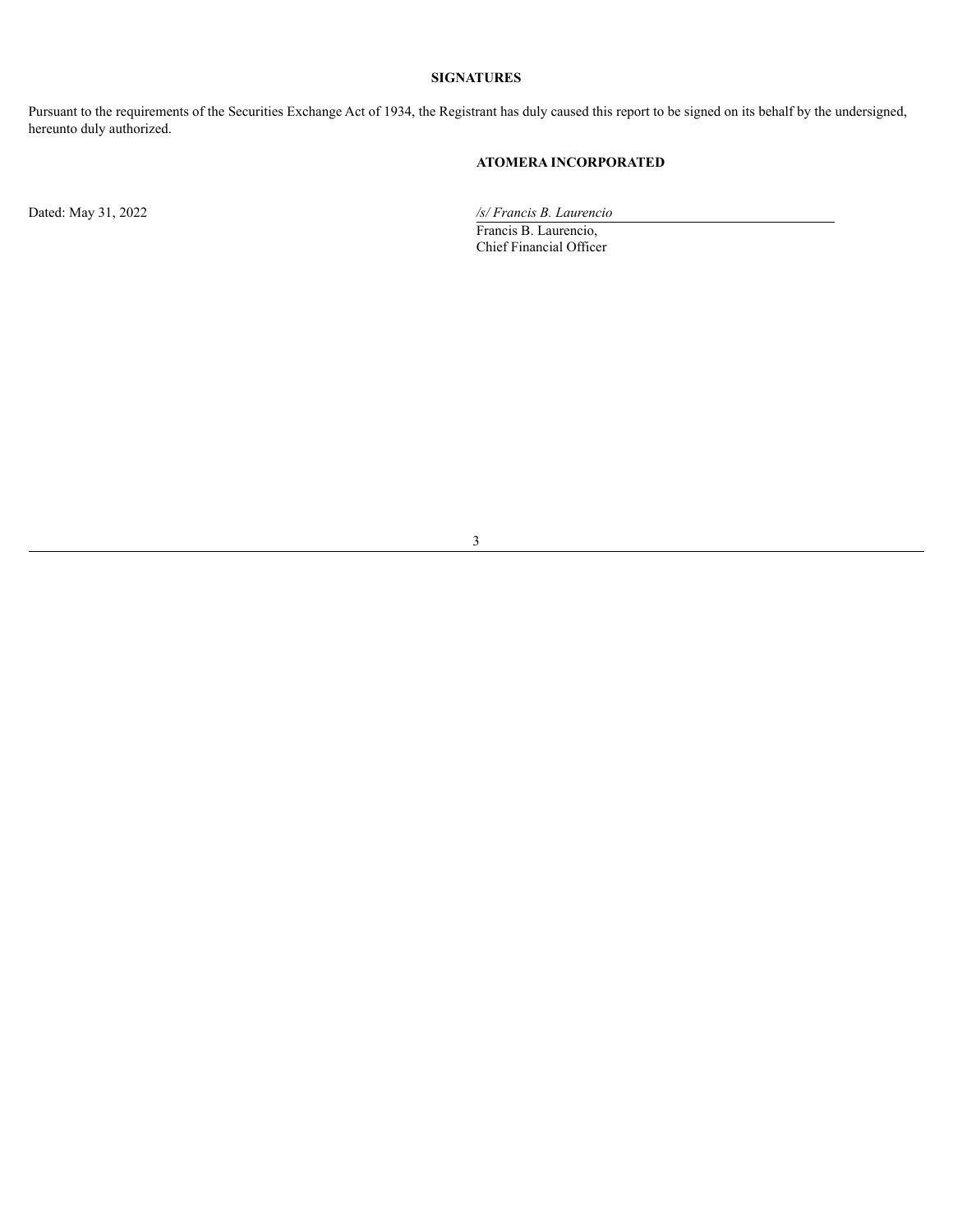### **ATOMERA INCORPORATED \$50,000,000 COMMON STOCK EQUITY DISTRIBUTION AGREEMENT**

May 31, 2022

<span id="page-3-0"></span>Oppenheimer & Co. Inc. 85 Broad Street, 26<sup>th</sup> Floor New York, New York 10004

Craig-Hallum Capital Group LLC 222 South Ninth Street, Suite 350 Minneapolis, Minnesota 55402

Ladies and Gentlemen:

Atomera Incorporated, a Delaware corporation (the "**Company**"), confirms its agreement (this "**Agreement**") with Oppenheimer & Co. Inc. and Craig-Hallum Capital Group LLC, as follows:

1. Issuance and Sale of Shares. The Company agrees that, from time to time during the term of this Agreement, on the terms and subject to the conditions set forth herein, it may issue and sell to or through Oppenheimer & Co. Inc. and Craig-Hallum Capital Group LLC, acting as agents and/or principals (together, the "**Sales Agents**"), shares of the Company's common stock, par value \$0.001 per share (the "**Common Stock**"), having an aggregate offering price of up to \$50,000,000 (the "**Maximum Amount**"), subject to the limitations set forth in Section 3(b) hereof. The issuance and sale of shares of Common Stock to or through the Sales Agent will be effected pursuant to the Registration Statement (as defined below) filed, or to be filed, by the Company and after such Registration Statement has been declared effective by the U.S. Securities and Exchange Commission (the "**Commission**"), although nothing in this Agreement shall be construed as requiring the Company to use the Registration Statement (as defined below) to issue the Common Stock.

On the date of this Agreement, the Company has filed, or will file, in accordance with the provisions of the Securities Act of 1933, as amended, and the rules and regulations thereunder (collectively, the "**Securities Act**"), with the Commission, a registration statement on Form S-3, including a base prospectus, relating to certain securities, including the Common Stock, to be issued from time to time by the Company, and which incorporates by reference documents that the Company has filed or will file in accordance with the provisions of the Securities Exchange Act of 1934, as amended, and the rules and regulations thereunder (collectively, the "**Exchange Act**"). The Company has prepared a prospectus supplement specifically relating to the offer and sale of Placement Shares (as defined below) pursuant to this Agreement included as part of such registration statement (the "**ATM Prospectus**"). The Company will furnish to the Sales Agents, for use by the Sales Agents, copies of the ATM Prospectus included as part of such registration statement, relating to the Placement Shares. Except where the context otherwise requires, such registration statement, as amended when it becomes effective, including all documents filed as part thereof or incorporated by reference therein, and including any information contained in a Prospectus (as defined below) subsequently filed with the Commission pursuant to Rule 424(b) under the Securities Act or deemed to be a part of such registration statement pursuant to Rule 430B or 462(b) of the Securities Act, is herein called the "**Registration Statement.**" The base prospectus, including all documents incorporated therein by reference, and the ATM Prospectus, including all documents incorporated therein by reference, each of which is included in the Registration Statement, as it or they may be supplemented by any additional prospectus supplement, in the form in which such prospectus and/or ATM Prospectus have most recently been filed by the Company with the Commission, is herein called the "**Prospectus**." Any reference herein to the Registration Statement, the Prospectus or any amendment or supplement thereto shall be deemed to refer to and include the documents incorporated by reference therein, and any reference herein to the terms "amend," "amendment" or "supplement" with respect to the Registration Statement or the Prospectus shall be deemed to refer to and include the filing after the execution hereof of any document with the Commission deemed to be incorporated by reference therein. For purposes of this Agreement, all references to the Registration Statement, the Prospectus or to any amendment or supplement thereto shall be deemed to include any copy filed with the Commission pursuant to the Electronic Data Gathering Analysis and Retrieval System or any successor thereto (collectively "**EDGAR**").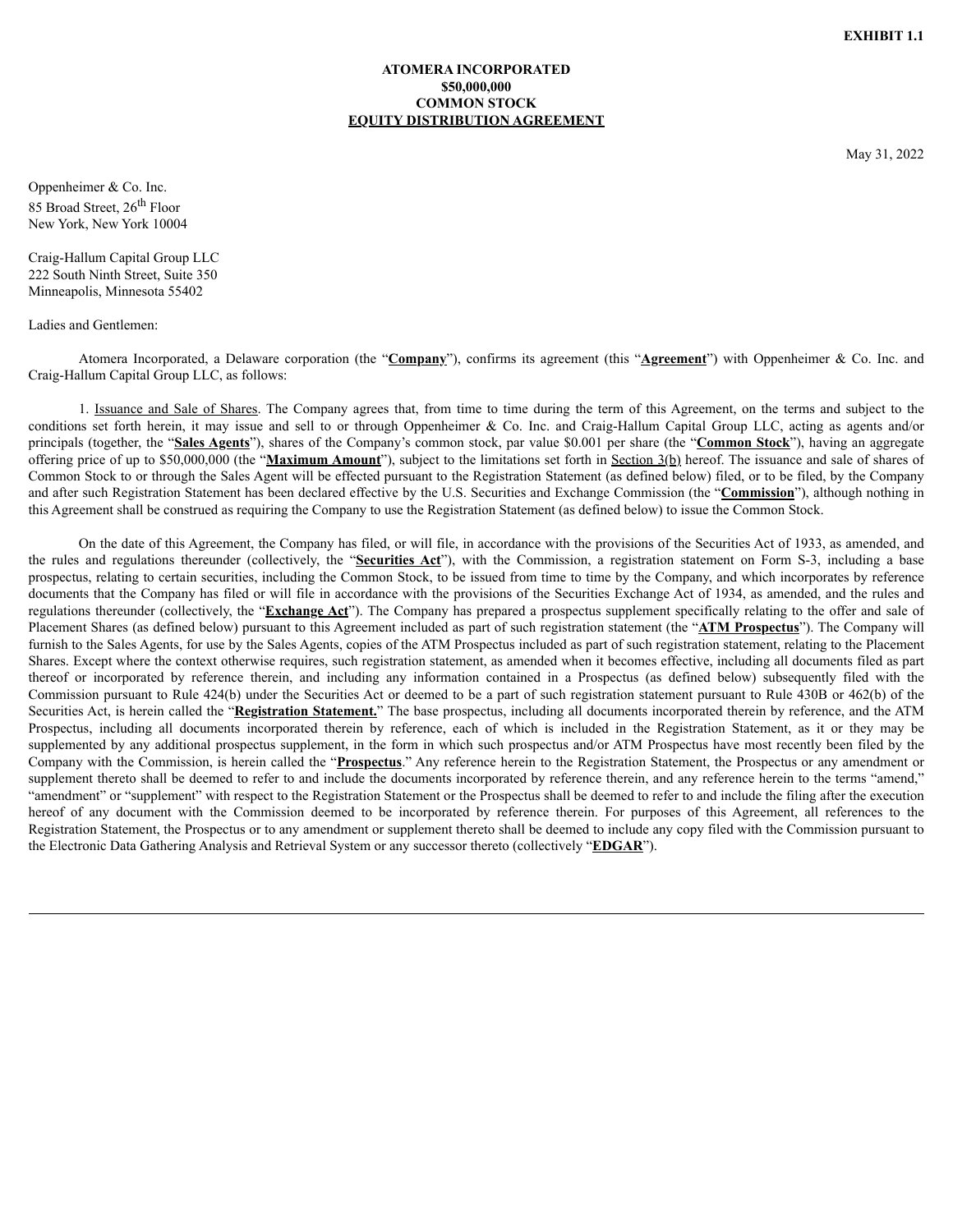2. Placements. Each time that the Company wishes to issue and sell the Common Stock through a Sales Agent, as agent, hereunder (each, a "**Placement**"), it will notify one of the Sales Agents by email notice (or other method mutually agreed to in writing by the parties) (a "**Placement Notice**") containing the parameters in accordance with which it desires the Common Stock to be sold, which shall at a minimum include the number of shares of Common Stock to be issued (the "**Placement Shares**"), the time period during which sales are requested to be made, any limitation on the number of shares of Common Stock that may be sold in any one Trading Day (as defined in Section 3) and any minimum price below which sales may not be made, a form of which containing such minimum sales parameters necessary is attached hereto as **Schedule 1**. The Placement Notice shall originate from any of the individuals from the Company set forth on **Schedule 2** (with a copy to each of the other individuals from the Company listed on such schedule), and shall be addressed to each of the individuals from such Sales Agent set forth on **Schedule 2**, as such **Schedule 2** may be amended from time to time. The Placement Notice shall be effective upon receipt by one of the Sales Agents unless and until (i) in accordance with the notice requirements set forth in Section  $4$ , such Sales Agent declines to accept the terms contained therein for any reason, in its sole discretion, (ii) the entire amount of the Placement Shares have been sold, (iii) in accordance with the notice requirements set forth in Section 4, the Company suspends or terminates the Placement Notice, (iv) the Company issues a subsequent Placement Notice with parameters superseding those on the earlier dated Placement Notice, or (v) this Agreement has been terminated under the provisions of Section 11. The amount of any discount, commission or other compensation to be paid by the Company to such Sales Agent in connection with the sale of the Placement Shares through such Sales Agent, as agent, shall be as set forth in **Schedule 3**. It is expressly acknowledged and agreed that neither the Company nor the Sales Agents will have any obligation whatsoever with respect to a Placement or any Placement Shares unless and until the Company delivers a Placement Notice to such Sales Agent and such Sales Agent does not decline such Placement Notice pursuant to the terms set forth above, and then only upon the terms specified therein and herein. In the event of a conflict between the terms of this Agreement and the terms of a Placement Notice, the terms of the Placement Notice will control.

#### 3. Sale of Placement Shares by the Sales Agents.

(a) Subject to the terms and conditions herein set forth, upon the Company's issuance of a Placement Notice, and unless the sale of the Placement Shares described therein has been declined, suspended, or otherwise terminated in accordance with the terms of this Agreement, the Sales Agents, as agents for the Company, will use their commercially reasonable efforts consistent with its normal trading and sales practices and applicable state and federal laws, rules and regulations and the rules of The Nasdaq Capital Market (the "**Exchange**"), for the period specified in the Placement Notice, to sell such Placement Shares up to the amount specified by the Company in, and otherwise in accordance with the terms of such Placement Notice. If acting as agent hereunder, the Sales Agents will provide written confirmation to the Company (including by email correspondence to each of the individuals of the Company set forth on **Schedule 2**, if receipt of such correspondence is actually acknowledged by any of the individuals to whom the notice is sent, other than via auto-reply) no later than the opening of the Trading Day (as defined below) immediately following the Trading Day on which it has made sales of Placement Shares hereunder setting forth the number of Placement Shares sold on such day, the compensation payable by the Company to the Sales Agents pursuant to Section 2 with respect to such sales, and the Net Proceeds (as defined below) payable to the Company, with an itemization of the deductions made by the Sales Agents (as set forth in Section  $5(a)$ ) from the gross proceeds that it receives from such sales. Subject to the terms of the Placement Notice, the Sales Agents may sell Placement Shares by any method permitted by law deemed to be an "at the market" offering as defined in Rule 415 under the Securities Act, including without limitation sales made directly on the Exchange, on any other existing trading market for the Common Stock or to or through a market maker. If expressly authorized by the Company in a Placement Notice, the Sales Agents may also sell Placement Shares in privately negotiated transactions. Subject to Section  $3(c)$  below, the Sales Agents shall not purchase Placement Shares for its own account as principal unless expressly authorized to do so by the Company in a Placement Notice. The Company acknowledges and agrees that (i) there can be no assurance that the Sales Agents will be successful in selling Placement Shares, and (ii) the Sales Agent will incur no liability or obligation to the Company or any other person or entity if it does not sell Placement Shares for any reason other than a failure by the Sales Agents to use its commercially reasonable efforts consistent with its normal trading and sales practices and applicable law and regulations to sell such Placement Shares as required under this Section 3. For the purposes hereof, "**Trading Day**" means any day on which the Company's Common Stock is purchased and sold on the principal market on which the Common Stock is listed or quoted.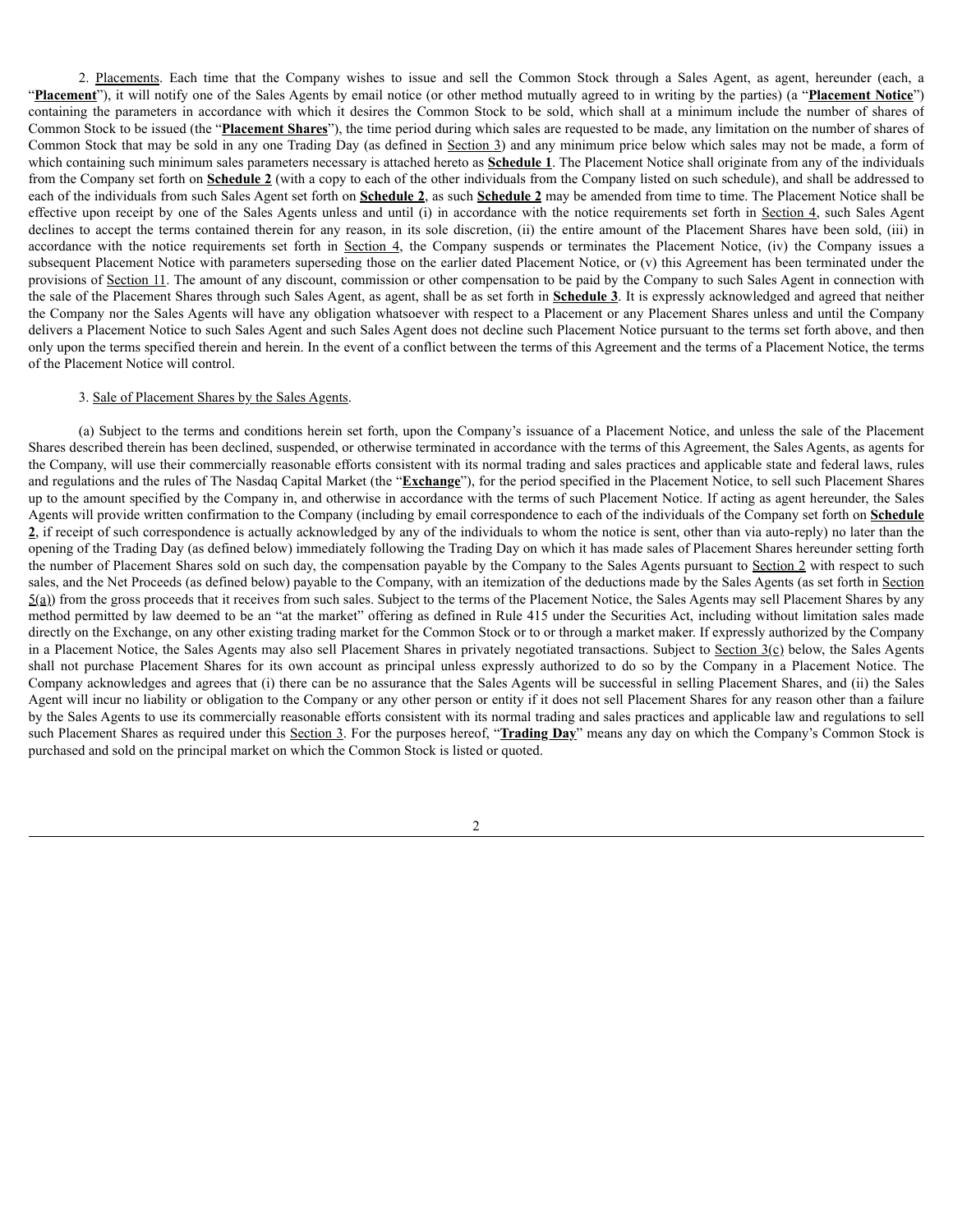(b) Under no circumstances shall the Company cause or request the offer or sale of any Placement Shares if, after giving effect to the sale of such Placement Shares, the aggregate number or gross sales proceeds of Placement Shares sold pursuant to this Agreement would exceed the lesser of: (i) the number or dollar amount of shares of Common Stock registered pursuant to the Registration Statement pursuant to which the offering hereunder is being made, (ii) the number of authorized but unissued and unreserved shares of Common Stock, (iii) the number or dollar amount of shares of Common Stock permitted to be offered and sold by the Company under Form S-3 (including General Instruction I.B.1. of Form S-3, if and for so long as applicable), (iv) the number or dollar amount of shares of Common Stock authorized from time to time to be issued and sold under this Agreement by the Company's board of directors, a duly authorized committee thereof or a duly authorized executive officer, and notified to the Sales Agents in writing, or (v) the number or dollar amount of shares of Common Stock for which the Company has filed the ATM Prospectus or other prospectus or prospectus supplement thereto specifically relating to the offering of the Placement Shares pursuant to this Agreement. Under no circumstances shall the Company cause or request the offer or sale of any Placement Shares pursuant to this Agreement at a price lower than the minimum price authorized from time to time by the Company's board of directors, a duly authorized committee thereof or a duly authorized executive committee, and notified to the Sales Agents in writing. Notwithstanding anything to the contrary contained herein, the parties hereto acknowledge and agree that compliance with the limitations set forth in this  $Section 3(b)$  on the number or dollar amount of Placement Shares that may be issued and sold under this Agreement from time to time shall be the sole responsibility of the Company, and that the Sales Agents shall have no obligation in connection with such compliance.

(c) The Company acknowledges and agrees that the Sales Agents have informed the Company that such Sales Agent may, to the extent permitted under the Securities Act and the Exchange Act (including, without limitation, Regulation M promulgated thereunder), purchase and sell shares of Common Stock for its own account while this Agreement is in effect, and shall be under no obligation to purchase Placement Shares on a principal basis pursuant to this Agreement, except as otherwise agreed by such Sales Agent in a Placement Notice; *provided*, that no such purchase or sales shall take place while a Placement Notice is in effect (except (i) as agreed by the Company and such Sales Agent in the Placement Notice or (ii) to the extent such Sales Agent may engage in sales of Placement Shares purchased or deemed purchased from the Company as a "riskless principal" or in a similar capacity); and, *provided*, *further*, that such Sales Agent acknowledges and agrees that, except as expressly set forth in a Placement Notice, any such transactions are not being, and shall not be deemed to have been, undertaken at the request or direction of, or for the account of, the Company, and that the Company has and shall have no control over any decision by such Sales Agent to enter into any such transactions.

(d) During the term of this Agreement and notwithstanding anything to the contrary herein, the Sales Agents agree that in no event will the Sales Agents or their affiliates engage in any market making, bidding, stabilization or other trading activity with regard to the Common Stock or related derivative securities if such activity would be prohibited under Regulation M or other anti-manipulation rules under the Exchange Act.

(e) Each Sales Agent represents and warrants that it is duly registered as a broker-dealer under the Financial Industry Regulatory Authority, Inc. ("FINRA") and the applicable statutes and regulations of each state in which the Placement Shares will be offered and sold, except such states in which such Sales Agent is exempt from registration or such registration is not otherwise required in connection with the offer and sale of the Placement Shares. Each Sales Agent shall continue, for the term of this Agreement, to be duly registered as a broker-dealer under FINRA and the applicable statutes and regulations of each state in which the Placement Shares will be offered and sold, except such states in which it is exempt from registration or such registration is not otherwise required in connection with the offer and sale of the Placement Shares.

#### 4. Suspension of Sales.

(a) The Company or the Sales Agents may, upon notice to the other party in writing (including by email correspondence to each of the individuals of the other party set forth on **Schedule 2**, if receipt of such correspondence is actually acknowledged by any of the individuals to whom the notice is sent, other than via auto-reply) or by telephone (confirmed immediately by verifiable facsimile transmission or email correspondence to each of the individuals of the other party set forth on **Schedule 2**), suspend any sale of Placement Shares for a period of time (a "**Suspension Period**"); *provided*, *however*, that such suspension shall not affect or impair either party's obligations with respect to any Placement Shares sold hereunder prior to the receipt of such notice. While a Suspension Period is in effect, any obligation under Sections 7(m), 7(n), and 7(o) with respect to the delivery of certificates, opinions or comfort letters to the Sales Agents shall be suspended. Each of the parties agrees that no such notice under this Section 4 shall be effective against the other unless it is made to one of the individuals named on **Schedule 2** hereto, as such schedule may be amended from time to time. During a Suspension Period, the Company shall not issue any Placement Notices and the Sales Agents shall not sell any Placement Shares hereunder. The party that issued a suspension notice shall notify the other party in writing of the Trading Day on which the Suspension Period shall expire not later than twenty-four (24) hours prior to such Trading Day.

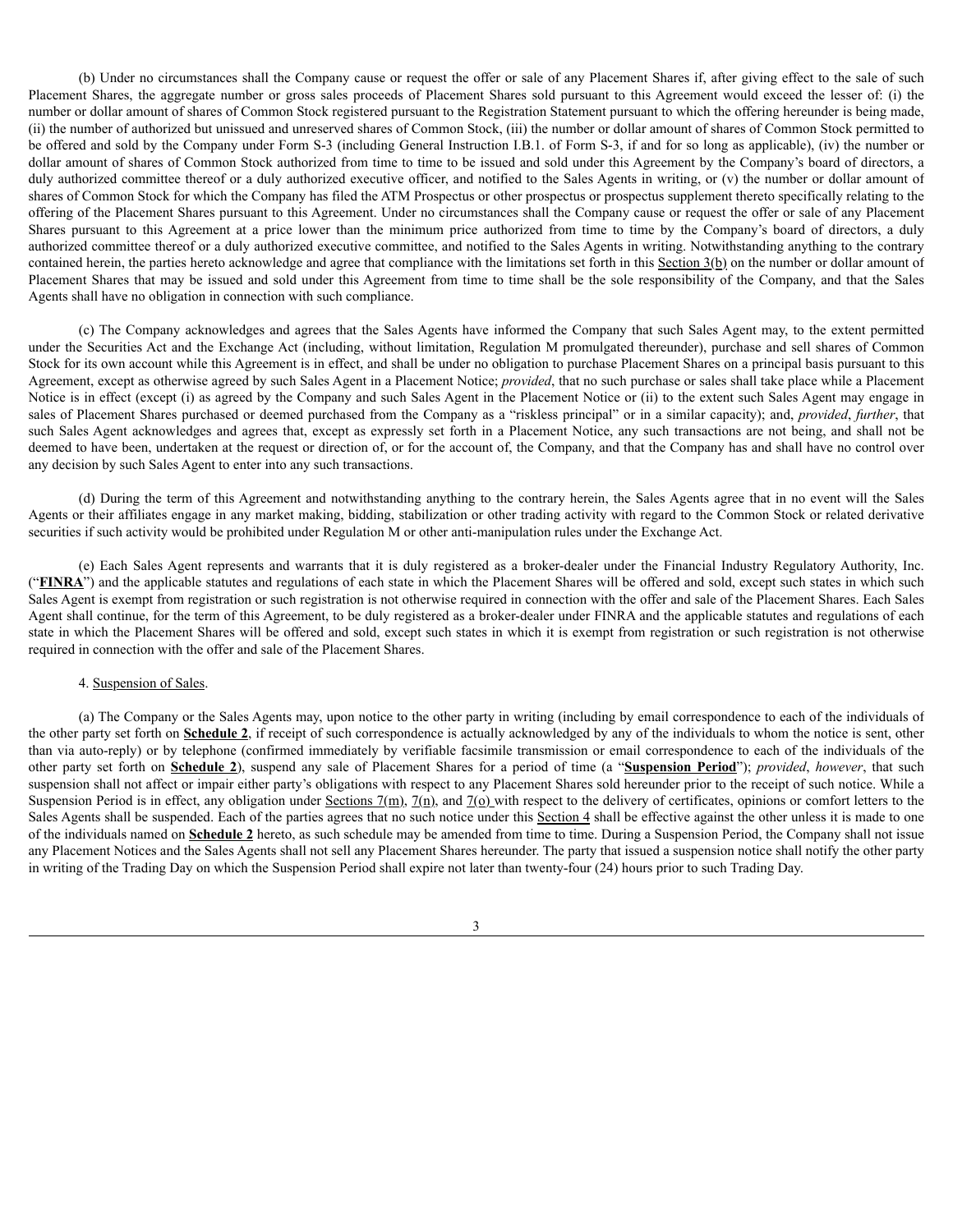(b) Notwithstanding any other provision of this Agreement, during any period in which the Company is in possession of material non-public information, the Company and the Sales Agents agree that (i) no sale of Placement Shares will take place, (ii) the Company shall not request the sale of any Placement Shares, and (iii) the Sales Agents shall not be obligated to sell or offer to sell any Placement Shares.

# 5. Settlement.

(a) Settlement of Placement Shares. Unless otherwise specified in the applicable Placement Notice, settlement for sales of Placement Shares will occur on the second  $(2<sup>nd</sup>)$  Trading Day (or such earlier day as is industry practice for regular-way trading) following the respective Point of Sale (as defined below) (each, a "**Settlement Date**"). The amount of proceeds to be delivered to the Company on a Settlement Date against receipt of the Placement Shares sold (the "Net Proceeds") will be equal to the aggregate sales price received by the Sales Agents at which such Placement Shares were sold, after deduction for (i) the Sales Agents' discount, commission or other compensation for such sales payable by the Company pursuant to Section 2 hereof, (ii) any other amounts due and payable by the Company to the Sales Agents hereunder pursuant to Section  $7(g)$  (Expenses) hereof and (iii) any transaction fees imposed by any governmental or self-regulatory organization in respect of such sales. "**Point of Sale**" means, for a Placement, the time at which an acquiror of Placement Shares entered into a contract, binding upon such acquiror, to acquire such Placement Shares.

(b) Delivery of Placement Shares. On each Settlement Date, the Company will, or will cause its transfer agent to, electronically transfer the Placement Shares being sold by crediting the Sales Agents' or their designees' account (provided the Sales Agents shall have given the Company written notice of such designee prior to the Settlement Date) at The Depository Trust Company through its Deposit and Withdrawal at Custodian System or by such other means of delivery as may be mutually agreed upon by the parties hereto which in all cases shall be freely tradable, transferable, registered shares in good deliverable form. On each Settlement Date, the Sales Agents will deliver the related Net Proceeds in same day funds to an account designated by the Company on, or prior to, the Settlement Date. The Company agrees that if the Company, or its transfer agent (if applicable), defaults in its obligation to deliver duly authorized Placement Shares on a Settlement Date, in addition to and in no way limiting the rights and obligations set forth in Section 9(a) (Indemnification and Contribution) hereto, the Company will (i) hold each Sales Agent, its directors, officers, members, partners, employees and agents of such Sales Agent, each broker dealer affiliate of such Sales Agent, and each person, if any, who (A) controls the Sales Agents within the meaning of Section 15 of the Securities Act or Section 20 of the Exchange Act or (B) is controlled by or is under common control with such Sales Agent (each, a "**Sales Agent Affiliate**"), harmless against any loss, claim, damage, or reasonable expense (including reasonable legal fees and expenses), as incurred, arising out of or in connection with such default by the Company or its transfer agent (if applicable) and (ii) pay to the Sales Agents any commission, discount, or other compensation to which it would otherwise have been entitled absent such default.

6. Representations and Warranties of the Company. The Company, on behalf of itself and its Subsidiaries (as defined in Section  $6(z)$ ), represents and warrants to, and agrees with, the Sales Agents that as of each Applicable Time (as defined in Section  $22(a)$ ):

(a) Compliance with Registration Requirements. As of each Applicable Time other than the date of this Agreement, the Registration Statement and any Rule 462(b) Registration Statement have been declared effective by the Commission under the Securities Act. The Company has complied to the Commission's satisfaction with all requests of the Commission for additional or supplemental information related to the Registration Statement and the Prospectus. No stop order suspending the effectiveness of the Registration Statement or any Rule 462(b) Registration Statement is in effect and no proceedings for such purpose or pursuant to Section 8A of the Securities Act have been instituted or are pending or, to the knowledge of the Company, are contemplated or threatened by the Commission. The Registration Statement and the offer and sale of the Placement Shares as contemplated hereby meet the requirements of Rule 415 under the Securities Act and comply in all material respects with said Rule. In the section entitled "Plan of Distribution" in the ATM Prospectus, the Company has named Oppenheimer & Co. Inc. and Craig-Hallum Capital Group LLC as agents that the Company has engaged in connection with the transactions contemplated by this Agreement. The Company was not and is not an "ineligible issuer" as defined in Rule 405 under the Securities Act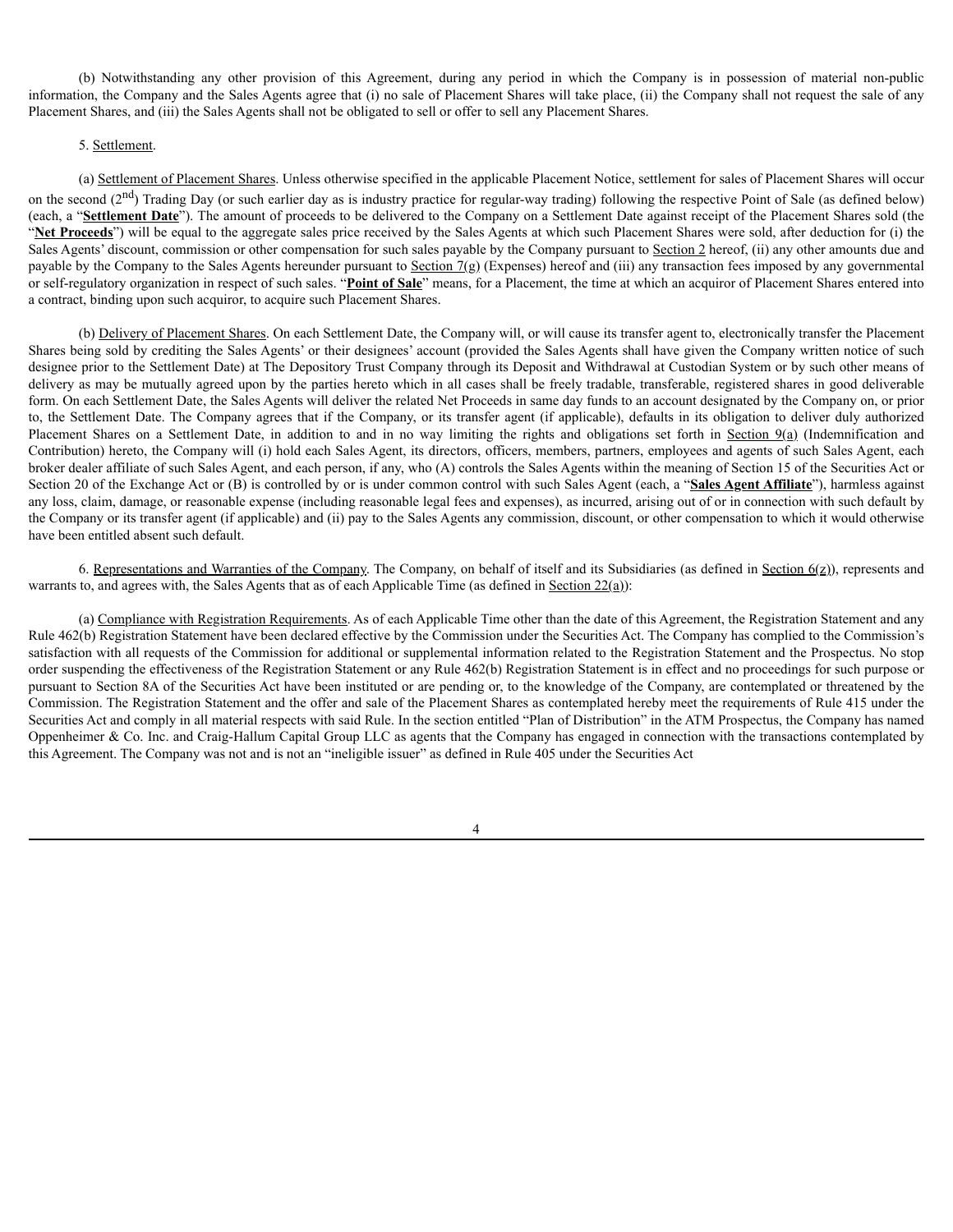(b) No Misstatement or Omission. As of (i) the time of filing of the Registration Statement and (ii) as of the date of this Agreement, the Company was not an "ineligible issuer" in connection with the offering of the Placement Shares pursuant to Rules 164, 405 and 433 under the Securities Act. The Company agrees to notify the Sales Agents promptly upon the Company becoming an "ineligible issuer." The Prospectus when filed will comply or complied and, as amended or supplemented, if applicable, will comply in all material respects with the Securities Act. Each of the Registration Statement, any Rule 462(b) Registration Statement and any post-effective amendment thereto, at the time it becomes effective, and as of each Applicable Time, if any, will comply in all material respects with the Securities Act and did not and, as of each Applicable Time, if any, will not contain any untrue statement of a material fact or omit to state a material fact required to be stated therein or necessary to make the statements therein not misleading. The Prospectus, as amended or supplemented, as of its date, did not and, as of each Applicable Time, if any, will not contain any untrue statement of a material fact or omit to state a material fact necessary in order to make the statements therein, in the light of the circumstances under which they were made, not misleading. The representations and warranties set forth in the two immediately preceding sentences do not apply to statements in or omissions from the Registration Statement, any Rule 462(b) Registration Statement, or any post-effective amendment thereto, or the Prospectus, or any amendments or supplements thereto, made in reliance upon and in conformity with information furnished to the Company in writing by the Sale Agent expressly for use therein. The parties hereto agree that the information provided in writing by or on behalf of the Sales Agents expressly for use in the Registration Statement, any Rule 462(b) Registration Statement, or any post-effective amendment thereto, or the Prospectus, or any amendments or supplements thereto, consists solely of the material referred to in **Schedule 5** hereto, as updated from time to time.

(c) S-3 Eligibility. At the time the Registration Statement and any Rule 462(b) Registration Statement was or will be filed with the Commission, at the time the Registration Statement and any Rule 462(b) Registration Statement was or will be declared effective by the Commission, and at the time the Company's most recent Annual Report on Form 10-K was filed with the Commission, the Company met or will meet the then applicable requirements for the use of Form S-3 under the Securities Act, including, but not limited to, General Instruction I.B.1. of Form S-3, if and for so long as applicable. The Company is not a shell company (as defined in Rule 405 under the Securities Act) and has not been a shell company for at least 12 calendar months previously.

(d) Free Writing Prospectuses. The Company has not, directly or indirectly, prepared, used or referred to any "free writing prospectus" (as defined in Rule 405 under the Securities Act) and agrees with the Sales Agents that it will not make any offer relating to the Placement Shares that would constitute a "free writing prospectus."

(e) Incorporated Documents. The documents incorporated by reference in the Registration Statement and the Prospectus, when they were filed with the Commission, conformed in all material respects to the requirements of the Securities Act or the Exchange Act, as applicable, and none of such documents contained any untrue statement of a material fact or omitted to state a material fact necessary to make the statements therein, in the light of the circumstances under which they were made, not misleading; and any further documents so filed and incorporated by reference in the Registration Statement and the Prospectus, when such documents are filed with the Commission, at each Point of Sale and each Settlement Date, will conform in all material respects to the requirements of the Exchange Act and will not contain any untrue statement of a material fact or omit to state a material fact necessary to make the statements therein, in the light of the circumstances under which they were made, not misleading.

(f) Financial Statements. The financial statements of the Company filed with the Commission and included or incorporated by reference in the Registration Statement and the Prospectus, present fairly in all material respects the financial condition of the Company as of and at the dates indicated, and each of the statements of operations, cash flows and stockholders' equity of the Company for the periods specified; such financial statements have been prepared in conformity with generally accepted accounting principles in the United States of America ("**GAAP**") applied on a consistent basis throughout the periods involved except to the extent disclosed in the notes thereto. There are no financial statements (historical or pro forma) that are required to be included or incorporated by reference in the Registration Statement and the Prospectus that are not included or incorporated by reference as required. All non-GAAP financial measures (as defined in Regulation G promulgated by the Commission pursuant to the Exchange Act) and ratios derived using non-GAAP financial measures included or incorporated by reference in the Registration Statement and the Prospectus have been presented in compliance with Item 10 of Regulation S-K. Except as disclosed in the Prospectus, the Company is not party to any off-balance sheet transactions, arrangements, obligations (including contingent obligations) that may have a material current or future effect on the Company's financial condition, changes in financial condition, results of operations, liquidity, capital expenditures, capital resources or significant components of revenues or expenses. The interactive data in eXtensible Business Reporting Language included or incorporated by reference in the Registration Statement and the Prospectus fairly presents the information called for in all material respects and has been prepared in all material respects in accordance with the Commission's rules and guidelines applicable thereto.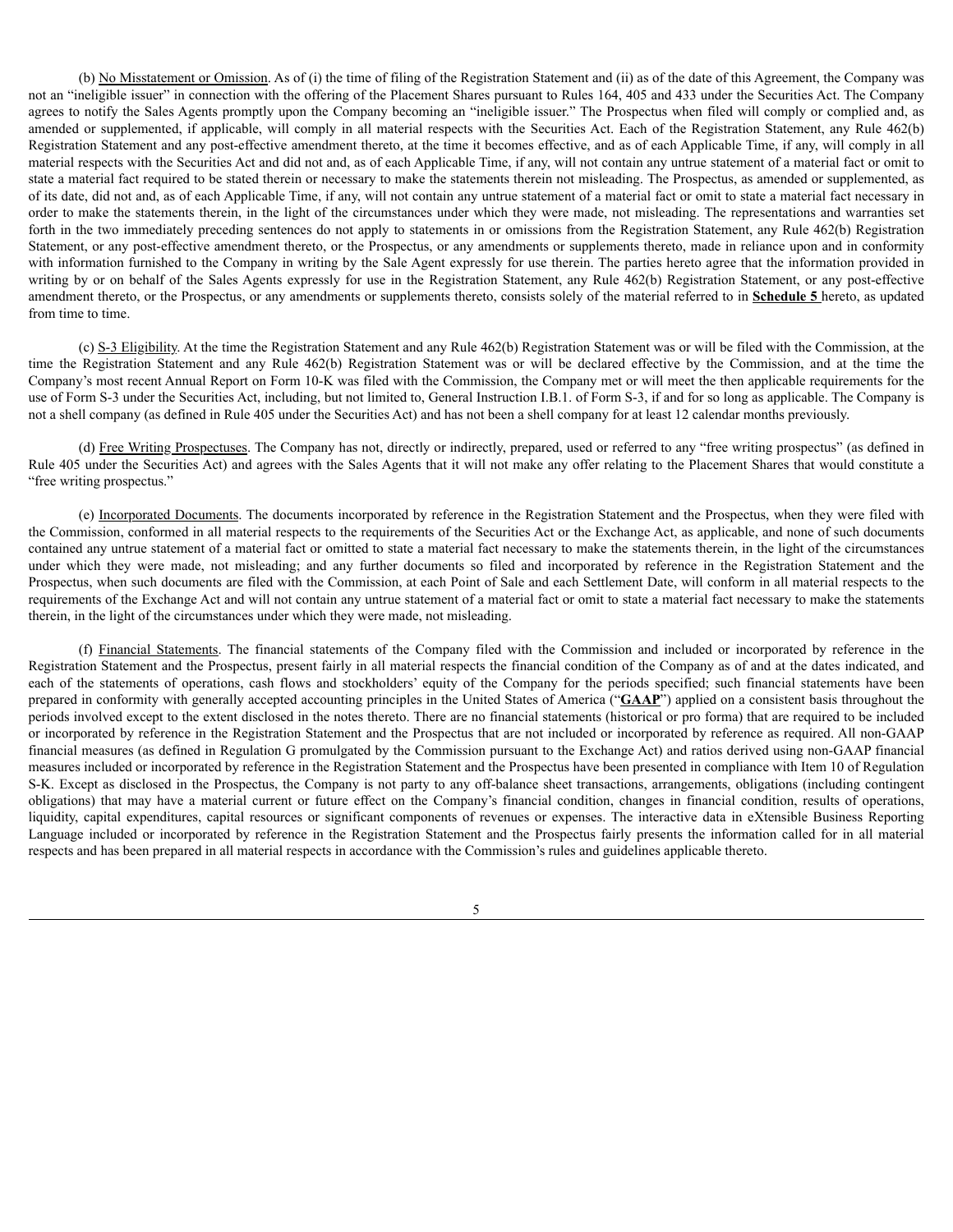(g) No Material Adverse Effect. Except as otherwise set forth in the Registration Statement and the Prospectus, since the date of the latest audited financial statements included in the Prospectus, there has been no (i) material adverse change, or any development involving a prospective material adverse change, in or affecting the condition, financial or otherwise, or in the assets, earnings, business, properties, management, results of operations or prospects of the Company, whether or not arising in the ordinary course of business or as a result the ongoing COVID-19 pandemic, or the ability of the Company to perform its obligations under this Agreement, individually or in the aggregate (a "**Material Adverse Effect**"); (ii) transaction which is material to the Company; (iii) liability or obligation, direct or contingent (including without limitation any off-balance sheet obligations or any losses or interference with business from fire, explosion, flood, earthquakes, accident or other calamity, whether or not covered by insurance, or from any strike, labor dispute or court or governmental action, order or decree), incurred by the Company, which is material to the Company, individually or in the aggregate; (iv) change in the capital stock of the Company (other than as described in the prospectus supplement, dated May 31, 2022, under the Registration Statement or the issuance or retention of shares of Common Stock upon the exercise of (A) outstanding warrants described in the Registration Statement and the Prospectus) or (B) stock options or the vesting, exercise or settlement of other awards described as outstanding in, and the grant of options and awards under other existing equity incentive plans described in, the Registration Statement and the Prospectus); (v) material change in the outstanding indebtedness of the Company; (vi) dividend or distribution of any kind declared, paid or made on the Common Stock; or (vii) alteration in the Company's method of accounting.

(h) Organization and Good Standing. The Company and each of the Subsidiaries (as defined below) have been duly incorporated and is validly existing as a corporation in good standing under the laws of the respective jurisdiction of its incorporation or organization with power and authority (corporate and other) to own, lease and operate its properties and conduct its business as described in the Registration Statement and the Prospectus and currently conducted and to enter into and perform its obligations under this Agreement, and has been duly qualified as a foreign corporation for the transaction of business and is in good standing under the laws of each other jurisdiction in which it owns or leases properties or conducts any business so as to require such qualification, except where the failure so to qualify or be in good standing would not have a Material Adverse Effect.

(i) Capitalization. The Company has an authorized capitalization as set forth in the Registration Statement and the Prospectus, and all of the issued and outstanding shares of Common Stock of the Company have been duly and validly authorized and issued, including in compliance with all federal and state securities laws, are fully paid and non-assessable, and conform to the descriptions thereof contained in the Registration Statement and the Prospectus; and none of the issued and outstanding shares of capital stock of the Company are subject to any preemptive or similar rights.

(j) The Shares. The Placement Shares have been, and as of each Point of Sale and each Settlement Date will be, duly authorized, and when issued and delivered in accordance with the terms of this Agreement against payment therefor in accordance with the terms hereof, will be validly issued, including in compliance with all federal and state securities laws, fully paid and non-assessable, will conform to the descriptions thereof contained in the Registration Statement and the Prospectus and the issuance of such shares of Common Stock will not be subject to any preemptive or similar rights.

(k) Stock Exchange Listing. The Common Stock is registered pursuant to Section 12(b) or 12(g) of the Exchange Act and is listed on the NASDAQ Capital Market (the "**Exchange**"), and the Company has taken no action designed to, or likely to have the effect of, terminating the registration of the Common Stock under the Exchange Act or delisting the Common Stock from the Exchange nor has the Company received any notification that the Commission or the Exchange is contemplating terminating such registration or listing. To the Company's knowledge, it has complied in all material respects with the applicable requirements of the Exchange for maintenance of inclusion of the Common Stock on the Exchange.

(l) Equity Distribution Agreement. This Agreement has been duly authorized, executed and delivered by the Company.

(m) No Preemptive Rights. Except as described in the Registration Statement and the Prospectus, there are no options, warrants, preemptive rights, rights of first refusal or other rights to subscribe for or to purchase any equity securities of the Company.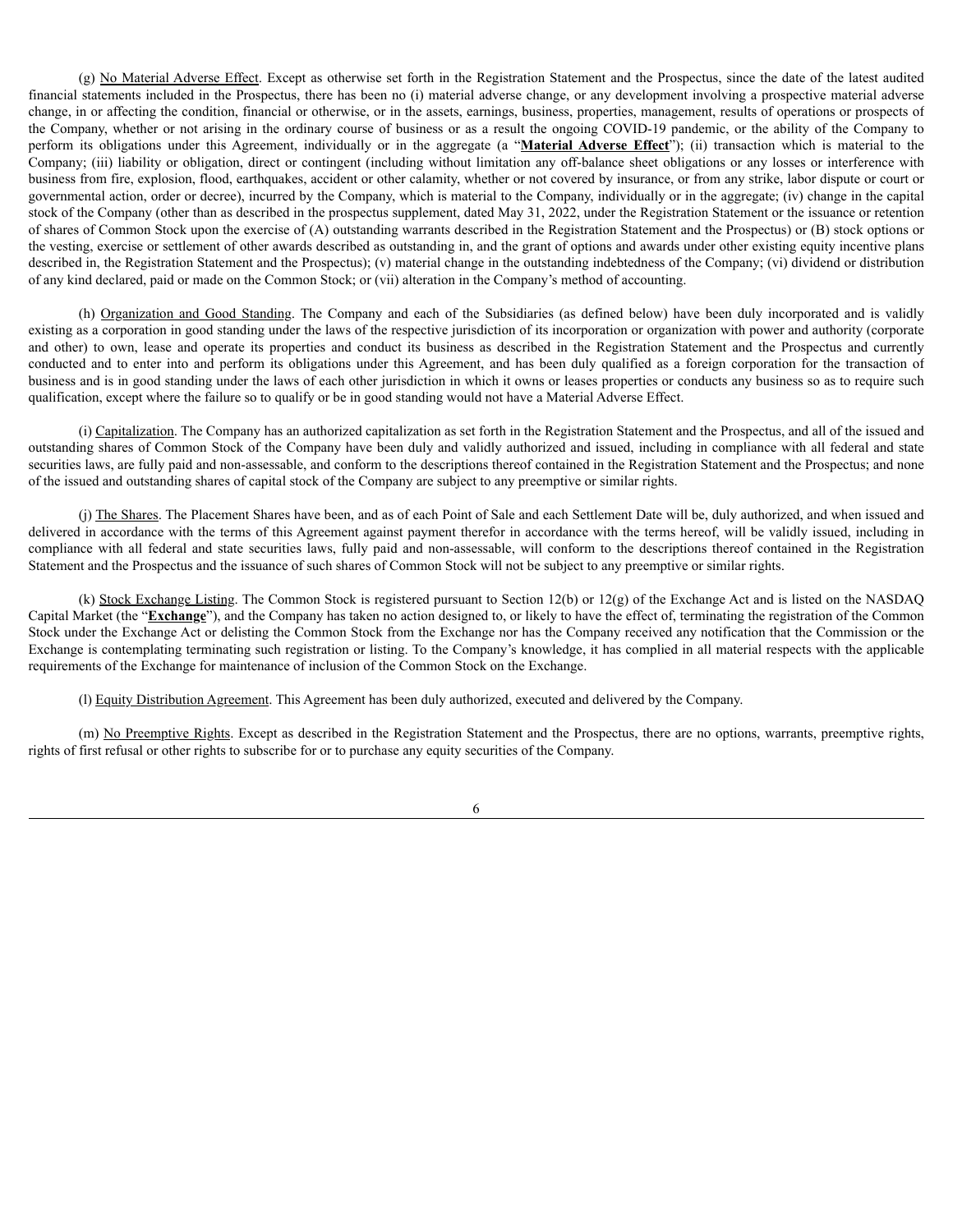(n) Descriptions and Exhibits. There are no statutes, regulations, documents or contracts of a character required to be described in the Registration Statement and the Prospectus or to be filed as an exhibit to the Registration Statement which are not described or filed as required.

(o) Non-Contravention. The issue and sale of the shares of Common Stock to be sold by the Company hereunder, the execution of this Agreement by the Company and the compliance by the Company with all of the provisions of this Agreement and the consummation of the transactions herein contemplated (i) will not conflict with or result in a breach or violation of any of the terms or provisions of, or constitute a default under, any indenture, mortgage, deed of trust, loan agreement or any other evidence of indebtedness or other agreement or instrument to which the Company is a party or by which the Company is bound or to which any of the property or assets of the Company are subject; (ii) will not result in any violation of the provisions of the certificate or articles of incorporation or by-laws (or other organization documents) of the Company; and (iii) will not result in any violation of any statute or any order, decree, rule or regulation of any court or governmental or administrative agency or body having jurisdiction over the Company or any of its properties, except, in the case of clauses (i) and (iii) above, where such breaches, violations or defaults would not, individually or in the aggregate, have a Material Adverse Effect.

(p) No Violations. Neither the Company nor its Subsidiaries is (i) in violation of its certificate or articles of incorporation, by-laws (or other organizational or charter documents), (ii) in violation of any law, ordinance, administrative or governmental rule or regulation applicable to the Company or the Subsidiary, (iii) in violation of any decree of any court or governmental agency or body having jurisdiction over the Company or the Subsidiary, or (iv) in default in the performance of any obligation, agreement or condition contained in any bond, debenture, note or any other evidence of indebtedness or in any agreement, indenture, lease or other instrument to which the Company or a Subsidiary is a party or by which it or any of its properties may be bound, except, in the case of clauses (ii), (iii) and (iv), where any such violation or default, individually or in the aggregate, would not have a Material Adverse Effect.

(q) No Outstanding Loans or Other Extensions of Credit. The Company does not have any outstanding extension of credit, in the form of a personal loan, to or for any director or executive officer (or equivalent thereof) of the Company except for such extensions of credit as are expressly permitted by Section 13(k) of the Exchange Act.

(r) Other Underwriting Agreements. Except for this Agreement, the Company is not a party to any agreement with an agent or underwriter for any other "at the market" or continuous equity transaction.

(s) No Consents Required. No consent, approval, authorization, order, license, registration or qualification of or with any court or arbitrator or governmental or regulatory authority is required for the execution, delivery and performance by the Company of this Agreement, the issuance and sale of the shares of Common Stock and the consummation of the transactions contemplated by this Agreement, except for the registration of the shares of Common Stock under the Securities Act and such consents, approvals, authorizations, orders and registrations or qualifications as may be required under applicable state securities laws in connection with the purchase and distribution of the shares of Common Stock by the Sales Agents.

(t) FINRA Exemption. To enable the Sales Agents to rely upon FINRA Rule  $5110(h)(1)$ (C), the Company represents that the Company is an "experienced issuer," as such term is defined under FINRA Rule 5110(j)(6).

(u) Legal Proceedings. Other than as set forth in the Registration Statement and the Prospectus, there is no action, suit, proceeding, inquiry or investigation brought by or before any legal or governmental entity now pending to which the Company is a party or of which any property of the Company is the subject which, if determined adversely to the Company, individually or in the aggregate, would have or may reasonably be expected to have a Material Adverse Effect, or would prevent or impair the consummation of the transactions contemplated by this Agreement, or which is required to be described in the Registration Statement and the Prospectus; and, to the best of the Company's knowledge, no such proceedings are threatened or contemplated by governmental authorities or others.

(v) Independent Accountant. Marcum LLP, who has certified certain financial statements of the Company, was, at all applicable times, an independent registered public accounting firm with respect to the Company within the applicable rules and regulations adopted by the Commission and the Public Company Accounting Oversight Board and as required by the Securities Act.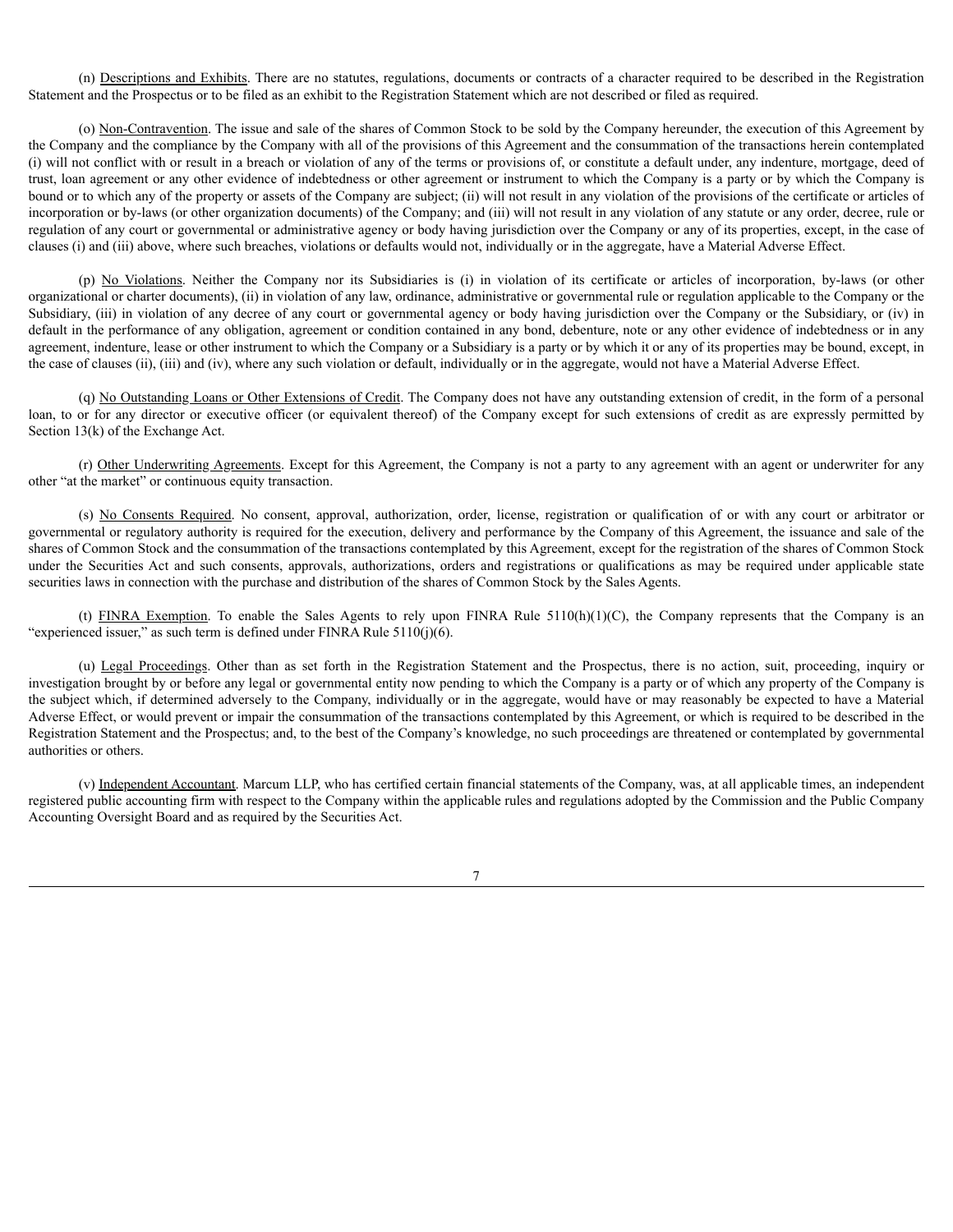(w) Title to Real and Personal Property. Except (a) as otherwise set forth in the Registration Statement and the Prospectus, (b) for liens, security interests and similar encumbrances under any liens, security interests or similar encumbrances made pursuant to credit facilities or indentures of the Company or (c) as would not have a Material Adverse Effect, individually or in the aggregate, the Company has good and marketable title to all of the real and personal property and other assets reflected as owned in the financial statements referred to in Section 1(f) above or elsewhere in the Registration Statement and the Prospectus, in each case free and clear of any security interests, mortgages, liens, pledges, charges, encumbrances, equities, adverse claims and other defects or restrictions. No real property owned, leased, licensed, or used by the Company lies in an area which is, or will be, subject to restrictions which would prohibit, and no statements of facts relating to the actions or inaction of another person or entity or his, her or its ownership, leasing, licensing, or use of any real or personal property exists or will exist which would prevent, the continued effective ownership, leasing, licensing, exploration, development or production or use of such real property in the business of the Company as presently conducted or as the Registration Statement and the Prospectus indicates the Company contemplates conducting, except as may be properly described in the Registration Statement and the Prospectus or such as in the aggregate do not now cause and will not in the future cause a Material Adverse Effect. The real property, improvements, equipment and personal property held under lease by the Company or of a Subsidiary are held under valid and enforceable leases, with such exceptions as would not, individually or in the aggregate, have a Material Adverse Effect.

(x) Title to Intellectual Property. Except as otherwise disclosed in the Registration Statement and the Prospectus, the Company, including its Subsidiaries, own, or have obtained valid and enforceable licenses for, the inventions, patent applications, patents, trademarks, trademark registrations, trade names, service marks, service mark registrations, copyrights, copyright registrations, trade secrets, Internet domain name registrations, inventions, software, works of authorships, databases, formulae, know how, and other intellectual property (including including trade secrets and other unpatented and/or unpatentable proprietary confidential information, systems, or procedures) described in the Registration Statement and the Prospectus as being owned or licensed by them or which are necessary for the conduct of the Company's and its Subsidiaries' businesses as currently conducted or as currently proposed to be conducted (collectively, "**Intellectual Property**"), except as would not have a Material Adverse Effect on the Company and its Subsidiaries taken as a whole, and except as enforceability of any licenses may be limited by bankruptcy and other similar laws affecting the rights of creditors generally and general principles of equity. To the Company's knowledge, the conduct of the Company's and its Subsidiaries' businesses does not and will not infringe, misappropriate or otherwise conflict in any material respect with any intellectual property rights of others. To the Company's knowledge: (i) there are no third parties who have rights to any registered Intellectual Property, other than licensees of the Company and any co-owner of any patent constituting Intellectual Property who is listed on the records of the U.S. Patent and Trademark Office and any co-owner of any patent application constituting Intellectual Property who is named in such patent application; and (ii) there is no infringement by third parties of any Intellectual Property except as could not have reasonably expected to have a Material Adverse Effect on the Company and its Subsidiaries taken as a whole. There is no pending or, to the Company's knowledge, threatened action, suit, proceeding or claim by others: (A) challenging the Company's rights in or to any Intellectual Property, and the Company is unaware of any facts which would form a reasonable basis for any such action, suit, proceeding or claim; (B) challenging the validity, enforceability or scope of any Intellectual Property, and the Company is unaware of any facts that would form a reasonable basis for any such action, suit, proceeding or claim; or (C) asserting that the Company or any of its Subsidiaries infringes or otherwise violates, or would, upon the expansion or commercialization of any product or service described in the Registration Statement and the Prospectus as under development, infringe or violate, any patent, trademark, trade name, service name, copyright, trade secret or other proprietary rights of others, and the Company is unaware of any facts which would form a reasonable basis for any such action, suit, proceeding or claim. The Company and its Subsidiaries have complied with the terms of each agreement pursuant to which Intellectual Property has been licensed to the Company or any Subsidiary in all material respects, and all such agreements are in full force and effect. To the Company's knowledge, there are no material defects in any of the patents or patent applications included in the Intellectual Property. The Company and its Subsidiaries have taken commercially reasonable steps to protect, maintain and safeguard their Intellectual Property, including the execution of nondisclosure and confidentiality agreements. The Company's Mears Silicon Technology described in the Registration Statement and the Prospectus as under development by the Company or any Subsidiary fall within the scope of the claims of one or more patents owned by, or exclusively licensed to, the Company or any Subsidiary.

(y) No Undisclosed Relationships. No relationship, direct or indirect, exists between or among the Company, on the one hand, and the directors, officers, stockholders, customers or suppliers of the Company, on the other hand, that is required to be described, incorporated by reference or included in the Registration Statement and the Prospectus and which is not so described, incorporated or included.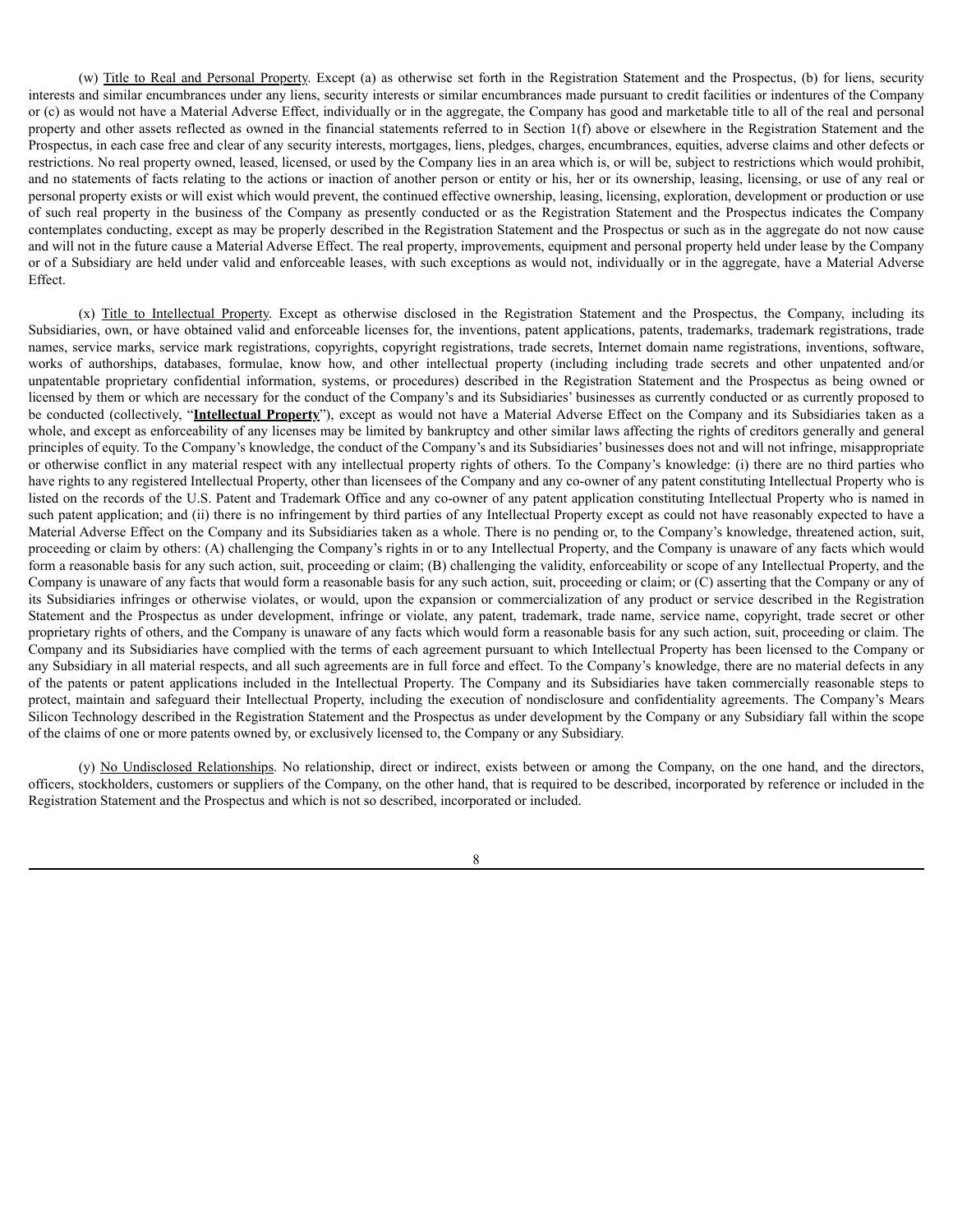(z) Subsidiaries. All of the direct and indirect Subsidiaries of the Company are set forth in the reports filed with the Commission pursuant to Section 13(a), 13(c), 14 or 15(d) of the Exchange Act. The Company owns, directly or indirectly, all of the capital stock or other equity interests of each Subsidiary free and clear of any Liens, and all of the issued and outstanding shares of capital stock of each Subsidiary are validly issued and are fully paid, non-assessable and free of preemptive and similar rights to subscribe for or purchase securities. "**Subsidiary**" means any subsidiary of the Company and any direct or indirect subsidiary of the Company formed or acquired after the date hereof, which consists solely of those set forth on Schedule 4 to this Agreement.

(aa) Dividend Restrictions. Except as disclosed in the Registration Statement and Prospectus, and subject to the existence of legally available funds, no Subsidiary of the Company is currently prohibited or restricted, directly or indirectly, from paying dividends to the Company, or from making any other distribution with respect to such Subsidiary's equity securities or from repaying to the Company or any other Subsidiary of the Company any amounts that may from time to time become due under any loans or advances to such Subsidiary from the Company or from transferring any property or assets to the Company or to any other Subsidiary.

(bb) Investment Company Act. The Company is not and, after giving effect to the offering and sale of the shares of Common Stock as contemplated herein and the application of the Net Proceeds therefrom as described in the Prospectus, will not be required to register as an "investment company", as such term is defined in the Investment Company Act of 1940, as amended (the "**Investment Company Act**").

(cc) Taxes. All United States federal income tax returns of the Company required by law to be filed have been filed and all taxes shown by such returns or otherwise assessed, which are due and payable, have been paid, except for such taxes, if any, as are being or will be contested in good faith and as to which adequate reserves have been provided. The Company has filed all other tax returns that are required to have been filed by it pursuant to applicable foreign, state, local or other law, except insofar as the failure to file such returns, individually or in the aggregate, would not result in a Material Adverse Effect; and the Company has paid all taxes due pursuant to such returns or pursuant to any assessment received by the Company except for such taxes, if any, as are being or will be contested in good faith and as to which adequate reserves have been provided or insofar as the non-payment of such taxes, individually or in the aggregate, would not result in a Material Adverse Effect.

(dd) Licenses and Permits. The Company possesses all permits, licenses, sub-licenses, certificates, approvals, consents and other authorizations (collectively, "**Permits**") issued by the appropriate federal, state, local or foreign regulatory agencies or bodies necessary to conduct the businesses now operated by it; the Company is in compliance with the terms and conditions of all such Permits; and all of the Permits are valid and in full force and effect, except, in each case, where the failure so to possess or comply with or where the invalidity of such Permits or the failure of such Permits to be in full force and effect, individually or in the aggregate, would not have a Material Adverse Effect; and the Company has not received any notice of proceedings relating to the revocation or material modification of any such Permits or has any reason to believe that any such permits, licenses, sub-licenses, certificates, approvals, consents and other authorizations will not be renewed in the ordinary course. The Company and its Subsidiaries are in compliance with all statutes, rules and regulations applicable to the ownership, testing, development, manufacture, packaging, processing, use, distribution, storage, import, export or disposal of any product manufactured or distributed by the Company or its Subsidiaries.

(ee) No Labor Disputes. No material labor dispute with the employees of the Company exists, or, to the knowledge of the Company, is imminent or threatened. The Company is not aware of any existing or imminent labor disturbance by the employees of any of its principal suppliers, manufacturers, customers or contractors, which, individually or in the aggregate, may reasonably be expected to result in a Material Adverse Effect.

(ff) Compliance with and Liability under Environmental Laws. Except as described in the Registration Statement and the Prospectus, there has been no storage, disposal, generation, manufacture, refinement, transportation, handling or treatment of hazardous substances or hazardous wastes by the Company (or, to the knowledge of the Company, any of its predecessors in interest), at, upon or from any of the property now or previously owned, leased or operated by the Company in violation of any applicable law, ordinance, rule, regulation, order, judgment, decree or permit that would require the Company to undertake any remedial action under any applicable law, ordinance, rule, regulation, order, judgment, decree or permit, except for any violation or remedial action that would not, individually or in the aggregate with all such violations and remedial actions, cause a Material Adverse Effect. Except for abandonment and similar costs incurred or to be incurred in the ordinary course of business of the Company, there has been no material spill, discharge, leak, emission, injection, escape, dumping or release of any kind onto any property now or previously owned, leased or operated by the Company or into the environment surrounding such property of any hazardous substances or hazardous wastes due to or caused by the Company (or, to the knowledge of the Company, any of its predecessors in interest), except for any such spill, discharge, leak, emission, injection, escape, dumping or release that would not, singularly or in the aggregate with all such spills, discharges, leaks, emissions, injections, escapes, dumpings and releases, result in a Material Adverse Effect; and the terms "hazardous substances," and "hazardous wastes" shall be construed broadly to include such terms and similar terms, all of which shall have the meanings specified in any applicable local, state and federal laws or regulations with respect to environmental protection. Except as set forth in the Registration Statement and the Prospectus, the Company has not been named as a "potentially responsible party" under the Comprehensive Environmental Response, Compensation, and Liability Act of 1980, as amended.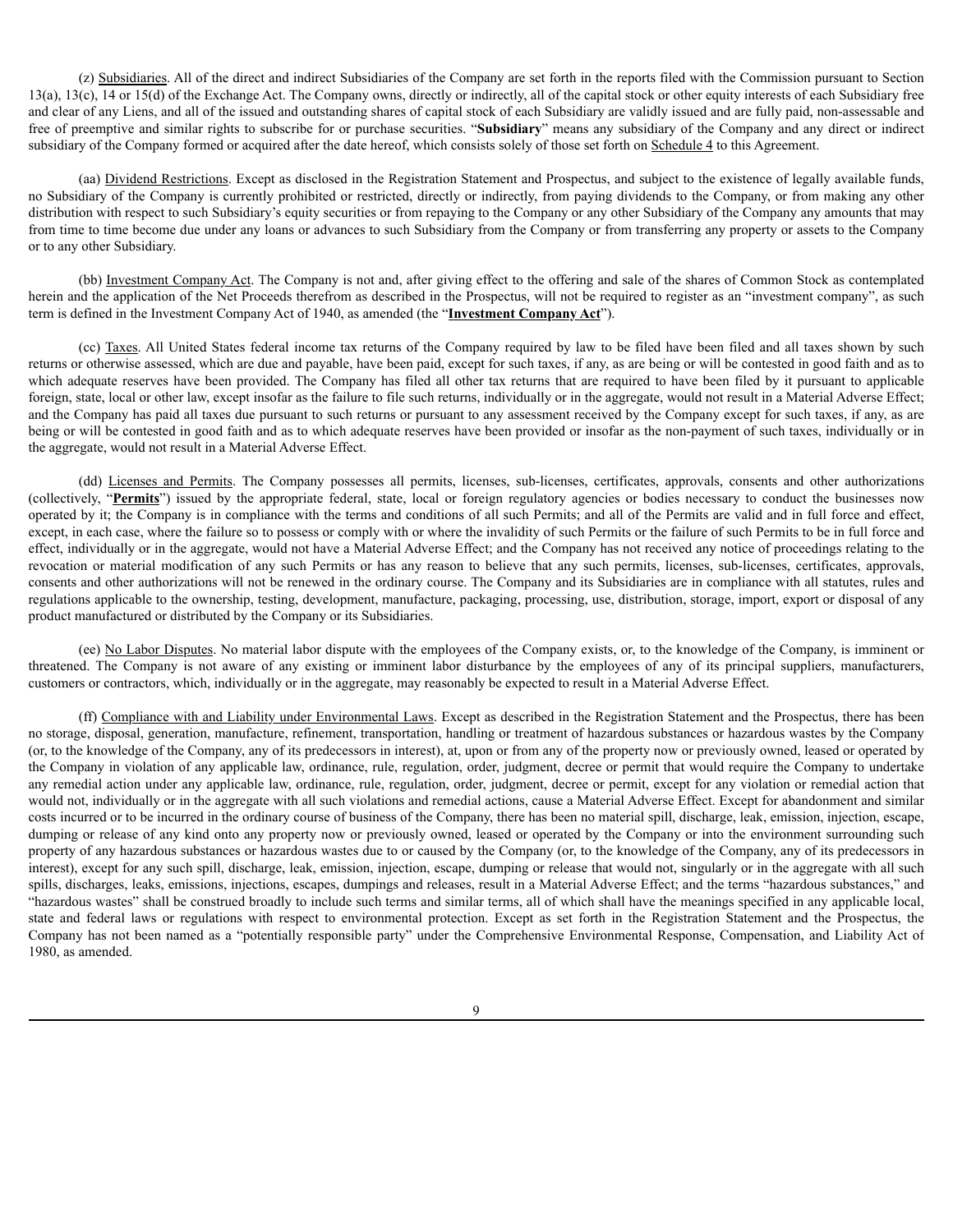(gg) Compliance with ERISA. Each employee benefit plan, within the meaning of Section 3(3) of the Employee Retirement Income Security Act of 1974, as amended ("**ERISA**"), (whether or not subject to ERISA) that is sponsored, maintained, administered, contributed or required to be contributed to by the Company or any entity that would be treated as a single employer with any of the foregoing pursuant to Section 414 of the Internal Revenue Code of 1986, as amended (the "**Code**") (each such plan, a "**Plan**") has been maintained, administered and operated in compliance with its terms and the requirements of any applicable statutes, orders, rules and regulations, including but not limited to ERISA and the Code, except to the extent that failure to so comply, individually or in the aggregate, would not have a Material Adverse Effect. The fair market value of the assets of each Plan (excluding for these purposes accrued but unpaid contributions) exceeds the present value of all benefits accrued under such Plan determined using reasonable actuarial assumptions. No other event set forth in Section 4043(b) of ERISA (excluding events with respect to which the 30-day notice requirement under Section 4043 of ERISA has been waived) has occurred with respect to any Plan. No prohibited transaction, within the meaning of Section 406 of ERISA or Section 4975 of the Code, has occurred with respect to any Plan, excluding transactions effected pursuant to a statutory or administrative exemption that has resulted in or could reasonably be expected to have a Material Adverse Effect. The Company could not reasonably be expected to have any liability (whether actual, contingent or otherwise) (i) with respect to any Plan subject to Section 412 of the Code or to Title IV of ERISA or (ii) with respect to any Plan or other contract, agreement, arrangement or policy that provides for retiree or post-employment welfare benefits other than as required by Section 4980B of the Code or similar state laws.

(hh) Disclosure Controls. The Company has established and maintains disclosure controls and procedures (as defined in Rules 13a-15(e) and 15d-15(e) under the Exchange Act) which (i) are designed to ensure that material information relating to the Company is made known to the Company's principal executive officer and its principal financial officer by others within the Company, particularly during the periods in which the periodic reports required under the Exchange Act are being prepared; (ii) have been evaluated for effectiveness as of a date within 90 days prior to the earlier of the date that the Company filed its most recent annual or quarterly report with the Commission and the date of the Prospectus; and (iii) are designed to be effective in all material respects to perform the functions for which they were established. Except as described in the Registration Statement and the Prospectus, since the date of the latest audited financial statements included in or incorporated by reference into the Registration Statement and the Prospectus, the Company has not been advised of (a) any significant deficiencies in the design or operation of its disclosure controls and procedures or (b) any fraud, whether or not material, that involves management or other employees who have a significant role in the disclosure controls and procedures.

(ii) Open Source Software. (i) The Company uses and has used any and all software and other materials distributed under a "free," "open source," or similar licensing model (including but not limited to the MIT License, Apache License, GNU General Public License, GNU Lesser General Public License and GNU Affero General Public License) ("**Open Source Software**") in compliance with all license terms applicable to such Open Source Software; and (ii) the Company has not used or distributed and does not use or distribute any Open Source Software in any manner that requires or has required (A) the Company to permit reverse engineering of any software code or other technology owned by the Company or (B) any software code or other technology owned by the Company to be (1) disclosed or distributed in source code form, (2) licensed for the purpose of making derivative works or (3) redistributed at no charge.

(jj) Data Security. (i) The Company has complied and is presently in compliance in all material respects with all internal and external privacy policies, contractual obligations, industry standards, applicable laws, statutes, judgments, orders, rules and regulations of any court or arbitrator or other governmental or regulatory authority and any other legal obligations, in each case, relating to the collection, use, transfer, import, export, storage, protection, disposal and disclosure by the Company of personal, personally identifiable, household, sensitive, confidential or regulated data ("**Data Security Obligations**", and such data, "Data''); (ii) the Company has not received any notification of or complaint regarding and is unaware of any other facts that, individually or in the aggregate, would reasonably indicate non-compliance with any Data Security Obligation; and (iii) there is no action, suit or proceeding by or before any court or governmental agency, authority or body pending or threatened alleging non-compliance with any Data Security Obligation nor are there any incidents under internal review or investigations relating to the same. Such Data includes (i) a natural person's name, street address, telephone number, email address, photograph, social security number, bank information, or customer or account number; (ii) any information which would qualify as "personally identifying information" under the Federal Trade Commission Act, as amended; (iii) Protected Health Information as defined by Health Insurance Portability and Accountability Act, as amended; and (iv) any other piece of information that identifies such natural person, or his or her family, or identifies a specific person's health condition or sexual orientation.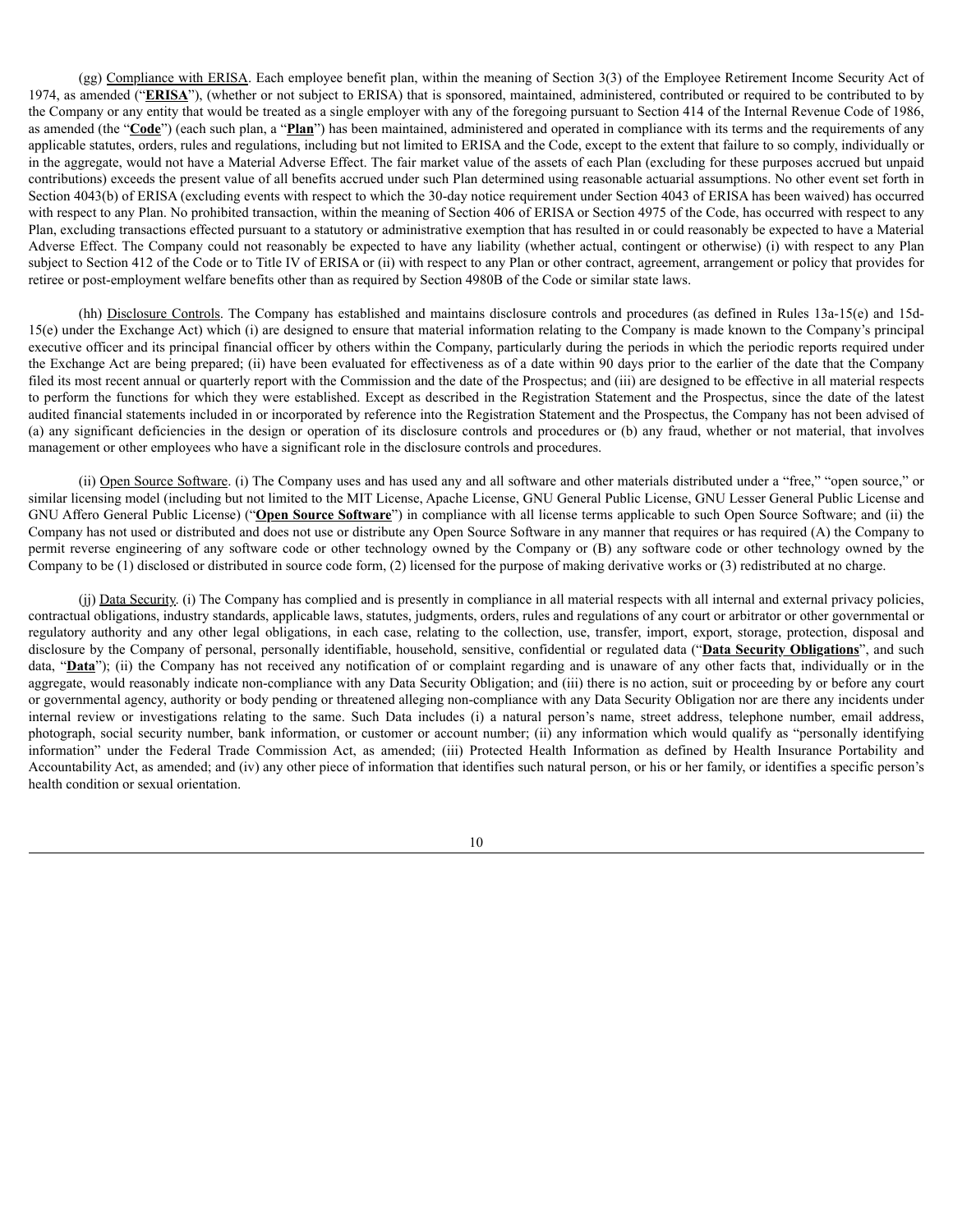(kk) Data Protection; No Breaches. The Company's information technology assets and equipment, computers, systems, networks, hardware, software, websites, applications, and databases are adequate for, and operate and perform in all material respects as required in connection with, the operation of the business of the Company as currently conducted, free and clear of all material bugs, errors, defects, Trojan horses, time bombs, malware and other corruptants. The Company has taken all technical and organizational measures reasonably necessary to protect the information technology systems and Data used in connection with the operation of the Company's business. The Company has implemented backup and disaster recovery technology consistent with industry standards and practices. Without limiting the foregoing, the Company has used reasonable efforts to establish and maintain, and has established, maintained, implemented and complied with, reasonable information technology, information security, cyber security and data protection controls, policies and procedures, including oversight, access controls, encryption, technological and physical safeguards and business continuity/disaster recovery and security plans, which are designed to protect against and prevent breach, destruction, loss, unauthorized distribution, use, access, disablement, misappropriation or modification, or other compromise or misuse of or relating to any information technology system or Data used in connection with the operation of the Company's business ("**Breach**"). There has been no such Breach, and the Company has not been notified of and has no knowledge of any event or condition that would reasonably be expected to result in, any such Breach.

(ll) Internal Accounting Controls. The Company maintains a system of internal accounting controls sufficient to provide reasonable assurance that (i) transactions are executed in accordance with management's general or specific authorizations; (ii) transactions are recorded as necessary to permit preparation of financial statements in conformity with GAAP as applied in the United States and to maintain asset accountability; (iii) access to assets is permitted only in accordance with management's general or specific authorizations; (iv) the recorded accountability for assets is compared with the existing assets at reasonable intervals and appropriate action is taken with respect to any differences; and (v) the interactive data in eXtensible Business Reporting Language included or incorporated by reference in the Registration Statement and the Prospectus fairly presents the information called for in all material respects and has been prepared in all material respects in accordance with the Commission's rules and guidelines applicable thereto. The Company's system of "internal control over financial reporting" (as defined in Rule 13a-15(f) of the Exchange Act) complies with the requirements of the Exchange Act and has been designed by, or under the supervision of, its principal executive and principal financial officers, or persons performing similar functions, to provide reasonable assurance regarding the reliability of financial reporting and the preparation of financial statements for external purposes in accordance with GAAP. Except as described in the Registration Statement and the Prospectus, since the date of the latest audited financial statements included in or incorporated by reference into the Registration Statement and the Prospectus, (a) the Company has not been advised of (1) any significant deficiencies in the design or operation of internal controls over financial reporting that are reasonably likely to materially affect the ability of the Company to record, process, summarize and report financial information or data, or any material weaknesses in internal controls over financial reporting and (2) any fraud, whether or not material, that involves management or other employees who have a significant role in the internal controls over financial reporting of the Company, and (b) since that date, there has been no change in the Company's internal controls over financial reporting that has materially affected, or is reasonably likely to materially affect, the Company's internal controls over financial reporting.

(mm) Insurance. The Company is insured by insurers of recognized financial responsibility against such losses and risks and in such amounts as are prudent and customary in the businesses in which the Company is engaged; the Company has not been refused any insurance coverage sought or applied for; and the Company has no reason to believe that it will not be able to renew its existing insurance coverage as and when such coverage expires or to obtain similar coverage from similar insurers as may be necessary to continue its business at a cost that would not have a Material Adverse Effect on the Company.

(nn) No Broker's Fees. The Company is not a party to any contract, agreement or understanding with any person that would give rise to a valid claim against the Company or the Sales Agents for a brokerage commission, finder's fee or like payment in connection with the offering and sale of the shares of Common Stock other than this Agreement.

(oo) No Registration Rights. Except as disclosed in the Registration Statement and the Prospectus and as have been validly complied with or waived, there are no persons with registration rights or other similar rights to have any securities of the Company registered pursuant to the Registration Statement or sold in the offering contemplated by this Agreement.

(pp) No Stabilization. The Company has not taken, directly or indirectly, any action designed to or that would be reasonably expected to cause or result in stabilization or manipulation of the price of the Common Stock or any other "reference security" (as defined in Rule 100 of Regulation M under the Exchange Act ("**Regulation M**")) whether to facilitate the sale or resale of these securities or otherwise, and has taken no action which would directly or indirectly violate Regulation M. The Company acknowledges that the Sales Agents may engage in passive market making transactions in the shares of Common Stock on the Exchange in accordance with Regulation M.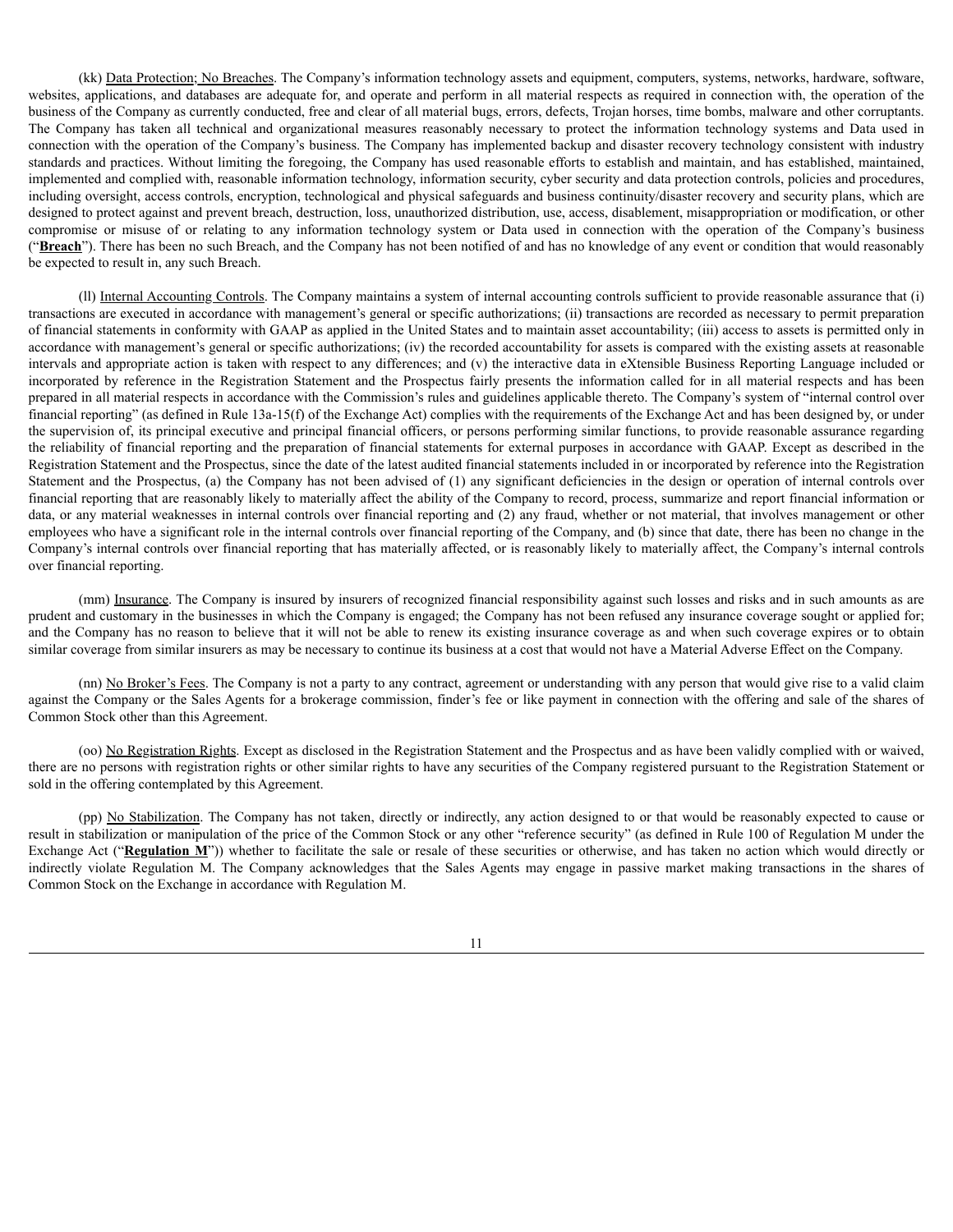(qq) Actively-Traded Security. The Common Stock is an "actively-traded security" excepted from the requirements of Rule 101 of Regulation M by subsection  $(c)(1)$  of such rule.

(rr) Forward-Looking Statements. Each "forward-looking statement" (within the meaning of Section 27A of the Securities Act or Section 21E of the Exchange Act) contained in the Registration Statement and the Prospectus has been made or reaffirmed with a reasonable basis and in good faith.

(ss) Statistical and Market Data. The statistical and market and industry-related data included in the Registration Statement and the Prospectus are based on or derived from sources which the Company believes to be reliable and accurate or represent the Company's good faith estimates that are made on the basis of data derived from such sources, and the Company has obtained the written consent to the use of such data from sources to the extent required.

(tt) Sarbanes-Oxley Act. There is and has been no failure on the part of the Company or, to the knowledge of the Company after reasonable inquiry, any of the Company's directors or officers, in their capacities as such, to comply in all material respects with any provision of the Sarbanes-Oxley Act of 2002, as amended, and the rules and regulations promulgated in connection therewith, including Section 402 related to loans and Sections 302 and 906 related to certifications.

(uu) Ineligible Issuer. (i) At the earliest time after the filing of the Registration Statement that the Company or another offering participant made a bona fide offer (within the meaning of Rule 164(h)(2)) of the shares of Common Stock and (ii) as of each time shares of Common Stock are sold pursuant to this Agreement and on each such time this representation is repeated or deemed to be made (with such date being used as the determination date for purposes of this clause (ii)), the Company was not and is not an Ineligible Issuer (as defined in Rule 405 under the Securities Act), without taking account of any determination by the Commission pursuant to Rule 405 that it is not necessary that the Company be considered an Ineligible Issuer.

(vv) No Unlawful Payments. Neither the Company nor, to the knowledge of the Company, any director, officer or employee of the Company nor, to the knowledge of the Company, any agent, affiliate, representative or other person associated with or acting on behalf of the Company has (i) used any corporate funds for any unlawful contribution, gift, entertainment or other unlawful expense relating to political activity; (ii) made or taken an act in furtherance of an offer, payment, promise to pay or authorization or approval of any unlawful payment or benefit, giving or receipt of money, property, gifts or anything else of value, directly or indirectly, to any foreign or domestic government official or employee, including of any government-owned or controlled entity or of a public international organization, or any person acting in an official capacity for or on behalf of any of the foregoing, or any political party or party official or candidate for political office; (iii) violated or is in violation of any provision of the Foreign Corrupt Practices Act of 1977, as amended, or any applicable law or regulation implementing the OECD Convention on Combating Bribery of Foreign Public Officials in International Business Transactions, or committed an offence under the Bribery Act 2010 of the United Kingdom or any other applicable anti-bribery or anti-corruption law; or (iv) made, offered, agreed, requested or taken an act in furtherance of any unlawful bribe or other unlawful benefit, including, without limitation, any rebate, payoff, influence payment, kickback or other unlawful or improper payment or benefit. The Company has instituted, maintained and enforced, and will continue to maintain and enforce policies and procedures designed to promote and ensure compliance with all applicable anti-bribery and anti-corruption laws and the representations and warranties contained herein. The Company will not use, directly or indirectly, the proceeds from the offering the of shares of Common Stock hereunder in furtherance of any offer, payment, promise to pay or authorization or approval of any payment or benefit, giving or receipt of money, property, gifts or anything else of value, to any person in violation of any anti-corruption laws.

(ww) Compliance with Anti-Money Laundering Laws. The operations of the Company are and have been conducted at all times in compliance with all applicable financial recordkeeping and reporting requirements, including those of the Currency and Foreign Transactions Reporting Act of 1970, as amended, the applicable money laundering statutes of all jurisdictions where the Company conducts business, the rules and regulations thereunder and any related or similar rules, regulations or guidelines issued, administered or enforced by any governmental agency (collectively, the "**Anti-Money Laundering Laws**"), and no action, suit or proceeding by or before any court or governmental agency, authority or body or any arbitrator involving the Company with respect to the Anti-Money Laundering Laws is pending or, to the knowledge of the Company, threatened.

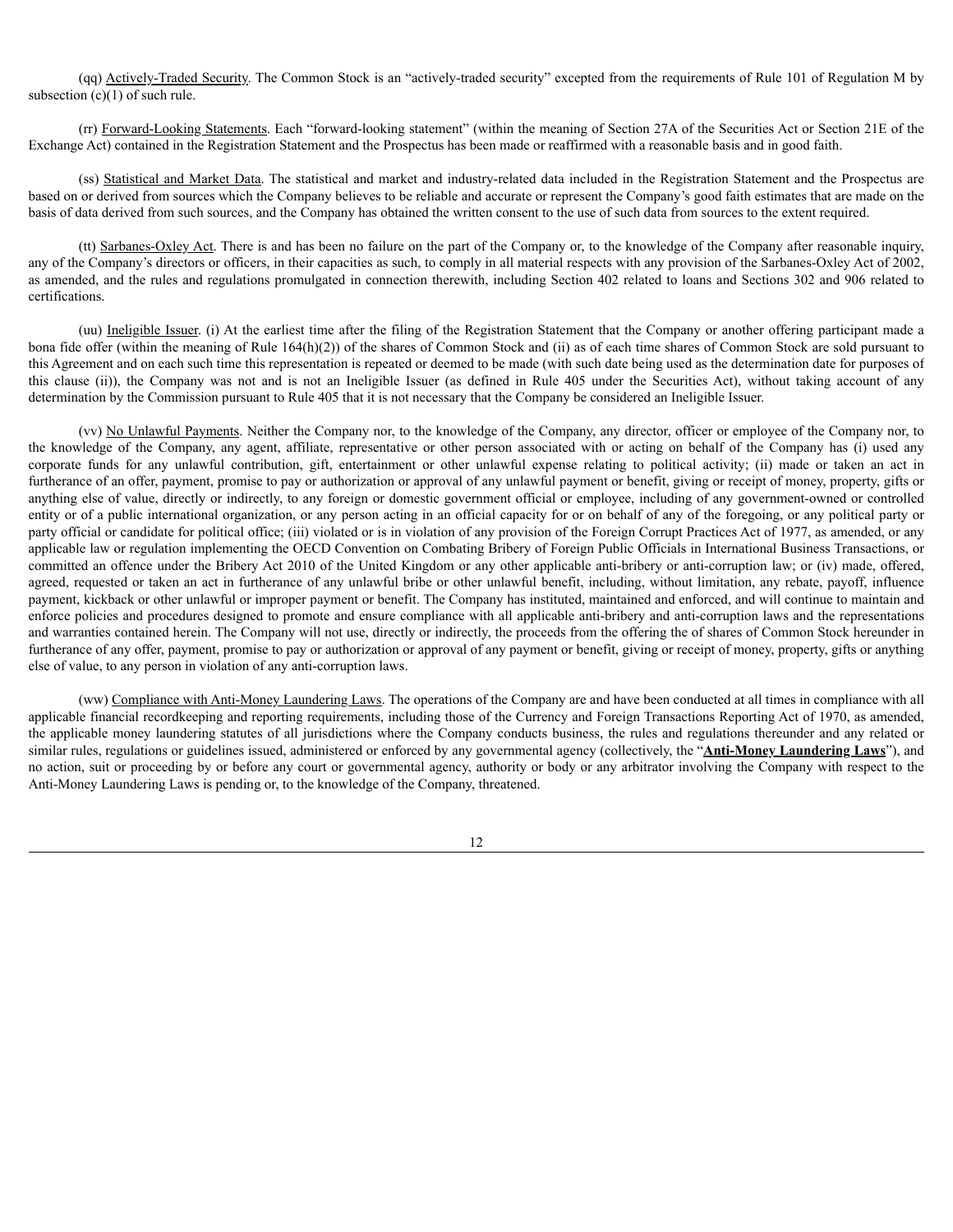(xx) No Conflicts with Sanctions Laws. Neither the Company nor any of its directors, officers, or employees, nor, to the knowledge of the Company, any agent, affiliate, representative or other person associated with or acting on behalf of the Company (each, a "**Person**") is, or is owned or controlled by one or more persons that are, currently the subject or the target of any sanctions administered or enforced by the U.S. government (including, without limitation, the Office of Foreign Assets Control of the U.S. Department of the Treasury or the U.S. Department of State and including, without limitation, the designation as a "specially designated national" or "blocked person"), the United Nations Security Council, the European Union, Her Majesty's Treasury or other relevant sanctions authority (collectively, "Sanctions"); nor is the Company located, organized or resident in a country or territory that is the subject or target of Sanctions, including, without limitation, the so-called Donetsk People's Republic, the so-called Luhansk People's Republic, the Crimea Region of Ukraine, Cuba, Iran, North Korea and Syria (each, a "**Sanctioned Country**"); and the Company will not directly or indirectly use the proceeds of the offering of the shares of Common Stock hereunder, or lend, contribute or otherwise make available such proceeds to any joint venture partner or other person or entity (i) to fund or facilitate any activities of or business with any person that, at the time of such funding or facilitation, is the subject or target of Sanctions, (ii) to fund or facilitate any activities of or business in any Sanctioned Country or (iii) in any other manner that will result in a violation by any person (including any person participating in the transaction, whether as underwriter, advisor, investor or otherwise) of Sanctions. For the past five (5) years, the Company has not knowingly engaged in and is not now knowingly engaged in, and will not engage in, any dealings or transactions with any Person that at the time of the dealing or transaction is or was the subject or the target of Sanctions or with any Sanctioned Country.

(yy) Distribution of Offering Material By the Company. The Company has not distributed and will not distribute, prior to the completion of the Sales Agents' distribution of the Placement Shares, any offering material in connection with the offering and sale of the Placement Shares other than the Prospectus or the Registration Statement.

(zz) No "Prohibited Activities". Except as preapproved in accordance with the requirements set forth in Section 10A of the Exchange Act, the accounting firm that certified the financial statements and supporting schedules of the Company has not been engaged by the Company to perform any "prohibited activities" (as defined in Section 10A of the Exchange Act).

(aaa) Stock Options. With respect to the stock options (the "**Stock Options**") granted pursuant to the stock-based compensation plans of the Company and its Subsidiaries (the "**Company Stock Plans**"), (i) each Stock Option intended to qualify as an "incentive stock option" under Section 422 of the Code so qualifies, (ii) each grant of a Stock Option was duly authorized no later than the date on which the grant of such Stock Option was by its terms to be effective (the "**Grant Date**") by all necessary corporate action, including, as applicable, approval by the board of directors of the Company (or a duly constituted and authorized committee thereof) and any required stockholder approval by the necessary number of votes or written consents, and the award agreement governing such grant (if any) was duly executed and delivered by each party thereto, (iii) each such grant was made in accordance with the terms of the Company Stock Plans, the Exchange Act and all other applicable laws and regulatory rules or requirements, including the rules of the Exchange and any other exchange on which Company securities are traded, and (iv) each such grant was properly accounted for in accordance with GAAP in the financial statements (including the related notes) of the Company and disclosed in the Company's filings with the Commission in accordance with the Exchange Act and all other applicable laws. The Company has not knowingly granted, and there is no and has been no policy or practice of the Company of granting, Stock Options prior to, or otherwise coordinating the grant of Stock Options with, the release or other public announcement of material information regarding the Company or its Subsidiaries or their results of operations or prospects.

(bbb) FINRA Matters. All of the information provided to the Sales Agents or to counsel for the Sales Agents by the Company, its counsel or, to the best of the Company's knowledge, its officers and directors and the holders of any securities (debt or equity) or options to acquire any securities of the Company in connection with the offering of the Placement Shares is true, complete, correct and compliant in all material respects with FINRA's rules, and any letters, filings or other supplemental information provided to FINRA pursuant to FINRA Rules or NASD Conduct Rules is true, complete, correct and compliant in all material respects.

(ccc) Lending Relationship. The Company (i) does not have any material lending or other relationship with any banking or lending affiliate of any Sales Agent and (ii) does not intend to use any of the proceeds from the sale of the Placement Shares to repay any outstanding debt owed to any affiliate of any Sales Agent.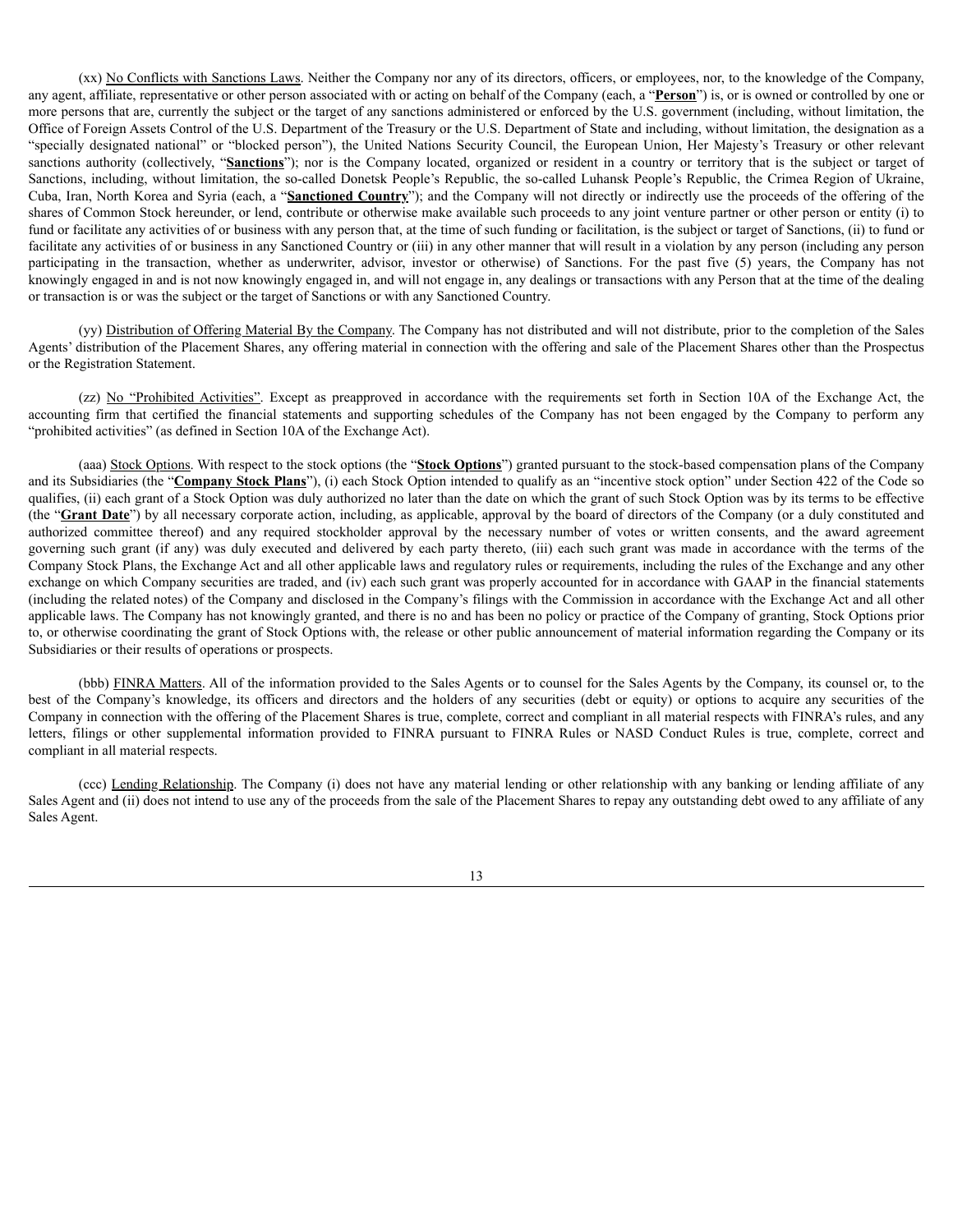(ddd) No Restrictions on Subsidiaries. No Subsidiary of the Company is currently prohibited, directly or indirectly, under any agreement or other instrument to which it is a party or is subject, from paying any dividends to the Company, from making any other distribution on such Subsidiary's capital stock or similar ownership interest, from repaying to the Company any loans or advances to such Subsidiary from the Company or from transferring any of such Subsidiary's properties or assets to the Company or any other Subsidiary of the Company.

(eee) Related-Party Transactions. There are no business relationships or related-party transactions involving the Company or any of its Subsidiaries or any other person required to be described in the Registration Statement and the Prospectus that have not been described as required.

(fff) No Reliance. The Company has not relied upon either Sales Agent or legal counsel for the Sales Agents for any legal, tax or accounting advice in connection with the offering and sale of the Placement Shares.

(ggg) Compliance with Laws. The Company has not been advised, and has no reason to believe, that it and each of its Subsidiaries are not conducting business in compliance with all applicable laws, rules and regulations of the jurisdictions in which it is conducting business, except where failure to be so in compliance would not result in a Material Adverse Effect.

(hhh) Margin Rules. Neither the issuance, sale and delivery of the Placement Shares nor the application of the proceeds thereof by the Company as described in the Registration Statement and the Prospectus will violate Regulation T, U or X of the Board of Governors of the Federal Reserve System or any other regulation of such Board of Governors.

Any certificate signed by an officer of the Company and delivered to the Sales Agents or to counsel for the Sales Agents pursuant to or in connection with this Agreement shall be deemed to be a representation and warranty by the Company to the Sales Agents as to the matters set forth therein.

The Company acknowledges that the Sales Agents and, for purposes of the opinions to be delivered pursuant to Section 7 hereof, counsel to the Company and counsel to the Sales Agents, will rely upon the accuracy and truthfulness of the foregoing representations and hereby consents to such reliance.

7. Covenants of the Company. The Company covenants and agrees with the Sales Agents that:

(a) Registration Statement Amendments. After the date of this Agreement and during any period in which a Prospectus relating to any Placement Shares is required to be delivered by the Sales Agents under the Securities Act (including in circumstances where such requirement may be satisfied pursuant to Rule 172 under the Securities Act), (i) the Company will notify the Sales Agents promptly of the time when any subsequent amendment to the Registration Statement, other than documents incorporated by reference, has been filed with the Commission and/or has become effective or any subsequent supplement to the Prospectus has been filed and of any request by the Commission for any amendment or supplement to the Registration Statement or Prospectus or for additional information, (ii) the Company will prepare and file with the Commission, promptly upon the Sales Agents' request, any amendments or supplements to the Registration Statement or Prospectus that, in each Sales Agent's reasonable opinion, may be necessary or advisable in connection with the distribution of the Placement Shares by the Sales Agents (*provided*, *however*, that the failure of the Sales Agents to make such request shall not relieve the Company of any obligation or liability hereunder, or affect the Sales Agents' right to rely on the representations and warranties made by the Company in this Agreement, and *provided*, *further*, that the only remedy the Sales Agents shall have with respect to the failure to make such filing shall be to cease making sales under this Agreement until such amendment or supplement is filed); (iii) the Company will not file any amendment or supplement to the Registration Statement or Prospectus, other than documents incorporated by reference, relating to the Placement Shares or a security convertible into the Placement Shares unless a copy thereof has been submitted to the Sales Agents within a reasonable period of time before the filing and the Sales Agents have not reasonably objected thereto *(provided*, *however*, that the failure of the Sales Agents to make such objection shall not relieve the Company of any obligation or liability hereunder, or affect the Sales Agents' right to rely on the representations and warranties made by the Company in this Agreement, and *provided*, *further*, that the only remedy the Sales Agents shall have with respect to the failure by the Company to obtain such consent shall be to cease making sales under this Agreement); (iv) the Company will furnish to the Sales Agents at the time of filing thereof a copy of any document that upon filing is deemed to be incorporated by reference into the Registration Statement or Prospectus, except for those documents available via EDGAR; (v) the Company will cause each amendment or supplement to the Prospectus, other than documents incorporated by reference, to be filed with the Commission as required pursuant to the applicable paragraph of Rule 424(b) of the Securities Act (without reliance on Rule 424(b)(8) of the Securities Act) or, in the case of any documents incorporated by reference, to be filed with the Commission as required pursuant to the Exchange Act, within the time period prescribed (the determination to file or not file any amendment or supplement with the Commission under this Section  $7(a)$ , based on the Company's reasonable opinion or reasonable objections, shall be made exclusively by the Company).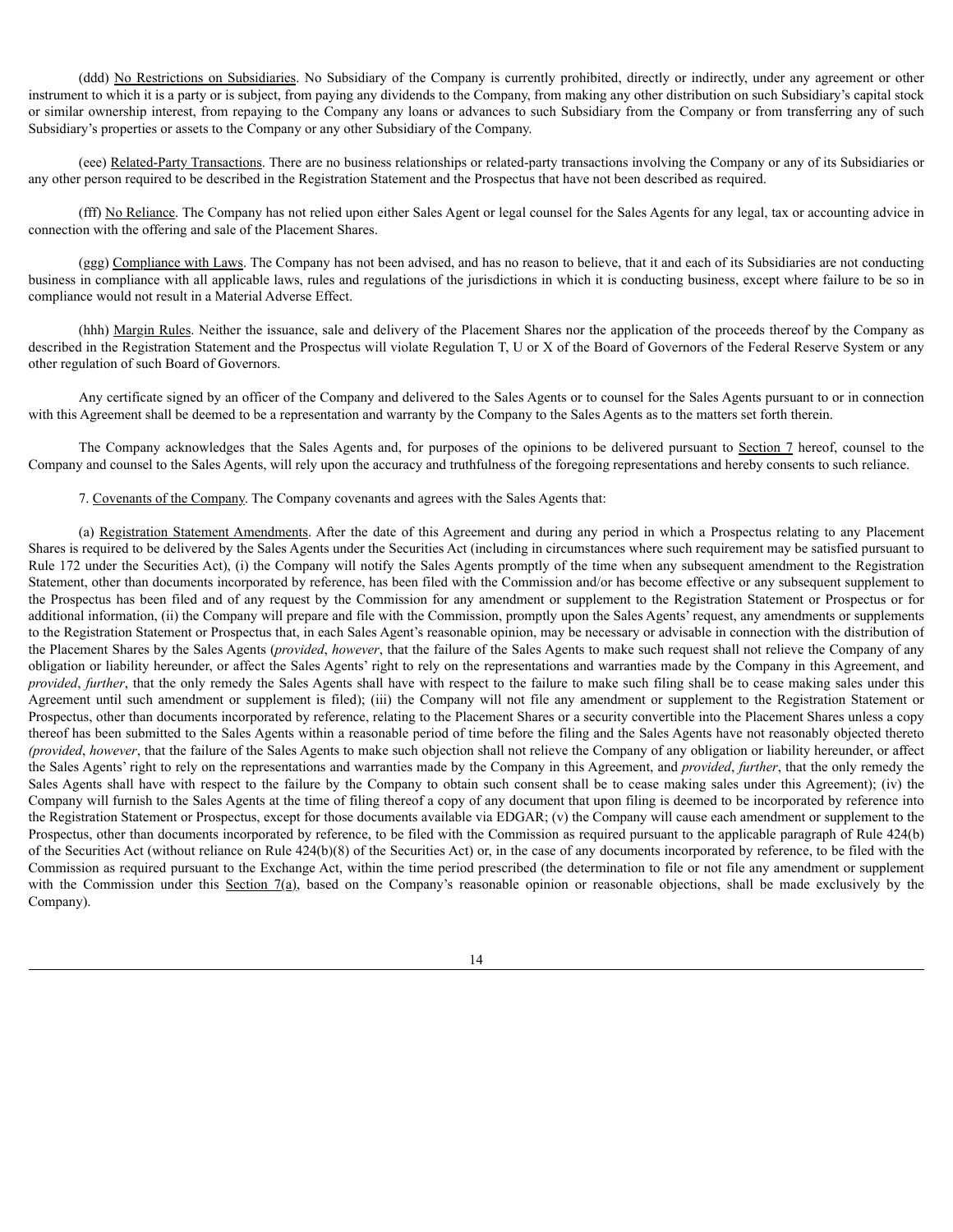(b) Notice of Commission Stop Orders. The Company will advise the Sales Agents, promptly after it receives notice or obtains knowledge thereof, of the issuance by the Commission of any stop order suspending the effectiveness of the Registration Statement or any notice objecting to, or other order preventing or suspending the use of, the Prospectus, of the suspension of the qualification of the Placement Shares for offering or sale in any jurisdiction, or of the initiation of any proceeding for any such purpose or any examination pursuant to Section  $8(e)$  of the Securities Act, or if the Company becomes the subject of a proceeding under Section 8A of the Securities Act in connection with the offering of the Placement Shares; and it will promptly use its commercially reasonable efforts to prevent the issuance of any stop order or to obtain its withdrawal if such a stop order should be issued. Until such time as any stop order is lifted, the Sales Agents shall cease making offers and sales under this Agreement.

(c) Delivery of Prospectus; Subsequent Changes. During any period in which a Prospectus relating to the Placement Shares is required to be delivered by the Sales Agents under the Securities Act with respect to a pending sale of the Placement Shares (including in circumstances where such requirement may be satisfied pursuant to Rule 172 under the Securities Act), the Company will comply with all requirements imposed upon it by the Securities Act, as from time to time in force, and to file on or before their respective due dates all reports and any definitive proxy or information statements required to be filed by the Company with the Commission pursuant to Sections 13(a), 13(c), 14, 15(d) or any other provision of or under the Exchange Act. If during such period any event occurs as a result of which the Prospectus as then amended or supplemented would include an untrue statement of a material fact or omit to state a material fact necessary to make the statements therein, in the light of the circumstances then existing, not misleading, or if during such period it is necessary to amend or supplement the Registration Statement or Prospectus to comply with the Securities Act, the Company will promptly notify the Sales Agents to suspend the offering of Placement Shares during such period and the Company will promptly amend or supplement the Registration Statement or Prospectus (at the expense of the Company) so as to correct such statement or omission or effect such compliance; *provided*, *however*, that the Company may delay the filing of any amendment or supplement if, in the judgment of the Company, it is in the best interest of the Company.

(d) Listing of Placement Shares. During any period in which the Prospectus relating to the Placement Shares is required to be delivered by the Sales Agents under the Securities Act with respect to a pending sale of the Placement Shares (including in circumstances where such requirement may be satisfied pursuant to Rule 172 under the Securities Act), the Company will use commercially reasonable efforts to cause the Placement Shares to be listed on the Exchange and to qualify the Placement Shares for sale under the securities laws of such jurisdictions as the Sales Agents reasonably designate and to continue such qualifications in effect so long as required for the distribution of the Placement Shares; *provided*, *however*, that the Company shall not be required in connection therewith to qualify as a foreign corporation or dealer in securities or file a general consent to service of process in any jurisdiction.

(e) Delivery of Registration Statement and Prospectus. The Company will furnish to the Sales Agents and their counsel (at the expense of the Company) copies of (i) the Registration Statement and the Prospectus (including all documents incorporated by reference therein) filed with the Commission on the date of this Agreement and (ii) all amendments and supplements to the Registration Statement or Prospectus that are filed with the Commission during any period in which a Prospectus relating to the Placement Shares is required to be delivered by the Sales Agents under the Securities Act (including all documents filed with the Commission during such period that are deemed to be incorporated by reference therein), in each case as soon as reasonably practicable and in such quantities as the Sales Agents may from time to time reasonably request and, at the Sales Agents' request, will also furnish copies of the Prospectus to each exchange or market on which sales of the Placement Shares may be made; *provided*, *however*, that the Company shall not be required to furnish any document (other than the Prospectus) to the Sales Agents to the extent such document is available on EDGAR.

(f) Earnings Statement. The Company will make generally available to its security holders and the Sales Agents as soon as practicable, but in any event not later than 15 months after the end of the Company's current fiscal quarter, an earnings statement of the Company and its Subsidiaries (which need not be audited) covering a 12-month period that complies with Section 11(a) and Rule 158 of the Securities Act. The terms "earnings statement" and "make generally available to its security holders" shall have the meanings set forth in Rule 158 under the Securities Act.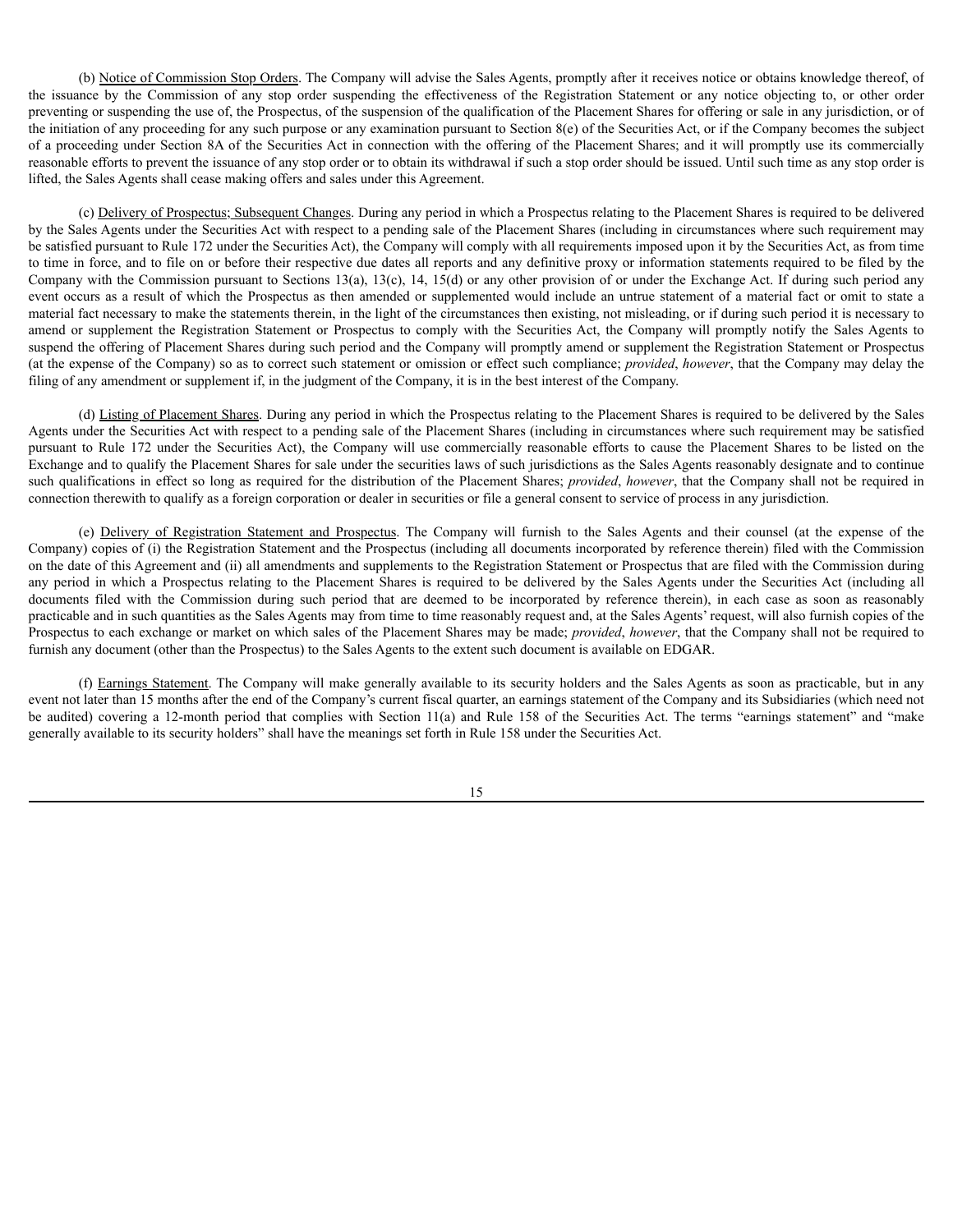(g) Expenses. The Company, whether or not the transactions contemplated hereunder are consummated or this Agreement is terminated in accordance with the provisions of Section 11 hereunder, will pay the following expenses all incident to the performance of its obligations hereunder, including, but not limited to, expenses relating to (i) the preparation, printing and filing of the Registration Statement and each amendment and supplement thereto, of each Prospectus and of each amendment and supplement thereto, (ii) the preparation, issuance and delivery of the Placement Shares, including any stock or other transfer taxes and any stamp or other duties payable upon the sale, issuance or delivery of the Placement Shares to the Sales Agents, (iii) the fees and disbursements of the counsel, accountants and other advisors to the Company in connection with the transactions contemplated by this Agreement; (iv) the qualification of the Placement Shares under securities laws in accordance with the provisions of Section 7(d) of this Agreement, including filing fees (*provided*, *however*, that any fees or disbursements of counsel for the Sales Agents in connection therewith shall be paid by the Sales Agents except as set forth in (ix) below), (v) the printing and delivery to the Sales Agents of copies of the Prospectus and any amendments or supplements thereto, and of this Agreement, (vi) the fees and expenses incurred in connection with the listing or qualification of the Placement Shares for trading on the Exchange, (vii) the fees and expenses of the transfer agent or registrar for the Common Stock; (viii) filing fees and expenses, if any, of the Commission and the FINRA Corporate Financing Department (including, with respect to any required review by FINRA, the fees and expenses of the Sales Agents' counsel); and (ix) the Company shall reimburse the Sales Agents for the fees and disbursements of the Sales Agents' counsel in an amount not to exceed (a) \$75,000 in connection with the establishment of this at-the-market offering, and (b) thereafter, \$10,000 on a quarterly basis.

(h) Use of Proceeds. The Company will use the Net Proceeds as described in the Prospectus in the section entitled "Use of Proceeds."

(i) Notice of Other Sales. During the pendency of any Placement Notice given hereunder, the Company shall provide the Sales Agents notice as promptly as reasonably possible before it offers to sell, contracts to sell, sells, grants any option to sell or otherwise disposes of any shares of Common Stock (other than Placement Shares offered pursuant to the provisions of this Agreement) or securities convertible into or exchangeable for Common Stock, warrants or any rights to purchase or acquire Common Stock; *provided*, that such notice shall not be required in connection with the (i) issuance, grant or sale of Common Stock, options or other rights to purchase or otherwise acquire Common Stock, or Common Stock issuable upon the exercise of options or other equity awards, in each case granted pursuant to any stock option, stock bonus or other stock or compensatory plan or arrangement, whether now in effect or hereafter implemented, (ii) issuance of securities in connection with an acquisition, merger, or sale or purchase of assets, (iii) issuance or sale of Common Stock upon conversion of securities or the exercise of warrants, options or other rights then in effect or outstanding, and disclosed in filings by the Company available on EDGAR or otherwise in writing to the Sales Agents, and (iv) issuance or sale of Common Stock pursuant to any dividend reinvestment and stock purchase plan that the Company has in effect or may adopt from time to time, *provided* that the implementation of such new plan is disclosed to the Sales Agents in advance. If the Company notifies the Sales Agents under this Section 7(i) of a proposed sale of shares of Common Stock or Common Stock equivalents, the Sales Agents may suspend any offers and sales of Securities under this Agreement for a period of time deemed appropriate by the Sales Agents.

(j) Change of Circumstances. The Company will, at any time during a fiscal quarter in which the Company intends to tender a Placement Notice or sell Placement Shares, advise the Sales Agents promptly after it shall have received notice or obtained knowledge thereof, of any information or fact that would alter or affect in any material respect any opinion, certificate, letter or other document provided to the Sales Agents pursuant to this Agreement.

(k) Due Diligence Cooperation. The Company will cooperate with any reasonable due diligence review conducted by each Sales Agent or its agents in connection with the transactions contemplated hereby, including, without limitation, providing information and making available documents and senior corporate officers, during regular business hours and at the Company's principal offices, as the Sales Agents may reasonably request.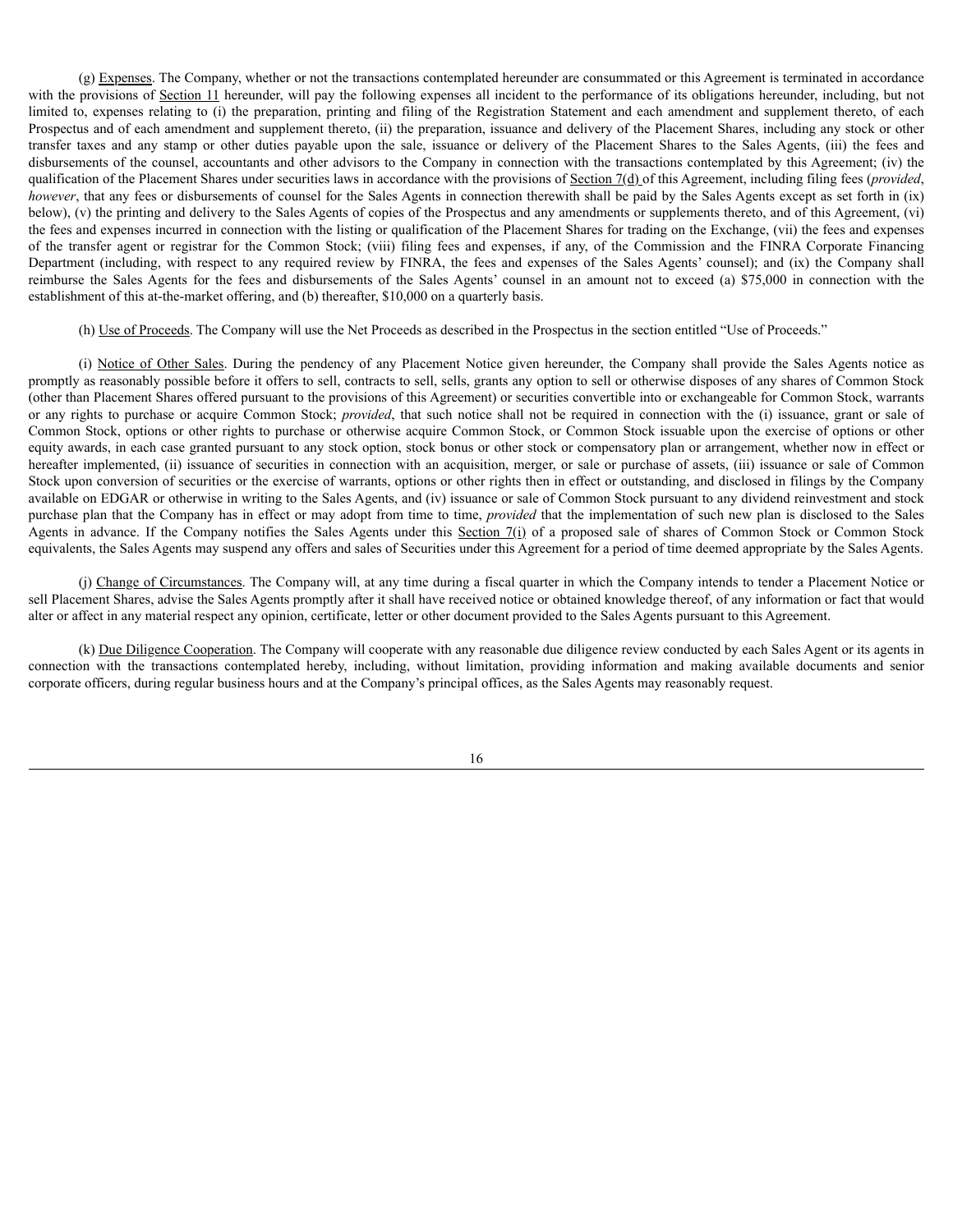(l) Required Filings Relating to Placement of Placement Shares. The Company shall set forth in each Annual Report on Form 10-K and Quarterly Report on Form 10-Q filed by the Company with the Commission in respect of any quarter in which sales of Placement Shares were made by or through the Sales Agents under this Agreement, with regard to the relevant period, the amount of Placement Shares sold to or through one of the Sales Agents, the Net Proceeds to the Company and the compensation payable by the Company to such Sales Agent with respect to such sales of Placement Shares. To the extent that the filing of a prospectus supplement to the Prospectus with the Commission with respect to any sales of Placement Shares becomes required under Rule 424(b) under the Securities Act, the Company agrees that, on or before such dates as the Securities Act shall require, the Company will (i) file a prospectus supplement to the Prospectus with the Commission under the applicable paragraph of Rule 424(b) under the Securities Act, which prospectus supplement will set forth, with regard to the relevant period, the amount of Placement Shares sold to or through the Sales Agents, the Net Proceeds to the Company and the compensation payable by the Company to the Sales Agents with respect to such Placement Shares, and (ii) deliver such number of copies of each such prospectus supplement to each exchange or market on which such sales were effected as may be required by the rules or regulations of such exchange or market. The Company shall afford the Sales Agents and their counsel with a reasonable opportunity to review and comment upon, shall consult with the Sales Agents and their counsel on the form and substance of, and shall give due consideration to all such comments from the Sales Agents or their counsel on, any such filing prior to the issuance, filing or public disclosure thereof; provided, however, that the Company shall not be required to submit for review (A) any portion of any periodic reports filed with the Commission under the Exchange Act other than the specific disclosure relating to any sales of Placement Shares and (B) any disclosure contained in periodic reports filed with the Commission under the Exchange Act if it shall have previously provided the same disclosure for review in connection with a previous filing.

(m) Representation Dates; Certificate. On or prior to the date the first Placement Notice is given hereunder and each time the Company subsequently thereafter (i) amends or supplements the Registration Statement or the Prospectus relating to the Placement Shares (other than (A) a prospectus supplement filed in accordance with Section 7(1) of this Agreement or (B) a supplement or amendment that relates to an offering of securities other than the Placement Shares) by means of a post-effective amendment, sticker, or supplement but not by means of incorporation of document(s) by reference to the Registration Statement or the Prospectus relating to the Placement Shares; (ii) files an annual report on Form 10-K under the Exchange Act (including any Form 10-K/A containing amended financial information or a material amendment to the previously filed Form 10-K); (iii) files a quarterly report on Form 10-Q under the Exchange Act; (iv) files a report on Form 8-K containing amended financial information (other than an earnings release, to "furnish" information pursuant to Items 2.02 or 7.01 of Form 8-K or to provide disclosure pursuant to Item 8.01 of Form 8-K relating to the reclassification of certain properties as discontinued operations in accordance with Statement of Financial Accounting Standards No. 144) under the Exchange Act (unless the Sales Agents determine that the information contained in such Form 8-K is not material); or (v) sells Placement Shares to the Sales Agents as principal at the Point of Sale pursuant to the applicable Placement Notice (each date of filing of one or more of the documents and each other date referred to in clauses (i) through (v) shall be a "**Representation Date**"), the Company shall furnish the Sales Agents within three (3) Trading Days after each Representation Date with a certificate, in the form attached hereto as  $\frac{\text{Exhibit 7(m)}}{\text{The requirement to provide a certificate under this Section 7(m)}$  shall be waived for any Representation Date occurring at a time at which no Placement Notice is pending, which waiver shall continue until the earlier to occur of the date the Company delivers a Placement Notice hereunder (which for such calendar quarter shall be considered a Representation Date) and the next occurring Representation Date; *provided*, *however*, that such waiver shall not apply for any Representation Date on which the Company files its annual report on Form 10-K. Notwithstanding the foregoing, if the Company subsequently decides to sell Placement Shares following a Representation Date when the Company relied on such waiver and did not provide the Sales Agents with a certificate under this Section  $7(m)$ , then before the Company delivers the Placement Notice or the Sales Agents sell any Placement Shares, the Company shall provide such Sales Agent with a certificate, in the form attached hereto as Exhibit 7(m), dated the date of the Placement Notice.

(n) Legal Opinions. On or prior to the date the first Placement Notice is given hereunder, the Company shall cause to be furnished to the Sales Agents the written opinion and negative assurance of Greenberg Traurig, LLP, counsel to the Company ("**Company Counsel**"), and the written opinion of Allen, Dyer, Doppelt & Gilchrist, P.A., intellectual property counsel to the Company ("**IP Counsel**") in form and substance reasonably satisfactory to the Sales Agents. Thereafter, within three (3) Trading Days after each Representation Date with respect to which the Company is obligated to deliver a certificate pursuant to Section  $7(m)$  for which no waiver is applicable pursuant to Section  $7(m)$ , and not more than once per calendar quarter, the Company shall cause to be furnished to the Sales Agents written reliance letters, dated as of such date, permitting the Sales Agents to rely on previously delivered opinions and negative assurance letters, dated as of such date, modified, as necessary, to relate to the Registration Statement and the Prospectus as then amended or supplemented.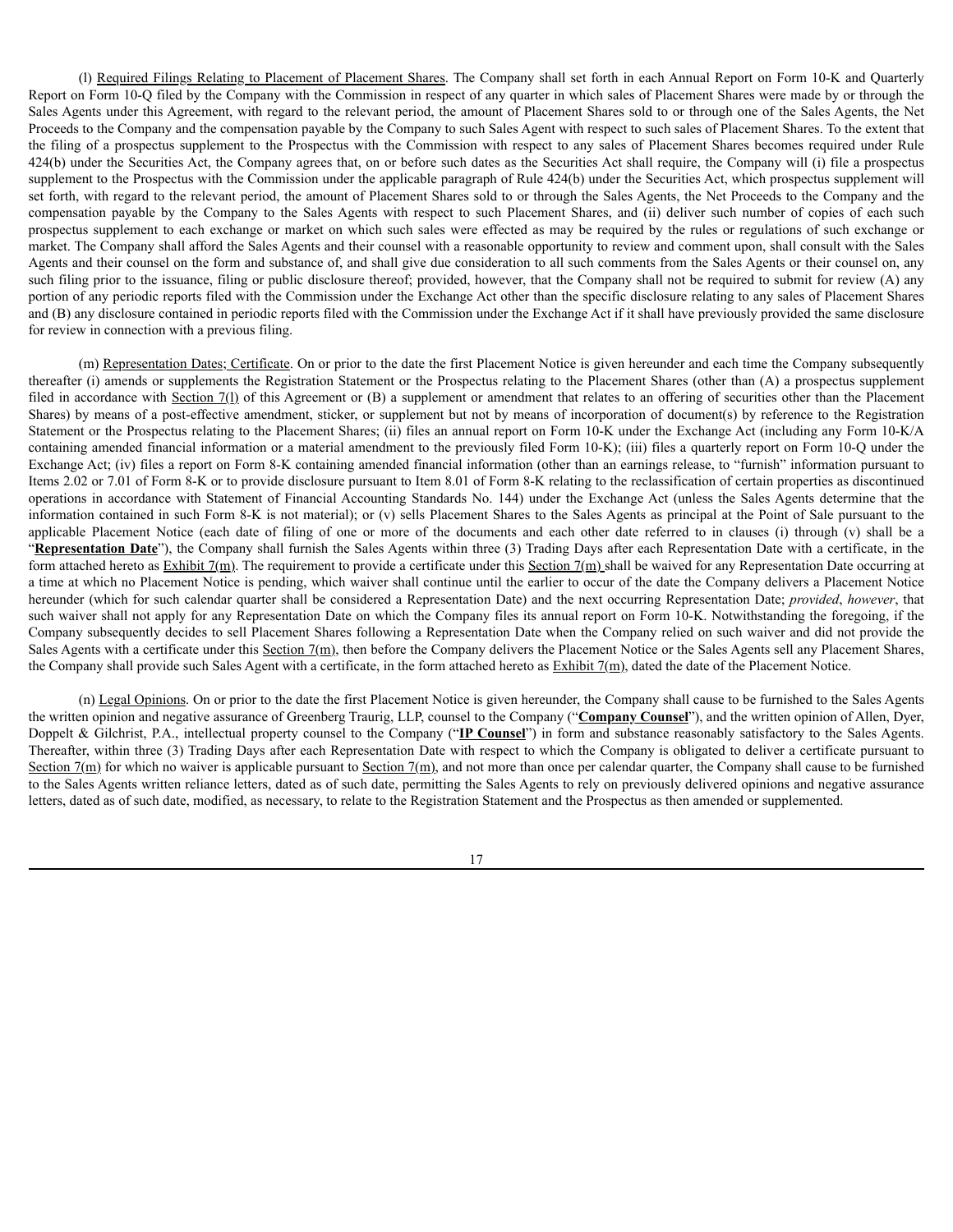(o) Comfort Letter. On or prior to the date the first Placement Notice is given hereunder and within three (3) Trading Days after each subsequent Representation Date with respect to which the Company is obligated to deliver a certificate pursuant to Section  $7(m)$  for which no waiver is applicable pursuant to Section 7(m), the Company shall cause its independent accountants to furnish the Sales Agents letters (the "**Comfort Letters**"), dated the date that the Comfort Letter is delivered, in form and substance satisfactory to the Sales Agents, (i) confirming that they are an independent registered public accounting firm within the meaning of the Securities Act, the Exchange Act and the rules and regulations of the PCAOB and are in compliance with the applicable requirements relating to the qualification of accountants under Rule 2-01 of Regulation S-X of the Commission, (ii) stating, as of such date, the conclusions and findings of such firm with respect to the financial information and other matters ordinarily covered by accountants' "comfort letters" to the Sales Agents in connection with registered public offerings (the first such letter, the "**Initial Comfort Letter**") and (iii) updating the Initial Comfort Letter with any information that would have been included in the Initial Comfort Letter had it been given on such date and modified as necessary to relate to the Registration Statement and the Prospectus, as amended and supplemented to the date of such letter.

(p) Market Activities. The Company will not, directly or indirectly, (i) take any action designed to cause or result in, or that constitutes or might reasonably be expected to constitute, the stabilization or manipulation of the price of any security of the Company to facilitate the sale or resale of the Common Stock or (ii) sell, bid for, or purchase the Placement Shares to be issued and sold pursuant to this Agreement, or pay anyone any compensation for soliciting purchases of the Placement Shares other than the Sales Agents.

(q) Insurance. The Company and its Subsidiaries shall maintain, or caused to be maintained, insurance in such amounts and covering such risks as is reasonable and customary for the business in which it is engaged.

(r) Compliance with Laws. The Company and each of its Subsidiaries shall maintain, or cause to be maintained, all material permits, licenses and other authorizations required by federal, state and local law and regulations in order to conduct their businesses as described in the Registration Statement and the Prospectus, and the Company and each of its Subsidiaries shall conduct their businesses, or cause their businesses to be conducted, in substantial compliance with such permits, licenses and authorizations and with applicable laws and regulations, except where the failure to maintain or be in compliance with such permits, licenses and authorizations could not reasonably be expected to result in a Material Adverse Effect.

(s) Investment Company Act. The Company will conduct its affairs in such a manner so as to reasonably ensure that neither it nor its Subsidiaries is or, after giving effect to the offering and sale of the Placement Shares and the application of proceeds therefrom as described in the Prospectus, will be, an "investment company" within the meaning of such term under the Investment Company Act.

(t) Securities Act and Exchange Act. The Company will use its best efforts to comply with all requirements imposed upon it by the Securities Act and the Exchange Act as from time to time in force, so far as necessary to permit the continuance of sales of, or dealings in, the Placement Shares as contemplated by the provisions hereof and the Prospectus.

(u) No Offer to Sell. Other than the Prospectus, neither the Sales Agents nor the Company (including its agents and representatives, other than the Sales Agents in its capacity as such) will make, use, prepare, authorize, approve or refer to any written communication (as defined in Rule 405 under the Securities Act), required to be filed with the Commission, that constitutes an offer to sell or solicitation of an offer to buy Placement Shares hereunder.

(v) Sarbanes-Oxley Act. The Company and its Subsidiaries will use their best efforts to comply with all effective applicable provisions of the Sarbanes-Oxley Act.

(w) New Registration Statement. If immediately prior to the third anniversary of the initial effective date of the Registration Statement, any of the Placement Shares remain unsold, the sale of the Placement Shares under this Agreement shall automatically be suspended unless and until the Company files a new shelf registration statement relating to the Placement Shares and such new registration statement is declared effective by the Commission. References herein to the Registration Statement shall include such new shelf registration statement. If any such new shelf registration statement becomes effective prior to the termination date of this Agreement, the Company agrees to notify the Sales Agents of such effective date.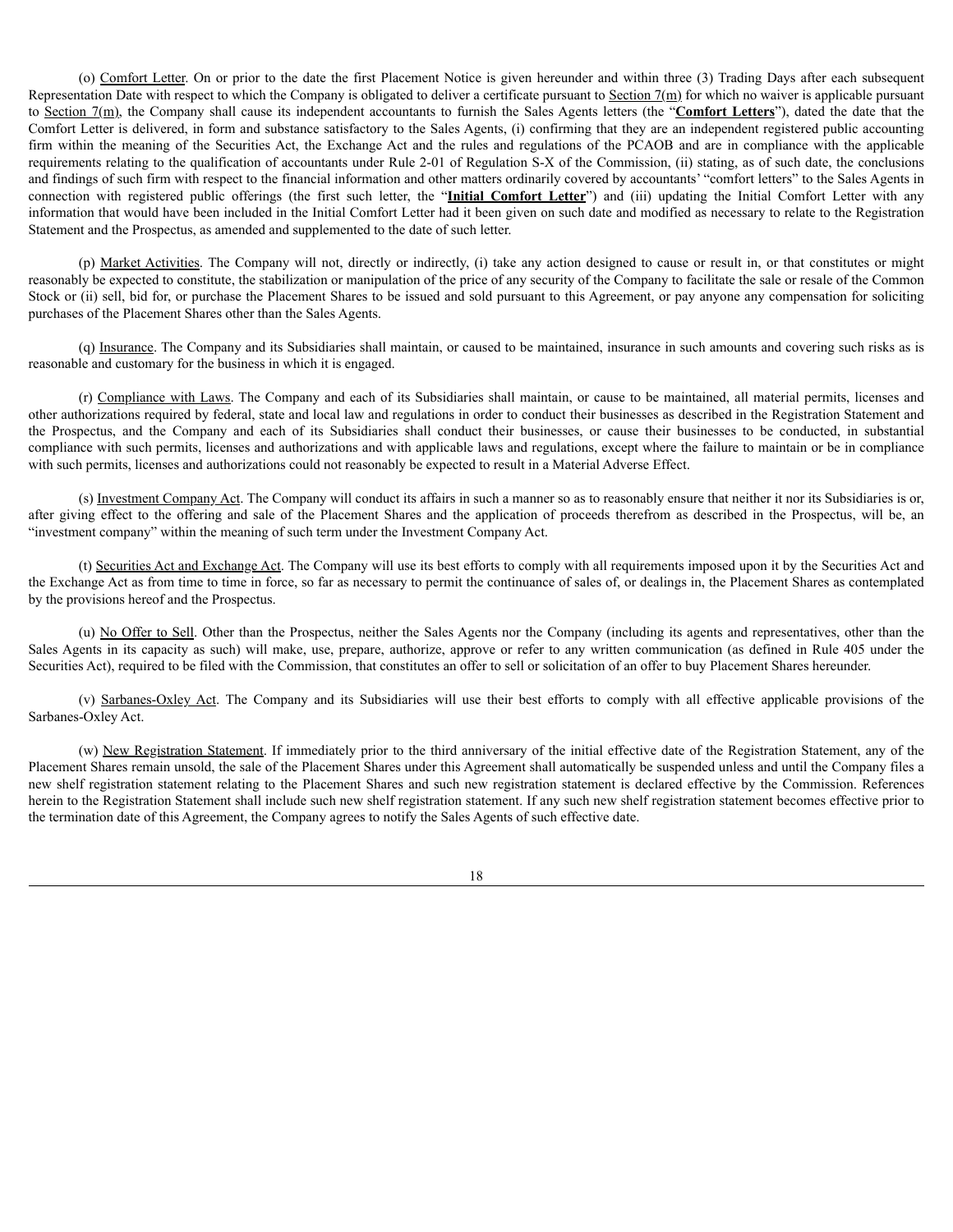8. Conditions to the Sales Agents' Obligations. The obligations of the Sales Agents hereunder with respect to any Placement will be subject to the continuing accuracy and completeness of the representations and warranties made by the Company herein, to the due performance by the Company of its obligations hereunder, to the completion by the Sales Agents of a due diligence review satisfactory to the Sales Agents in its reasonable judgment, and to the continuing satisfaction (or waiver by the Sales Agents in its sole discretion) of the following additional conditions:

(a) Registration Statement Effective. The Registration Statement shall be effective and shall be available for the sale of all Placement Shares contemplated to be issued by any Placement Notice.

(b) Securities Act Filings Made. The Company shall have filed with the Commission the ATM Prospectus pursuant to Rule 424(b) under the Securities Act within the applicable time period prescribed for such filing by Rule 424(b) (without reliance on Rule 424(b)(8) of the Securities Act). All other filings with the Commission required by Rule 424 under the Securities Act to have been filed prior to the issuance of any Placement Notice hereunder shall have been made within the applicable time period prescribed for such filing by Rule 424.

(c) No Material Notices. None of the following events shall have occurred and be continuing: (i) receipt by the Company or any of its Subsidiaries of any request for additional information from the Commission or any other federal or state governmental authority during the period of effectiveness of the Registration Statement, the response to which would require any post-effective amendments or supplements to the Registration Statement or the Prospectus; (ii) the issuance by the Commission or any other federal or state governmental authority of any stop order suspending the effectiveness of the Registration Statement or the initiation of any proceedings for that purpose; (iii) receipt by the Company of any notification with respect to the suspension of the qualification or exemption from qualification of any of the Placement Shares for sale in any jurisdiction or the initiation or threatening of any proceeding for such purpose; (iv) the occurrence of any event that makes any material statement made in the Registration Statement or the Prospectus or any material document incorporated or deemed to be incorporated therein by reference untrue in any material respect or that requires the making of any changes in the Registration Statement, related Prospectus or such documents so that, in the case of the Registration Statement, it will not contain any materially untrue statement of a material fact or omit to state any material fact required to be stated therein or necessary to make the statements therein not misleading and, that in the case of the Prospectus, it will not contain any materially untrue statement of a material fact or omit to state any material fact required to be stated therein or necessary to make the statements therein, in the light of the circumstances under which they were made, not misleading.

(d) No Misstatement or Material Omission. The Sales Agents shall not have advised the Company that the Registration Statement or Prospectus, or any amendment or supplement thereto, contains an untrue statement of fact that in the Sales Agents' reasonable opinion is material, or omits to state a fact that in the Sales Agents' reasonable opinion is material and is required to be stated therein or is necessary to make the statements therein not misleading.

(e) Material Changes. Except as contemplated in the Prospectus, or disclosed in the Company's reports filed with the Commission, there shall not have been any material adverse change in the authorized capital stock of the Company or any Material Adverse Effect or any development that could reasonably be expected to result in a Material Adverse Effect, or any downgrading in or withdrawal of the rating assigned to any of the Company's securities (other than asset backed securities) by any rating organization or a public announcement by any rating organization that it has under surveillance or review its rating of any of the Company's securities (other than asset backed securities), the effect of which, in the case of any such action by a rating organization described above, in the reasonable judgment of the Sales Agents (without relieving the Company of any obligation or liability it may otherwise have), is so material as to make it impracticable or inadvisable to proceed with the offering of the Placement Shares on the terms and in the manner contemplated by this Agreement and the Prospectus.

(f) Company Counsel and IP Counsel Legal Opinion. The Sales Agents shall have received the opinions and negative assurances of Company Counsel and the written opinion of IP Counsel required to be delivered pursuant Section  $7(n)$  on or before the date on which such delivery of such opinions and negative assurances, as applicable, is required pursuant to Section  $7(n)$ .

(g) Sales Agents' Counsel Legal Opinion. The Sales Agents shall have received from White & Case LLP, counsel to the Sales Agents, on or before the date on which the delivery of the Company Counsel and IP Counsel legal opinions are required pursuant to Section  $7(n)$ , such negative assurances with respect to such matters as the Sales Agents may reasonably require, and the Company shall have furnished to such counsel such documents as they request for enabling them to pass upon such matters.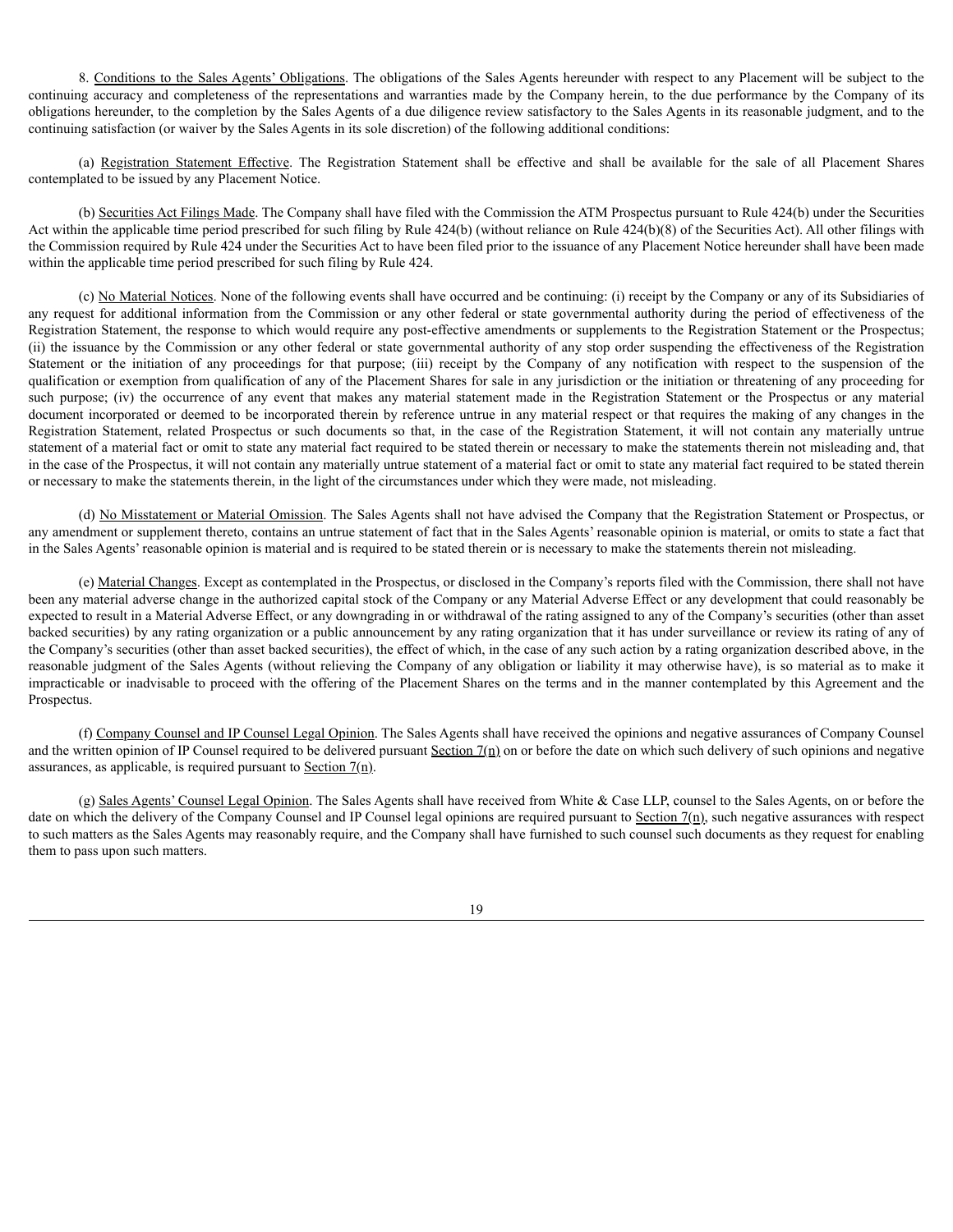(h) Comfort Letter. The Sales Agents shall have received the Comfort Letter required to be delivered pursuant Section 7(o) on or before the date on which such delivery of such Comfort Letter is required pursuant to Section  $7(\rho)$ .

(i) Representation Certificate. The Sales Agents shall have received the certificate required to be delivered pursuant to Section 7(m) on or before the date on which delivery of such certificate is required pursuant to Section  $7(m)$ .

(j) Secretary's Certificate. The Sales Agents shall have received a certificate, signed on behalf of the Company by its corporate Secretary, certifying as to (i) the Certificate of Incorporation of the Company, (ii) the By-laws of the Company, (iii) the resolutions of the Board of Directors of the Company (or a committee thereof) authorizing the execution, delivery and performance of this Agreement and the issuance of the Placement Shares and (iv) the incumbency of the officers duly authorized to execute this Agreement and the other documents contemplated by this Agreement.

(k) No Suspension. Trading in the Common Stock shall not have been suspended on the Exchange and the Common Stock shall not have been delisted from the Exchange.

(l) Other Materials. On each date on which the Company is required to deliver a certificate pursuant to Section  $7(m)$ , the Company shall have furnished to the Sales Agents such appropriate further opinions, certificates, letters and documents as the Sales Agents may have reasonably requested. All such opinions, certificates, letters and other documents shall have been in compliance with the provisions hereof. The Company will furnish the Sales Agents with such conformed copies of such opinions, certificates, letters and other documents as the Sales Agents shall have reasonably requested.

(m) Approval for Listing. The Placement Shares shall have been approved for listing on the Exchange, subject only to notice of issuance.

(n) No Termination Event. There shall not have occurred any event that would permit the Sales Agents to terminate this Agreement pursuant to Section  $11(a)$ .

### 9. Indemnification and Contribution.

(a) Company Indemnification. The Company agrees to indemnify and hold harmless the Sales Agents, the directors, officers, members, partners, employees and agents of each Sales Agent each broker dealer affiliate of each Sales Agent, and each Sales Agent Affiliate, if any, from and against any and all losses, claims, liabilities, expenses and damages (including, but not limited to, any and all reasonable investigative, legal and other expenses incurred in connection with, and any and all amounts paid in settlement (in accordance with  $Section 9(c)$ ) of, any action, suit or proceeding between any of the indemnified parties and any indemnifying parties or between any indemnified party and any third party, or otherwise, or any claim asserted), as and when incurred, to which each Sales Agent, or any such person, may become subject under the Securities Act, the Exchange Act or other federal or state statutory law or regulation, at common law or otherwise, insofar as such losses, claims, liabilities, expenses or damages arise out of or are based, directly or indirectly, on (x) any untrue statement or alleged untrue statement of a material fact contained in the Registration Statement or the Prospectus or any amendment or supplement thereto or in any free writing prospectus or in any application or other document executed by or on behalf of the Company or based on written information furnished by or on behalf of the Company filed in any jurisdiction in order to qualify the Common Stock under the securities laws thereof or filed with the Commission or (y) the omission or alleged omission to state in any such document a material fact required to be stated in it or necessary to make the statements in it not misleading; *provided*, *however*, that this indemnity agreement shall not apply to the extent that such loss, claim, liability, expense or damage arises from the sale of the Placement Shares pursuant to this Agreement and is caused directly by an untrue statement or omission made in reliance upon and in strict conformity with written information relating to each Sales Agent and furnished to the Company by such Sales Agent expressly for inclusion in any document as described in clause (x) of this Section 9(a). This indemnity agreement will be in addition to any liability that the Company might otherwise have.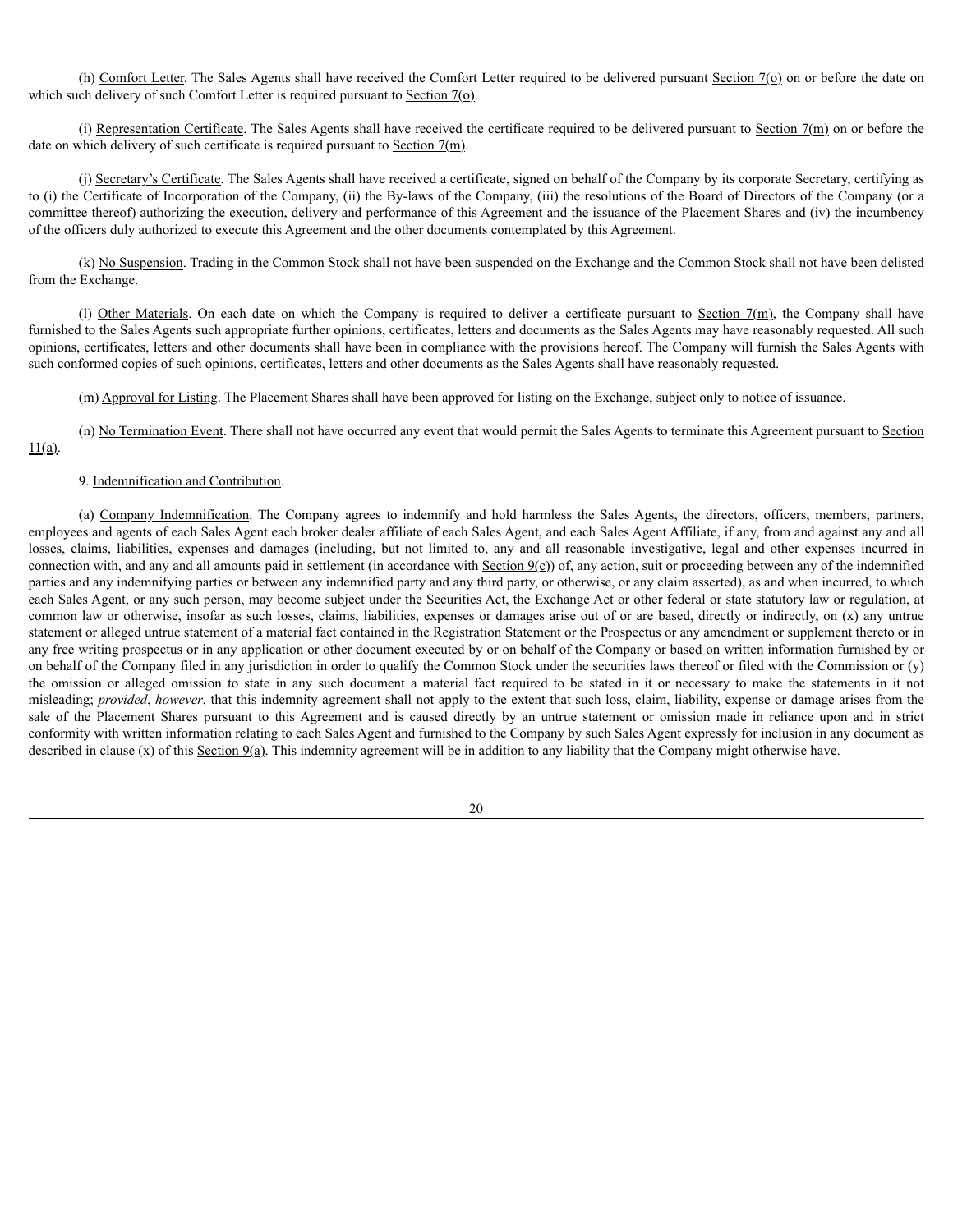(b) The Sales Agent Indemnification. Each Sales Agent agrees to indemnify and hold harmless the Company and its directors and each officer of the Company that signed the Registration Statement, and each person, if any, who (i) controls the Company within the meaning of Section 15 of the Securities Act or Section 20 of the Exchange Act or (ii) is controlled by or is under common control with the Company (each, a "**Company Affiliate**") from and against any and all losses, claims, liabilities, expenses and damages (including, but not limited to, any and all reasonable investigative, legal and other expenses incurred in connection with, and any and all amounts paid in settlement (in accordance with  $Section 9(c)$ ) of, any action, suit or proceeding between any of the indemnified parties and any indemnifying parties or between any indemnified party and any third party, or otherwise, or any claim asserted), as and when incurred, to which any such Company Affiliate, may become subject under the Securities Act, the Exchange Act or other federal or state statutory law or regulation, at common law or otherwise, insofar as such losses, claims, liabilities, expenses or damages arise out of or are based, directly or indirectly, on (x) any untrue statement or alleged untrue statement of a material fact contained in the Registration Statement or the Prospectus or any amendment or supplement thereto, or (y) the omission or alleged omission to state in any such document a material fact required to be stated in it or necessary to make the statements in it not misleading; *provided, however*, that this indemnity agreement shall apply only to the extent that such loss, claim, liability, expense or damage is caused directly by an untrue statement or omission made in reliance upon and in strict conformity with written information relating to the Sales Agents and furnished to the Company by each Sales Agent expressly for inclusion in any document as described in clause (x) of this Section 9(b), which the Company acknowledges consists solely of the material referred to in **Schedule 5** hereto, as updated from time to time.

(c) Procedure. Any party that proposes to assert the right to be indemnified under this Section 9 will, promptly after receipt of notice of commencement of any action against such party in respect of which a claim is to be made against an indemnifying party or parties under this Section 9, notify each such indemnifying party of the commencement of such action, enclosing a copy of all papers served, but the omission so to notify such indemnifying party will not relieve the indemnifying party from (i) any liability that it might have to any indemnified party otherwise than under this Section 9 and (ii) any liability that it may have to any indemnified party under the foregoing provision of this Section 9 unless, and only to the extent that, such omission results in the forfeiture of substantive rights or defenses by the indemnifying party. If any such action is brought against any indemnified party and it notifies the indemnifying party of its commencement, the indemnifying party will be entitled to participate in and, to the extent that it elects by delivering written notice to the indemnified party promptly after receiving notice of the commencement of the action from the indemnified party, jointly with any other indemnifying party similarly notified, to assume the defense of the action, with counsel reasonably satisfactory to the indemnified party, and after notice from the indemnifying party to the indemnified party of its election to assume the defense, the indemnifying party will not be liable to the indemnified party for any legal or other expenses except as provided below and except for the reasonable costs of investigation subsequently incurred by the indemnified party in connection with the defense. The indemnified party will have the right to employ its own counsel in any such action, but the fees, expenses and other charges of such counsel will be at the expense of such indemnified party unless (1) the employment of counsel by the indemnified party has been authorized in writing by the indemnifying party, (2) the indemnified party has reasonably concluded (based on advice of counsel) that there may be legal defenses available to it or other indemnified parties that are different from or in addition to those available to the indemnifying party, (3) a conflict or potential conflict exists (based on advice of counsel to the indemnified party) between the indemnified party and the indemnifying party (in which case the indemnifying party will not have the right to direct the defense of such action on behalf of the indemnified party) or (4) the indemnifying party has not in fact employed counsel to assume the defense of such action within a reasonable time after receiving notice of the commencement of the action, in each of which cases the reasonable fees, disbursements and other charges of counsel will be at the expense of the indemnifying party or parties. It is understood that the indemnifying party or parties shall not, in connection with any proceeding or related proceedings in the same jurisdiction, be liable for the reasonable fees, disbursements and other charges of more than one separate firm admitted to practice in such jurisdiction at any one time for all such indemnified party or parties. All such fees, disbursements and other charges will be reimbursed by the indemnifying party promptly after the indemnifying party received a written invoice relating to the fees, disbursements and other charges in reasonable detail. An indemnifying party will not, in any event, be liable for any settlement of any action or claim effected without its written consent. No indemnifying party shall, without the prior written consent of each indemnified party, settle or compromise or consent to the entry of any judgment in any pending or threatened claim, action or proceeding relating to the matters contemplated by this Section 9 (whether or not any indemnified party is a party thereto), unless such settlement, compromise or consent includes an unconditional release of each indemnified party from all liability arising or that may arise out of such claim, action or proceeding.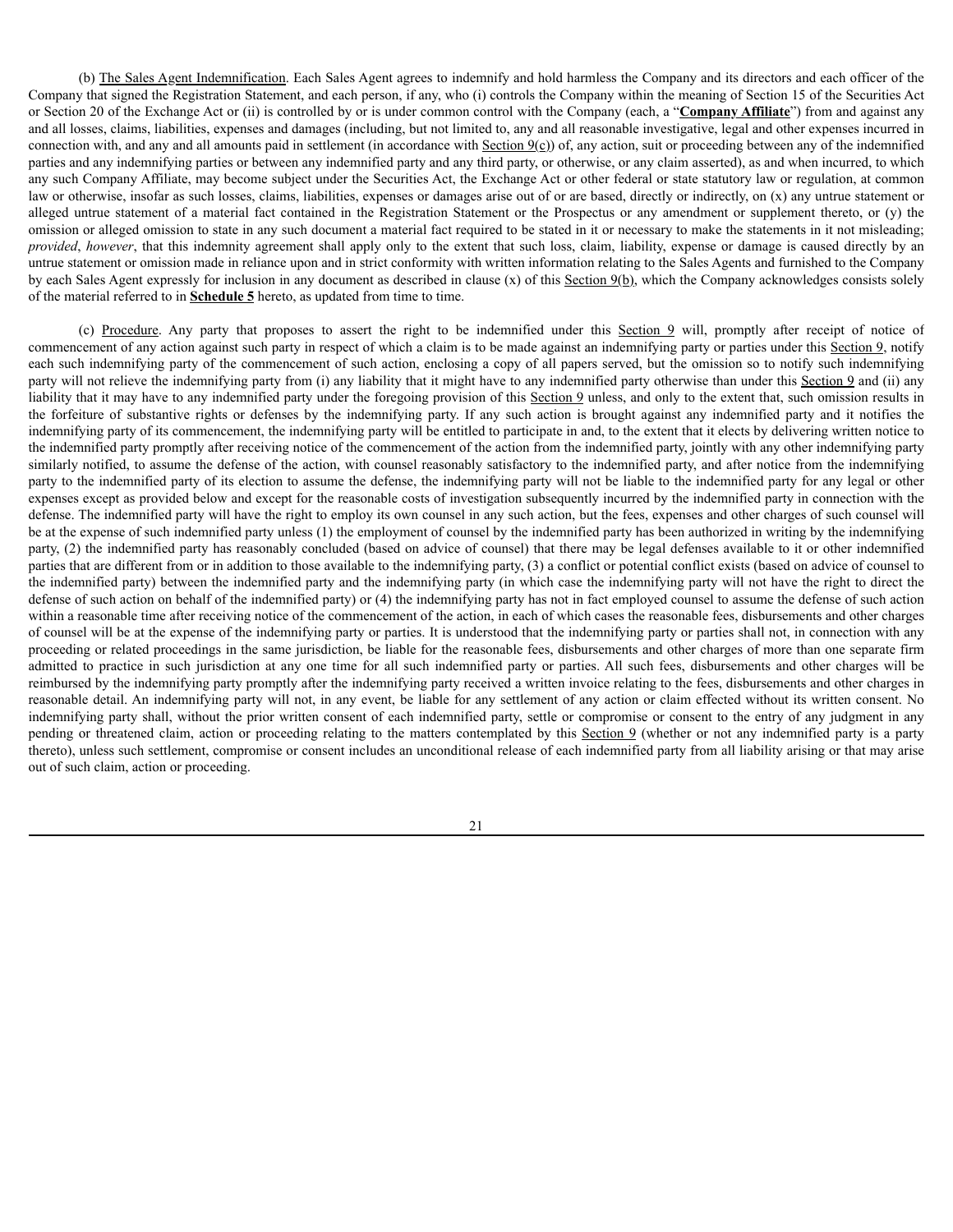(d) Contribution. In order to provide for just and equitable contribution in circumstances in which the indemnification provided for in the foregoing paragraphs of this Section 9 is applicable in accordance with its terms but for any reason is held to be unavailable from the Company or the Sales Agents, the Company and each Sales Agent will contribute to the total losses, claims, liabilities, expenses and damages (including any investigative, legal and other expenses reasonably incurred in connection with, and any amount paid in settlement of, any action, suit or proceeding or any claim asserted, but after deducting any contribution received by the Company from persons other than the Sales Agents, such as persons who control the Company within the meaning of the Securities Act, officers of the Company who signed the Registration Statement and directors of the Company, who also may be liable for contribution) to which the Company and the Sales Agents may be subject in such proportion as shall be appropriate to reflect the relative benefits received by the Company on the one hand and the Sales Agents on the other. The relative benefits received by the Company on the one hand and the Sales Agents on the other hand shall be deemed to be in the same proportion as the total Net Proceeds from the sale of the Placement Shares (before deducting expenses) received by the Company bear to the total compensation received by the Sales Agents from the sale of Placement Shares on behalf of the Company. If, but only if, the allocation provided by the foregoing sentence is not permitted by applicable law, the allocation of contribution shall be made in such proportion as is appropriate to reflect not only the relative benefits referred to in the foregoing sentence but also the relative fault of the Company, on the one hand, and the Sales Agents, on the other, with respect to the statements or omission that resulted in such loss, claim, liability, expense or damage, or action in respect thereof, as well as any other relevant equitable considerations with respect to such offering. Such relative fault shall be determined by reference to, among other things, whether the untrue or alleged untrue statement of a material fact or omission or alleged omission to state a material fact relates to information supplied by the Company or the Sales Agents, the intent of the parties and their relative knowledge, access to information and opportunity to correct or prevent such statement or omission. The Company and the Sales Agents agree that it would not be just and equitable if contributions pursuant to this  $\frac{\text{Section 9(d)}}{\text{Section 9(d)}}$  were to be determined by pro rata allocation or by any other method of allocation that does not take into account the equitable considerations referred to herein. The amount paid or payable by an indemnified party as a result of the loss, claim, liability, expense, or damage, or action in respect thereof, referred to above in this Section  $9(d)$  shall be deemed to include, for the purpose of this Section  $9(d)$ , any legal or other expenses reasonably incurred by such indemnified party in connection with investigating or defending any such action or claim to the extent consistent with Section  $9(c)$  hereof. Notwithstanding the foregoing provisions of this Section  $9(d)$ , the Sales Agents shall not be required to contribute any amount in excess of the commissions received by it under this Agreement and no person found guilty of fraudulent misrepresentation (within the meaning of Section 11(f) of the Securities Act) will be entitled to contribution from any person who was not guilty of such fraudulent misrepresentation. For purposes of this Section 9(d), any person who controls a party to this Agreement within the meaning of the Securities Act will have the same rights to contribution as that party (and any officers, directors, members, partners, employees or agents of the Sales Agents and each broker dealer affiliate of each Sales Agent will have the same rights to contribution as the Sales Agents), and each officer of the Company who signed the Registration Statement and each director of the Company will have the same rights to contribution as the Company, subject in each case to the provisions hereof. Any party entitled to contribution, promptly after receipt of notice of commencement of any action against such party in respect of which a claim for contribution may be made under this Section  $9(d)$ , will notify any such party or parties from whom contribution may be sought, but the omission to so notify will not relieve that party or parties from whom contribution may be sought from any other obligation it or they may have under this Section 9(d) except to the extent that the failure to so notify such other party materially prejudiced the substantive rights or defenses of the party from whom contribution is sought. Except for a settlement entered into pursuant to the last sentence of Section  $9(c)$  hereof, no party will be liable for contribution with respect to any action or claim settled without its written consent if such consent is required pursuant to Section 9(c) hereof.

10. Representations and Agreements to Survive Delivery. The indemnity and contribution agreements contained in Section 9 of this Agreement and all representations and warranties of the Company herein or in certificates delivered pursuant hereto shall survive, as of their respective dates, regardless of (i) any investigation made by or on behalf of each Sales Agent, any controlling person of each Sales Agent, or the Company (or any of their respective officers, directors, members or controlling persons), (ii) delivery and acceptance of the Placement Shares and payment therefor or (iii) any termination of this Agreement.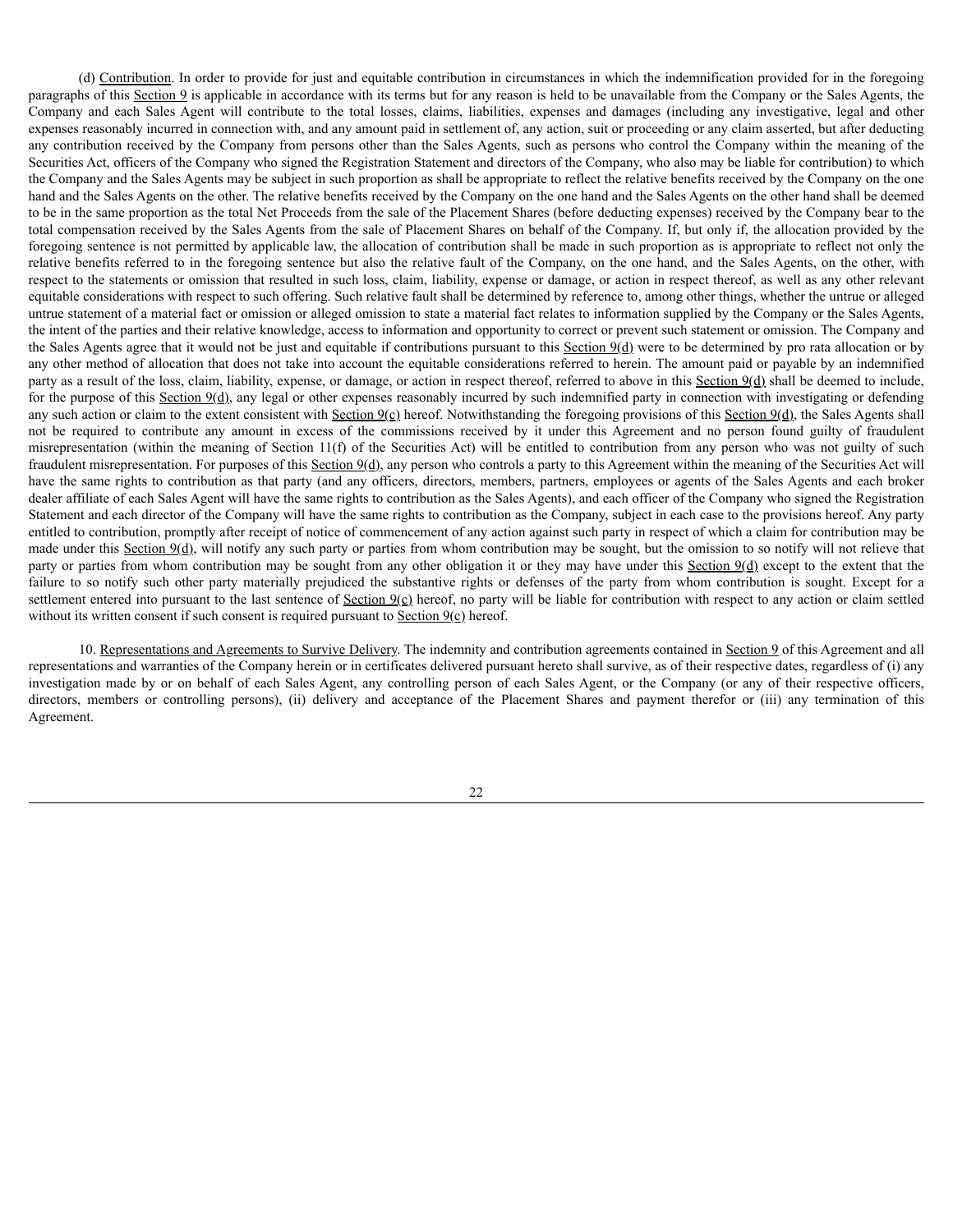#### 11. Termination.

(a) The Sales Agents shall have the right by giving notice as hereinafter specified at any time to terminate this Agreement if (i) any Material Adverse Effect, or any development that could reasonably be expected to result in a Material Adverse Effect has occurred that, in the reasonable judgment of the Sales Agents, may materially impair the ability of the Sales Agents to sell the Placement Shares hereunder, (ii) the Company shall have failed, refused or been unable to perform any agreement on its part to be performed hereunder; *provided*, *however*, in the case of any failure of the Company to deliver (or cause another person to deliver) any certification, opinion, or letter required under Sections  $7(m)$ ,  $7(n)$ , or  $7(0)$ , the Sales Agents' right to terminate shall not arise unless such failure to deliver (or cause to be delivered) continues for more than thirty (30) days from the date such delivery was required, (iii) any other condition of the Sales Agents' obligations hereunder is not fulfilled, or (iv) any suspension or limitation of trading in the Placement Shares or in securities generally on the Exchange shall have occurred (including automatic halt in trading pursuant to market-decline triggers, other than those in which solely program trading is temporarily halted), or a major disruption of securities settlements or clearing services in the United States shall have occurred, or minimum prices for trading have been fixed on the Exchange. Any such termination shall be without liability of any party to any other party except that the provisions of Section 7(g) (Expenses), Section 9 (Indemnification and Contribution), Section 10 (Representations and Agreements to Survive Delivery), Section 11(f), Section 16 (Applicable Law; Consent to Jurisdiction) and Section 17 (Waiver of Jury Trial) hereof shall remain in full force and effect notwithstanding such termination. If the Sales Agents elect to terminate this Agreement as provided in this Section  $11(a)$ , each Sales Agent shall provide the required notice as specified in Section 12 (Notices).

(b) The Company shall have the right, by giving ten (10) days' notice as hereinafter specified in Section 12, to terminate this Agreement in its sole discretion at any time after the date of this Agreement. Any such termination shall be without liability of any party to any other party except that the provisions of Section 7(g), Section 9, Section 10, Section 11(f), Section 16 and Section 17 hereof shall remain in full force and effect notwithstanding such termination.

(c) The Sales Agents shall have the right, by giving ten (10) days' notice as hereinafter specified in Section 12, to terminate this Agreement in its sole discretion at any time after the date of this Agreement. Any such termination shall be without liability of any party to any other party except that the provisions of Section 7(g), Section 9, Section 10, Section 11(f), Section 16 and Section 17 hereof shall remain in full force and effect notwithstanding such termination.

(d) Unless earlier terminated pursuant to this Section 11, this Agreement shall automatically terminate upon the issuance and sale of all of the Placement Shares to or through the Sales Agents on the terms and subject to the conditions set forth herein; *provided* that the provisions of Section 7(g), Section 9, Section 10, Section 11(f), Section 16 and Section 17 hereof shall remain in full force and effect notwithstanding such termination.

(e) This Agreement shall remain in full force and effect unless terminated pursuant to Sections 11(a), (b), (c) or (d) above or otherwise by mutual agreement of the parties; *provided, however*, that any such termination by mutual agreement shall in all cases be deemed to provide that Section 7(g), Section 9, Section 10, Section 11(f), Section 16 and Section 17 shall remain in full force and effect.

(f) Any termination of this Agreement shall be effective on the date specified in such notice of termination; *provided*, *however*, that such termination shall not be effective until the close of business on the date of receipt of such notice by the Sales Agents or the Company, as the case may be. If such termination shall occur prior to the Settlement Date for any sale of Placement Shares, such termination shall not become effective until the close of business on such Settlement Date and such Placement Shares shall settle in accordance with the provisions of this Agreement.

12. Notices. All notices or other communications required or permitted to be given by any party to any other party pursuant to the terms of this Agreement shall be in writing, unless otherwise specified, and if sent to the Sales Agents, shall be delivered to:

> Oppenheimer & Co. Inc. 85 Broad Street, 26<sup>th</sup> Floor New York, New York 10004 Attention: Peter Vogelsang E-mail: peter.vogelsang@opco.com

Craig-Hallum Capital Group LLC 222 South Ninth Street, Suite 350 Minneapolis, Minnesota 55402 Attention: Chris Jensen E-mail: chris.jensen@craig-hallum.com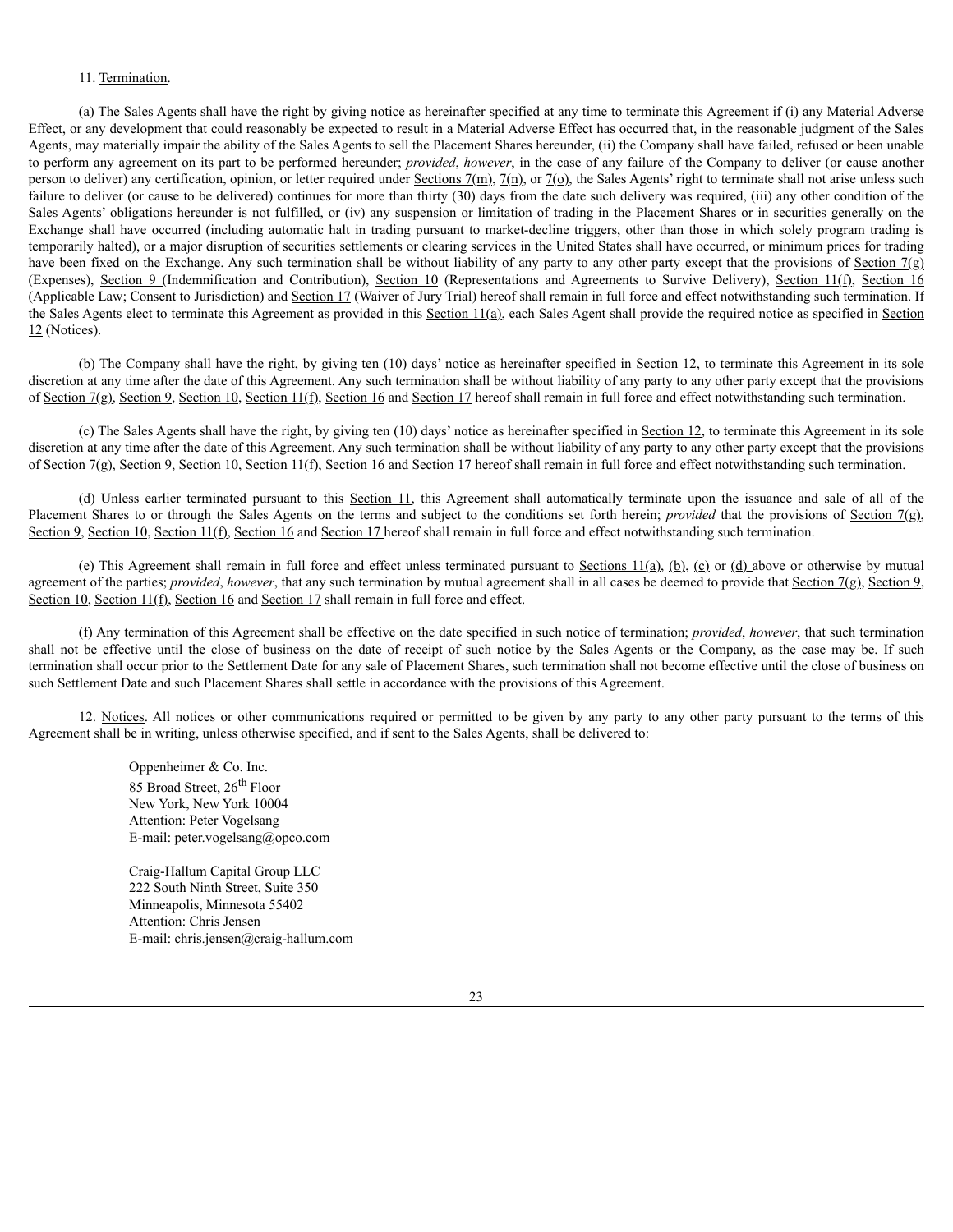with a copy (which shall not constitute notice) to:

White & Case LLP 1221 Avenue of the Americas New York, New York 10020

and if to the Company, shall be delivered to:

Atomera Incorporated 750 University Avenue, Suite 280 Los Gatos, California 95032 Attention: Francis Laurencio Email: flaurencio@atomera.com

with a copy (which shall not constitute notice) to:

Greenberg Traurig, LLP 18565 Jamboree Road, Suite 500 Irvine, California 92612 Attention: Daniel Donahue Email: donahued@gtlaw.com

Each party may change such address for notices by sending to the other party to this Agreement written notice of a new address for such purpose. Each such notice or other communication shall be deemed given (i) when delivered personally or by Electronic Notice on or before 4:30 p.m., New York City time, on a Business Day or, if such day is not a Business Day, on the next succeeding Business Day, (ii) on the next Business Day after timely delivery to a nationally-recognized overnight courier and (iii) on the Business Day actually received if deposited in the U.S. mail (certified or registered mail, return receipt requested, postage prepaid). For purposes of this Agreement, "**Business Day**" shall mean any day on which the Exchange and commercial banks in the City of New York are open for business.

An electronic communication ("**Electronic Notice**") shall be deemed written notice for purposes of this Section 12 if sent to the electronic mail address specified by the receiving party under separate cover. Electronic Notice shall be deemed received at the time the party sending Electronic Notice receives confirmation of receipt by the receiving party (other than pursuant to auto-reply). Any party receiving Electronic Notice may request and shall be entitled to receive the notice on paper, in a nonelectronic form ("**Nonelectronic Notice**") which shall be sent to the requesting party within ten (10) days of receipt of the written request for Nonelectronic Notice.

13. Successors and Assigns. This Agreement shall inure to the benefit of and be binding upon the Company and the Sales Agents and their respective successors and permitted assigns and, as to Sections  $5(b)$  and 9, the other indemnified parties specified therein. References to any of the parties contained in this Agreement shall be deemed to include the successors and permitted assigns of such party. Nothing in this Agreement, express or implied, is intended to confer upon any other person any rights, remedies, obligations or liabilities under or by reason of this Agreement, except as expressly provided in this Agreement. Neither party may assign its rights or obligations under this Agreement without the prior written consent of the other party; *provided*, *however*, that the Sales Agents may assign its rights and obligations hereunder to an affiliate of the Sales Agents without obtaining the Company's consent.

14. Adjustments for Share Splits. The parties acknowledge and agree that all share-related numbers contained in this Agreement shall be adjusted to take into account any share split, share dividend or similar event effected with respect to the Common Stock.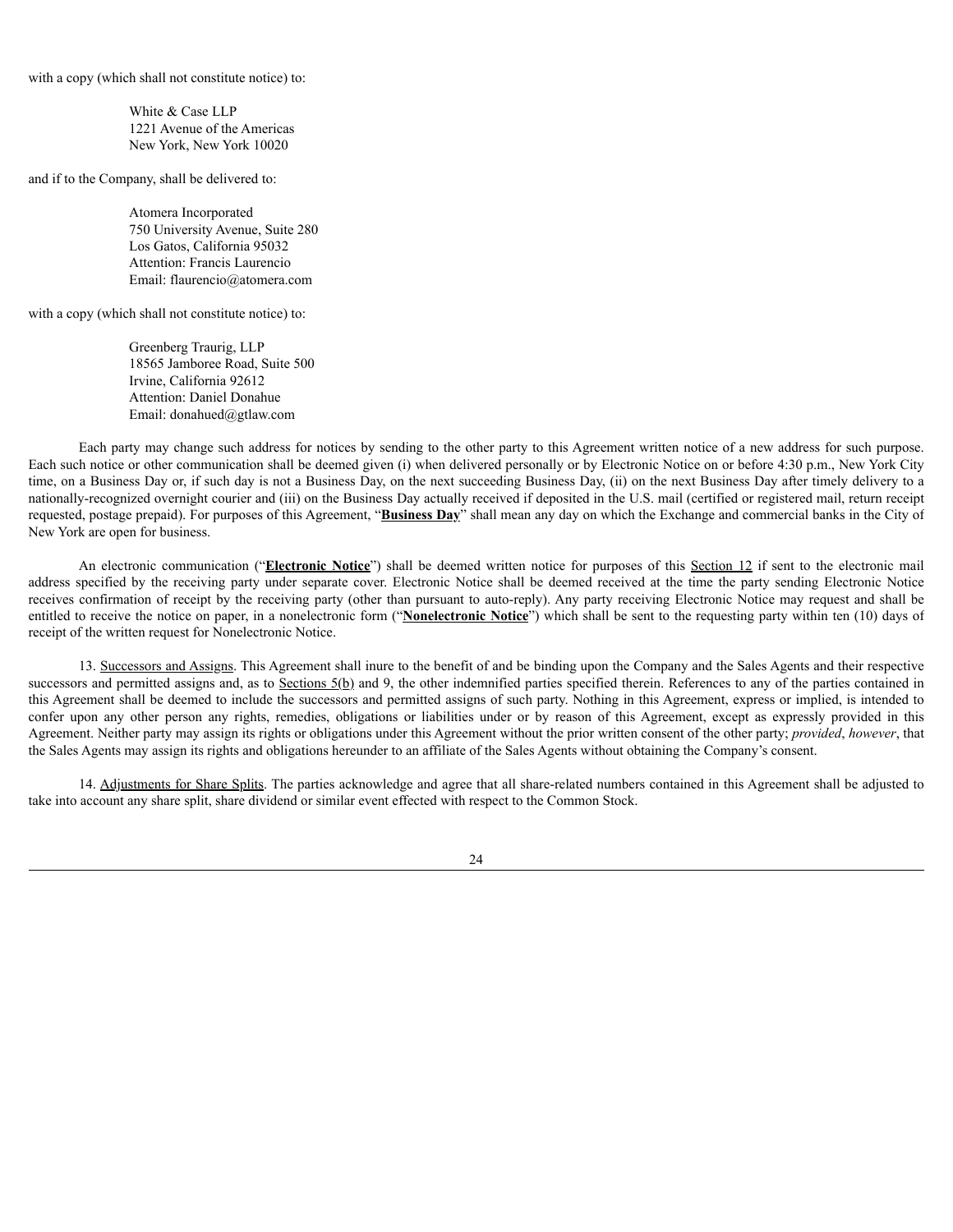15. Entire Agreement; Amendment; Severability. This Agreement (including all schedules and exhibits attached hereto and Placement Notices issued pursuant hereto) and any other writing entered into by the parties relating to this Agreement constitutes the entire agreement and supersedes all other prior and contemporaneous agreements and undertakings, both written and oral, among the parties hereto with regard to the subject matter hereof. Neither this Agreement nor any term hereof may be amended except pursuant to a written instrument executed by the Company and the Sales Agents. In the event that any one or more of the provisions contained herein, or the application thereof in any circumstance, is held invalid, illegal or unenforceable as written by a court of competent jurisdiction, then such provision shall be given full force and effect to the fullest possible extent that it is valid, legal and enforceable, and the remainder of the terms and provisions herein shall be construed as if such invalid, illegal or unenforceable term or provision was not contained herein, but only to the extent that giving effect to such provision and the remainder of the terms and provisions hereof shall be in accordance with the intent of the parties as reflected in this Agreement.

16. Applicable Law; Consent to Jurisdiction. This Agreement shall be governed by, and construed in accordance with, the internal laws of the State of New York, without regard to the principles of conflicts of laws. Each party hereby irrevocably submits to the non-exclusive jurisdiction of the state and federal courts sitting in the City of New York, Borough of Manhattan, for the adjudication of any dispute hereunder or in connection with any transaction contemplated hereby, and hereby irrevocably waives, and agrees not to assert in any suit, action or proceeding, any claim that it is not personally subject to the jurisdiction of any such court, that such suit, action or proceeding is brought in an inconvenient forum or that the venue of such suit, action or proceeding is improper. Each party hereby irrevocably waives personal service of process and consents to process being served in any such suit, action or proceeding by mailing a copy thereof (certified or registered mail, return receipt requested) to such party at the address in effect for notices to it under this Agreement and agrees that such service shall constitute good and sufficient service of process and notice thereof. Nothing contained herein shall be deemed to limit in any way any right to serve process in any manner permitted by law.

17. Waiver of Jury Trial. The Company and each Sales Agent each hereby irrevocably waives any right it may have to a trial by jury in respect of any claim based upon or arising out of this Agreement or any transaction contemplated hereby.

18. Absence of Fiduciary Relationship. The Company acknowledges and agrees that:

(a) each Sales Agent is acting solely as agent in connection with the sale of the Placement Shares contemplated by this Agreement and the process leading to such transactions, and no fiduciary or advisory relationship between the Company or any of its respective affiliates, stockholders (or other equity holders), creditors or employees or any other party, on the one hand, and each Sales Agent, on the other hand, has been or will be created in respect of any of the transactions contemplated by this Agreement, irrespective of whether the Sales Agents have advised or are advising the Company on other matters, and each Sales Agent has no obligation to the Company with respect to the transactions contemplated by this Agreement, except the obligations expressly set forth in this Agreement;

(b) the Company is capable of evaluating and understanding and understands and accepts the terms, risks and conditions of the transactions contemplated by this Agreement;

(c) each Sales Agent has not provided any legal, accounting, regulatory or tax advice with respect to the transactions contemplated by this Agreement, and the Company has consulted its own legal, accounting, regulatory and tax advisors to the extent it has deemed appropriate;

(d) the Company has been advised and is aware that each Sales Agent and its affiliates are engaged in a broad range of transactions which may involve interests that differ from those of the Company and that each Sales Agent has no obligation to disclose such interests and transactions to the Company by virtue of any fiduciary, advisory or agency relationship; and

(e) the Company waives, to the fullest extent permitted by law, any claims it may have against each Sales Agent, for breach of fiduciary duty or alleged breach of fiduciary duty and agrees that each Sales Agent shall have no liability (whether direct or indirect, in contract, tort or otherwise) to the Company in respect of such a fiduciary claim or to any person asserting a fiduciary duty claim on behalf of or in right of the Company, including stockholders, partners, employees or creditors of the Company.

19. Use of Information. Each Sales Agent may not provide any information gained in connection with this Agreement and the transactions contemplated by this Agreement, including due diligence, to any third party other than its legal counsel advising it on this Agreement unless expressly approved by the Company in writing.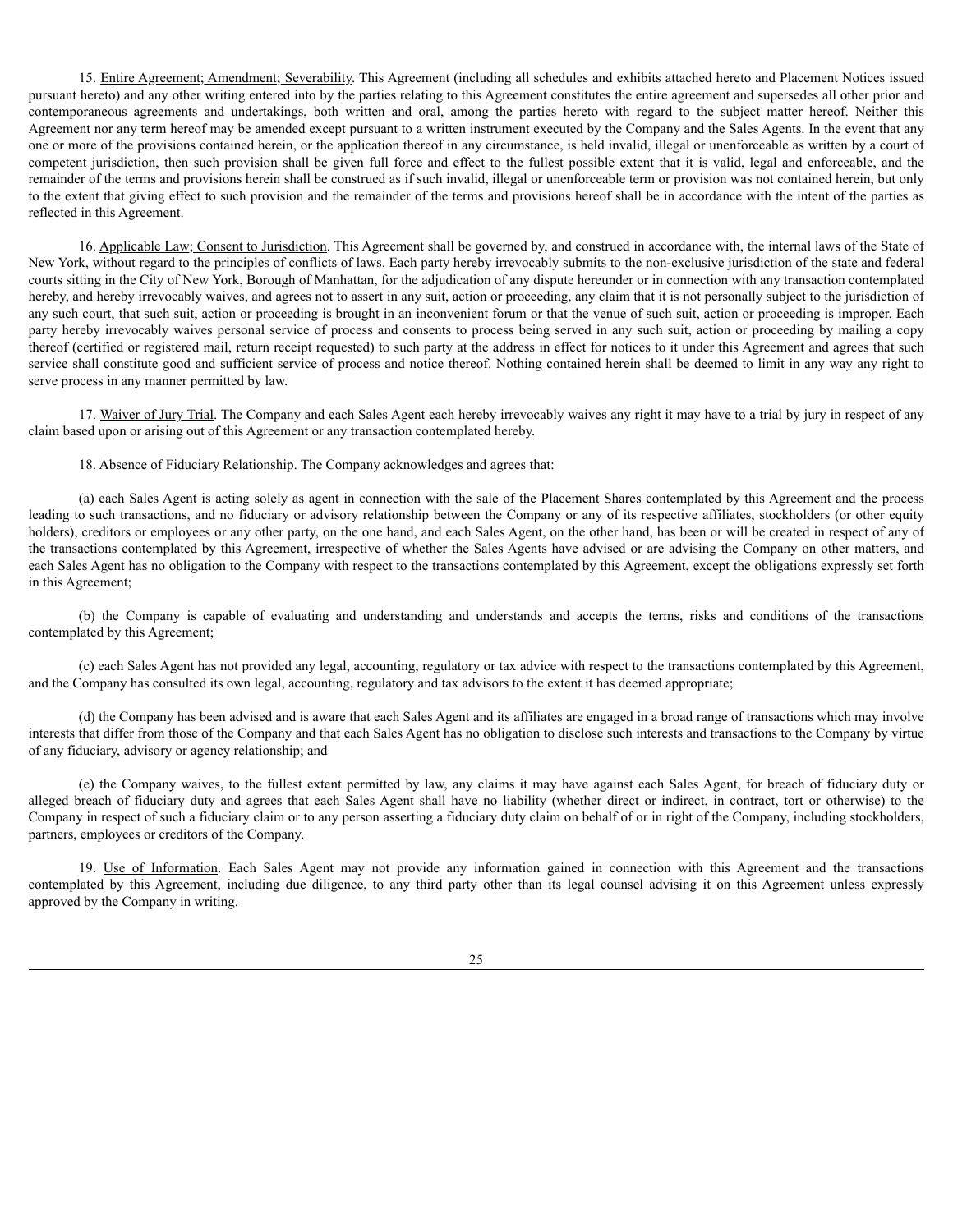20. Counterparts. This Agreement may be executed in two or more counterparts, each of which shall be deemed an original, but all of which together shall constitute one and the same instrument. Counterparts may be delivered via facsimile, electronic mail (including any electronic signature covered by the U.S. federal ESIGN Act of 2000, Uniform Electronic Transactions Act, the Electronic Signatures and Records Act or other applicable law, e.g., www.docusign.com) or other transmission method and any counterpart so delivered shall be deemed to have been duly and validly delivered and be valid and effective for all purposes.

21. Effect of Headings; Knowledge of the Company. The section and Exhibit headings herein are for convenience only and shall not affect the construction hereof. All references in this Agreement to the "knowledge of the Company" or the "Company's knowledge" or similar qualifiers shall mean the actual knowledge of the directors and officers of the Company, after due inquiry.

22. Definitions. As used in this Agreement, the following term has the meaning set forth below:

(a) "**Applicable Time**" means the date of this Agreement, each Representation Date, each date on which a Placement Notice is given, each Point of Sale, and each Settlement Date.

# [**Remainder of Page Intentionally Blank**]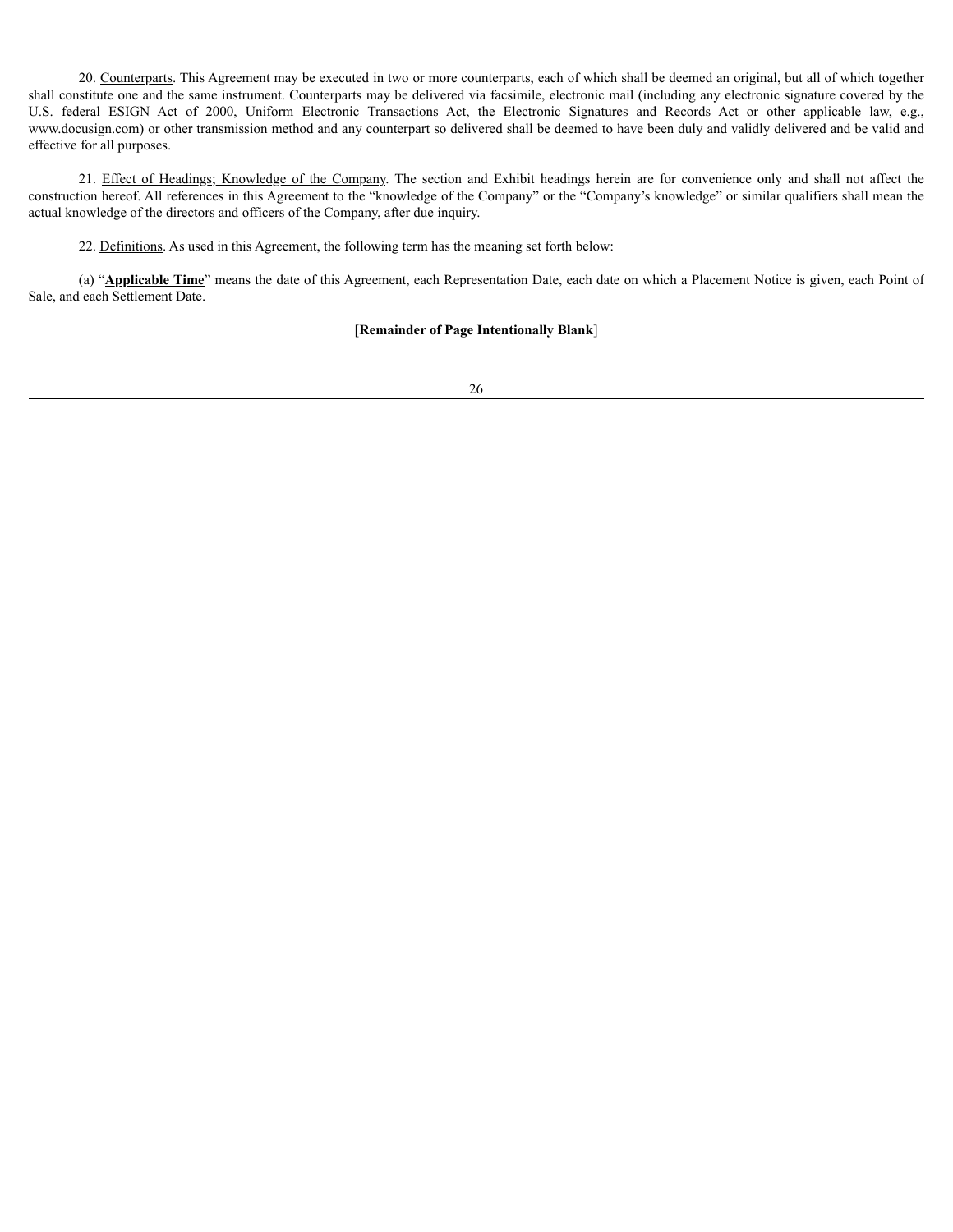If the foregoing correctly sets forth the understanding between the Company and each Sales Agent, please so indicate in the space provided below for that purpose, whereupon this letter shall constitute a binding agreement between the Company and each Sales Agent.

Very truly yours,

ATOMERA INCORPORATED

By: */s/ Francis Laurencio* Name: Francis Laurencio Title: Chief Financial Officer

ACCEPTED as of the date first-above written:

OPPENHEIMER & CO. INC.

By: */s/ Peter Bennett* Name: Peter Bennett Title: Managing Director

# CRAIG-HALLUM CAPITAL GROUP LLC

By: */s/ Rick Hartfiel* Name: Rick Hartfiel Title: Head of Investment Banking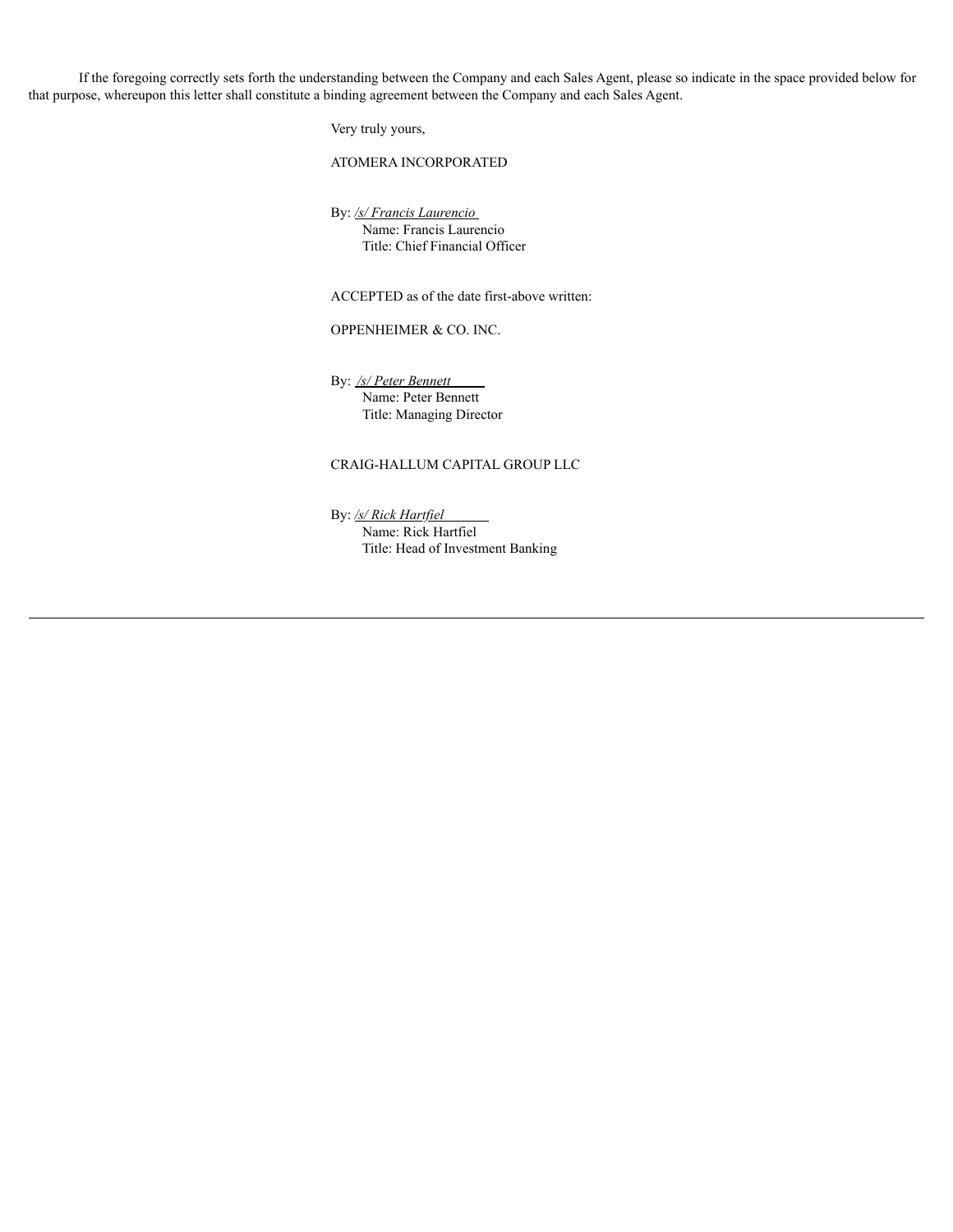### **FORM OF PLACEMENT NOTICE**

| From:    | Atomera Incorporated                    |
|----------|-----------------------------------------|
| To:      | Oppenheimer $& Co.$ Inc.                |
|          | Attention:                              |
| Subject: | At-The-Market Offering-Placement Notice |

Gentlemen:

Pursuant to the terms and subject to the conditions contained in the Equity Distribution Agreement among Atomera Incorporated, a Delaware corporation (the "Company"), and Oppenheimer & Co., Inc. and Craig-Hallum Capital Group LLC (the "Sales Agents") dated May 31, 2022 (the "Agreement"), I hereby request on behalf of the Company that [Oppenheimer & Co. Inc.][ Craig-Hallum Capital Group LLC] sell up to [ als ares of the Company's common stock, par value \$0.001 per share, at a minimum market price of \$[\_\_\_\_\_\_\_] per share, during the period beginning [MONTH/DAY/TIME] and ending [MONTH/DAY/TIME].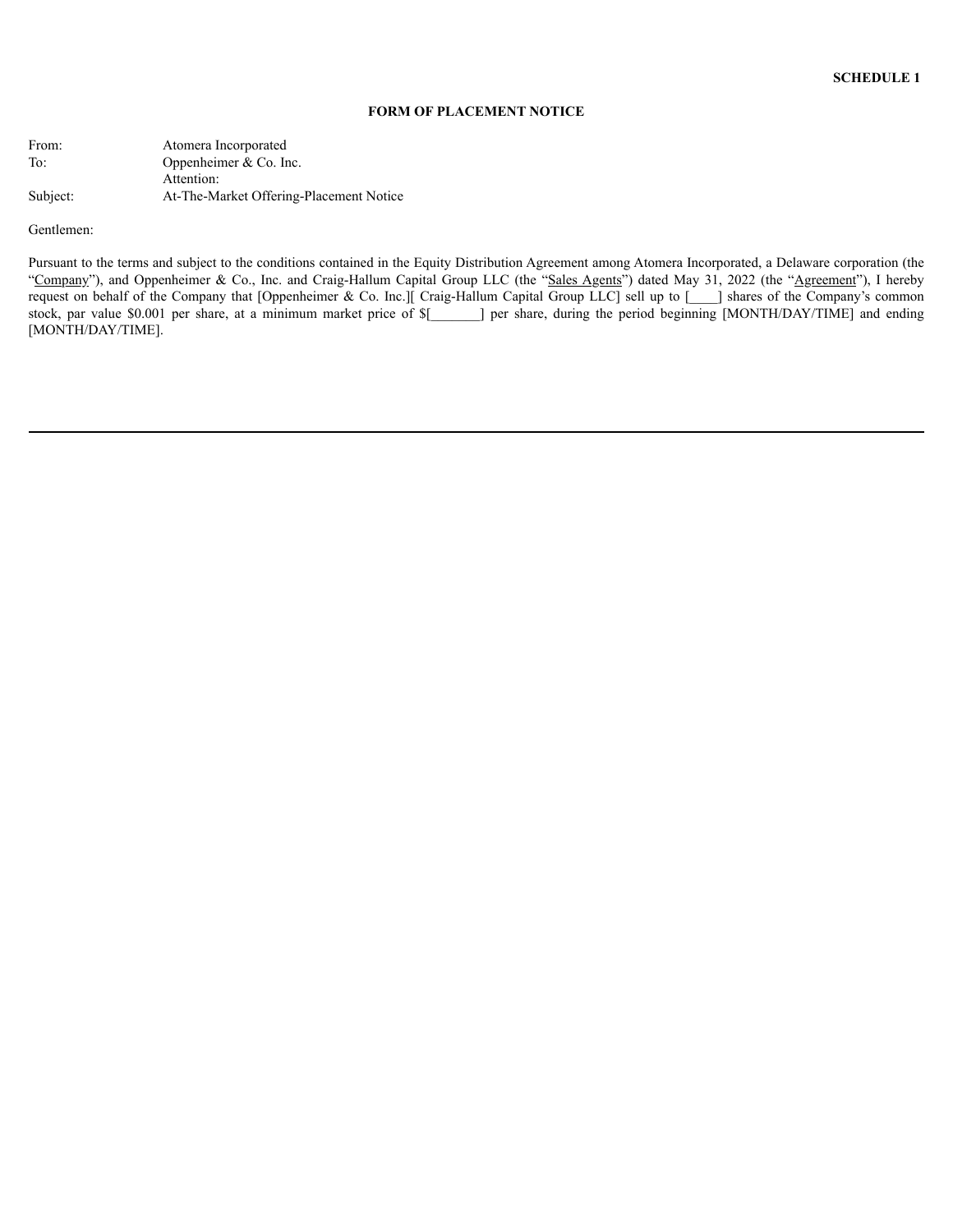# **Notice Parties**

# Atomera Incorporated

Scott Bibaud, Chief Executive Officer

Francis Laurencio, Chief Financial Officer

# Oppenheimer & Co. Inc.

Stephanie Cruz (Stephanie.Cruz@opco.com)

Thomas Villano (Thomas.Villano@opco.com; DL-EquityATMOffering@opco.com)

Chris DeFalco (Chris.DeFalco@opco.com)

Keith Clark (Keith.Clark@opco.com)

# Craig-Hallum Capital Group LLC

Chris Jensen (chris.jensen@craig-hallum.com)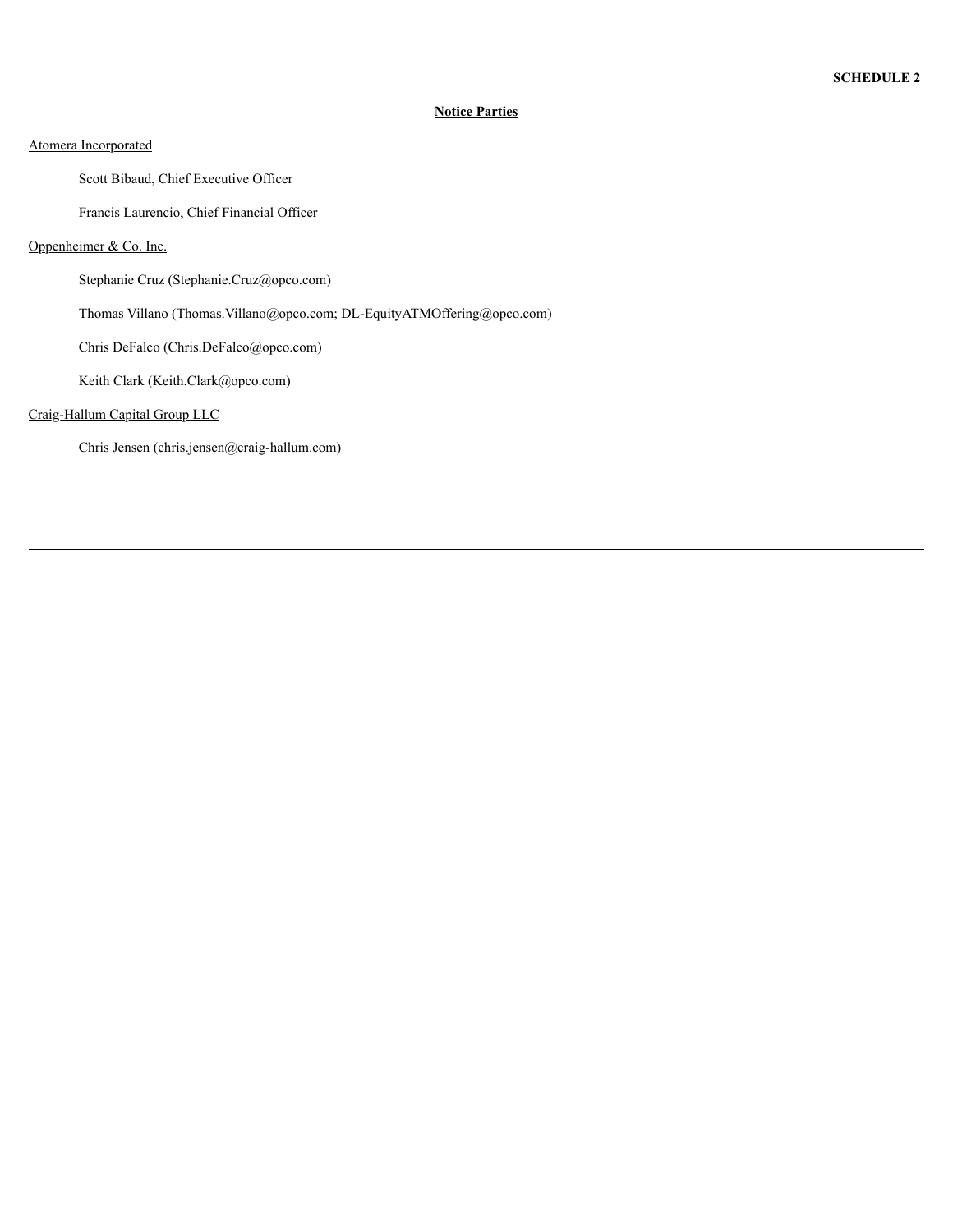# **Compensation**

The Sales Agent selected by the Company in its Placement Notice shall be paid compensation equal to 3.0% of the gross proceeds from the sales of Placement Shares pursuant to the terms of this Agreement and shall be reimbursed for certain expenses in accordance with Section 7(g) of this Agreement.

The foregoing rate of compensation shall not apply when such Sales Agent acts as principal, in which case the Company may sell the Placement Shares to such Sales Agent as principal at a price agreed upon at the relevant Point of Sale pursuant to the applicable Placement Notice.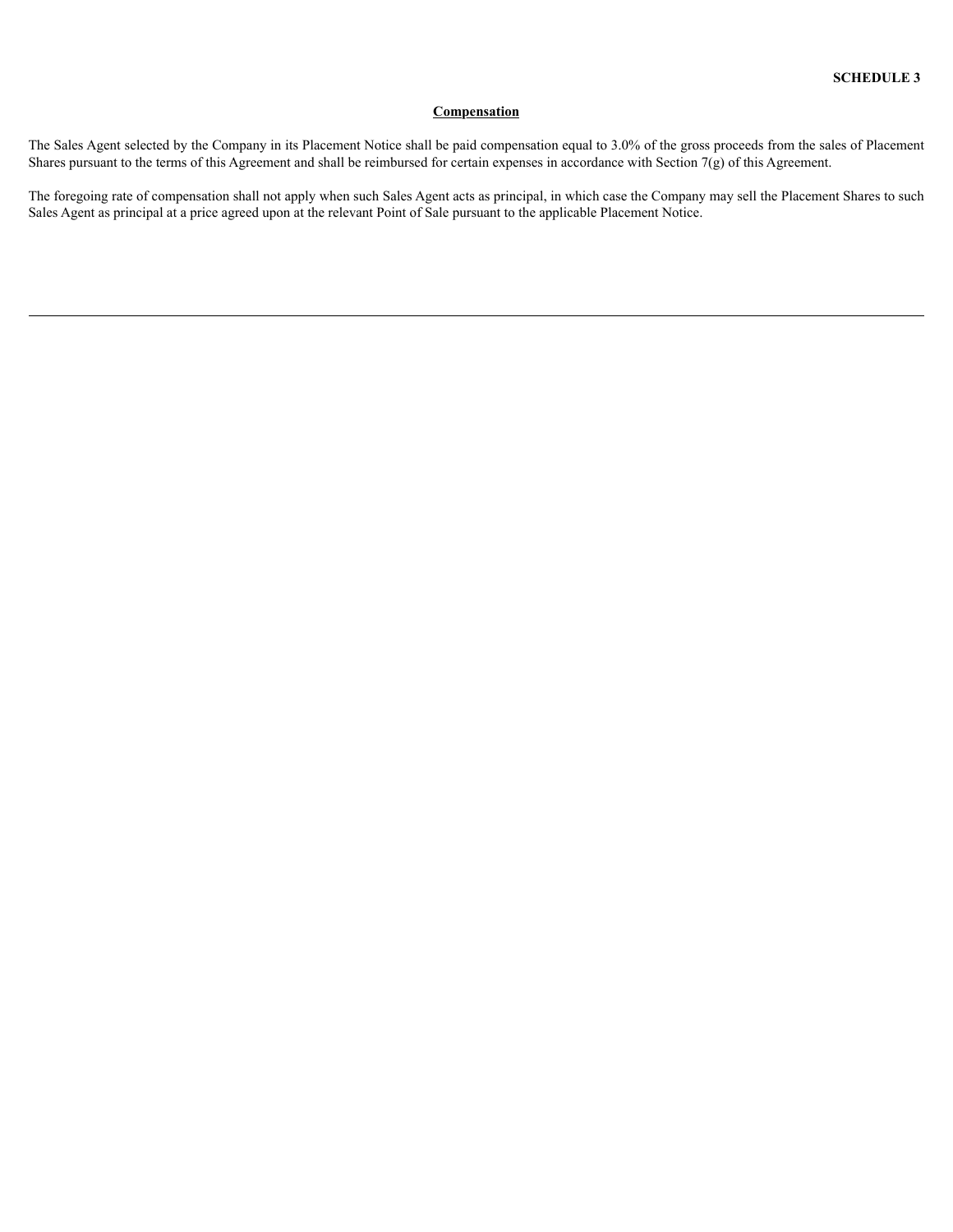Schedule of Subsidiaries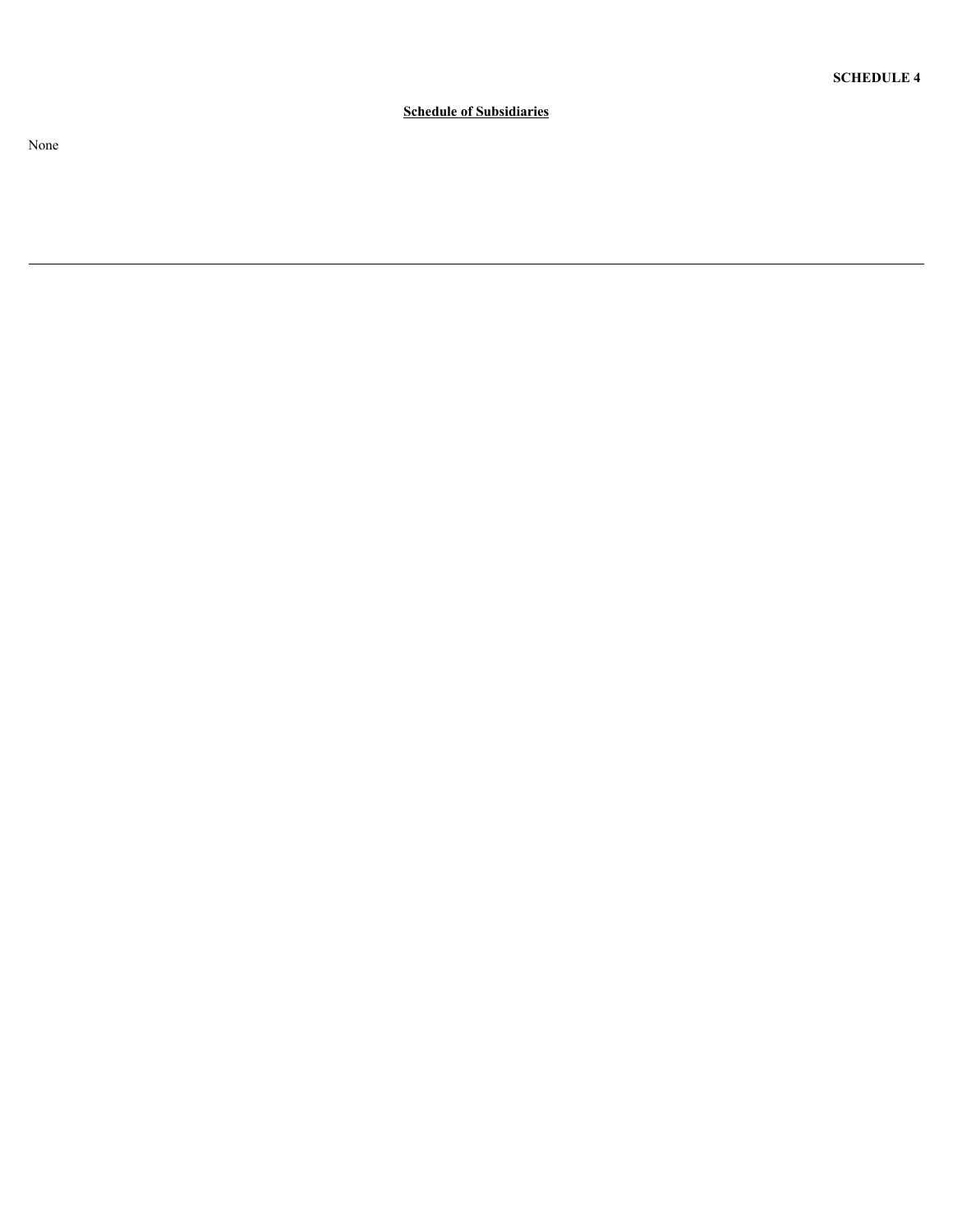### **Information Provided By Sales Agents**

The parties acknowledge and agree that, for purposes of Sections 6(b) and 9 of this Agreement, the information provided by the Sales Agents consists of the following sentences located in the Plan of Distribution section of the ATM Prospectus:

"The applicable Sales Agent will offer our common stock at prevailing market prices subject to the terms and conditions of the Distribution Agreement as agreed upon by us and such Sales Agent."

"Subject to the terms and conditions of the Distribution Agreement, such Agent will use its commercially reasonable efforts, consistent with its sales and trading practices, to sell on our behalf all of the shares of common stock requested to be sold by us."

"Each Sales Agent and its respective affiliates may in the future provide various investment banking and other financial services for us and our affiliates, for which services they may in the future receive customary fees. To the extent required by Regulation M, the Sales Agents will not engage in any market making activities.

The information in this Schedule shall be updated from time to time in connection with the filing of a new Prospectus or otherwise as necessary.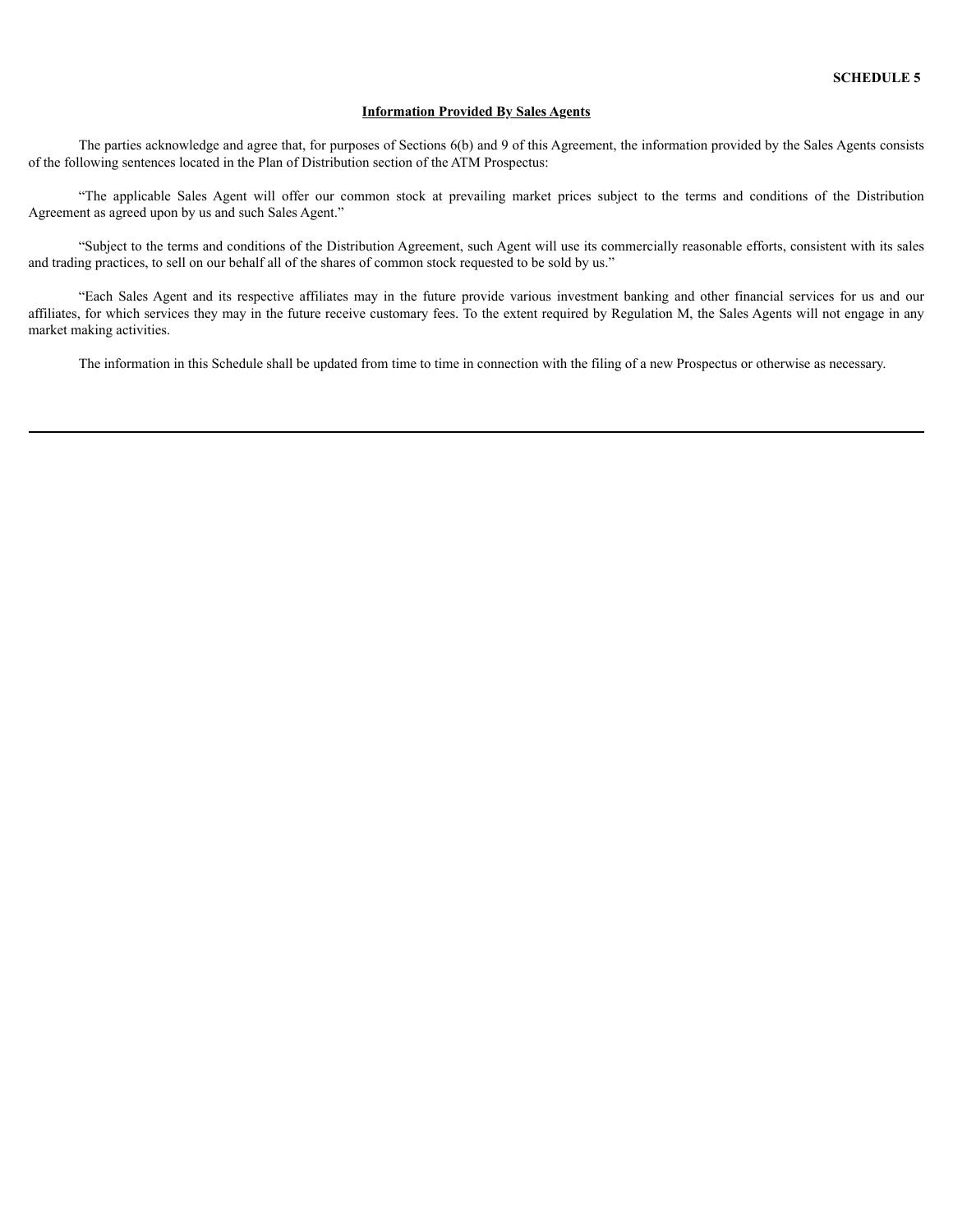## **OFFICER CERTIFICATE**

The undersigned, the duly qualified and appointed *for the same of Atomera Incorporated*, a Delaware corporation (the "*Company*"), does hereby certify in such capacity and on behalf of the Company, pursuant to Section 7(m) of the Equity Distribution Agreement, dated May 31, 2022 (the "Equity Distribution Agreement"), among the Company and Oppenheimer & Co. Inc. and Craig-Hallum Capital Group LLC, that:

- (i) the representations and warranties of the Company in Section 6 of the Equity Distribution Agreement (A) to the extent such representations and warranties are subject to qualifications and exceptions contained therein relating to materiality or Material Adverse Effect, are true and correct on and as of the date hereof with the same force and effect as if expressly made on and as of the date hereof, except for those representations and warranties that speak solely as of a specific date and which were true and correct as of such date, and (B) to the extent such representations and warranties are not subject to any qualifications or exceptions, are true and correct in all material respects as of the date hereof as if made on and as of the date hereof with the same force and effect as if expressly made on and as of the date hereof except for those representations and warranties that speak solely as of a specific date and which were true and correct as of such date; and;
- (ii) the Company has complied with all agreements and satisfied all conditions on its part to be performed or satisfied pursuant to the Equity Distribution Agreement at or prior to the date hereof;
- (iii) as of the date hereof, (i) the Registration Statement does not contain any untrue statement of a material fact or omit to state a material fact required to be stated therein or necessary in order to make the statements therein not misleading, (ii) the Prospectus does not contain any untrue statement of a material fact or omit to state a material fact required to be stated therein or necessary in order to make the statements therein, in the light of the circumstances under which they were made, not misleading and (iii) no event has occurred as a result of which it is necessary to amend or supplement the Registration Statement or the Prospectus in order to make the statements therein not untrue or misleading for clauses (i) and (ii) above, respectively, to be true and correct;
- (iv) there has been no Material Adverse Effect since the date as of which information is given in the Prospectus, as amended or supplemented;
- (v) the Company does not possess any material non-public information; and
- (vi) the aggregate offering price of the Placement Shares that may be issued and sold pursuant to the Equity Distribution Agreement and the maximum number or amount of Placement Shares that may be sold pursuant to the Equity Distribution Agreement have been duly authorized by the Company's board of directors or a duly authorized committee thereof.

Terms used herein and not defined herein have the meanings ascribed to them in the Equity Distribution Agreement.

 $\mathbf{By:}$ Name: Title:

Date: